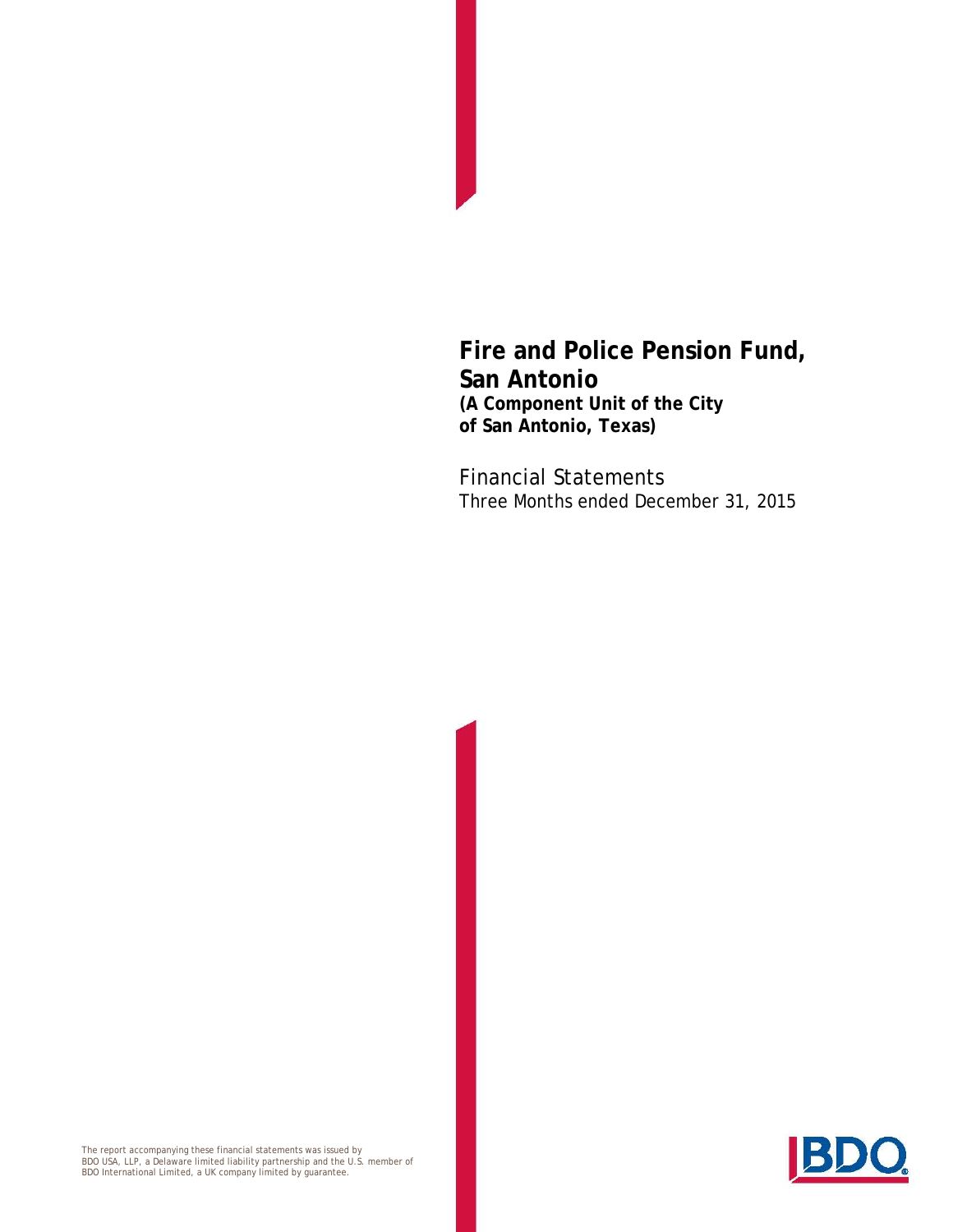Financial Statements Three Months Ended December 31, 2015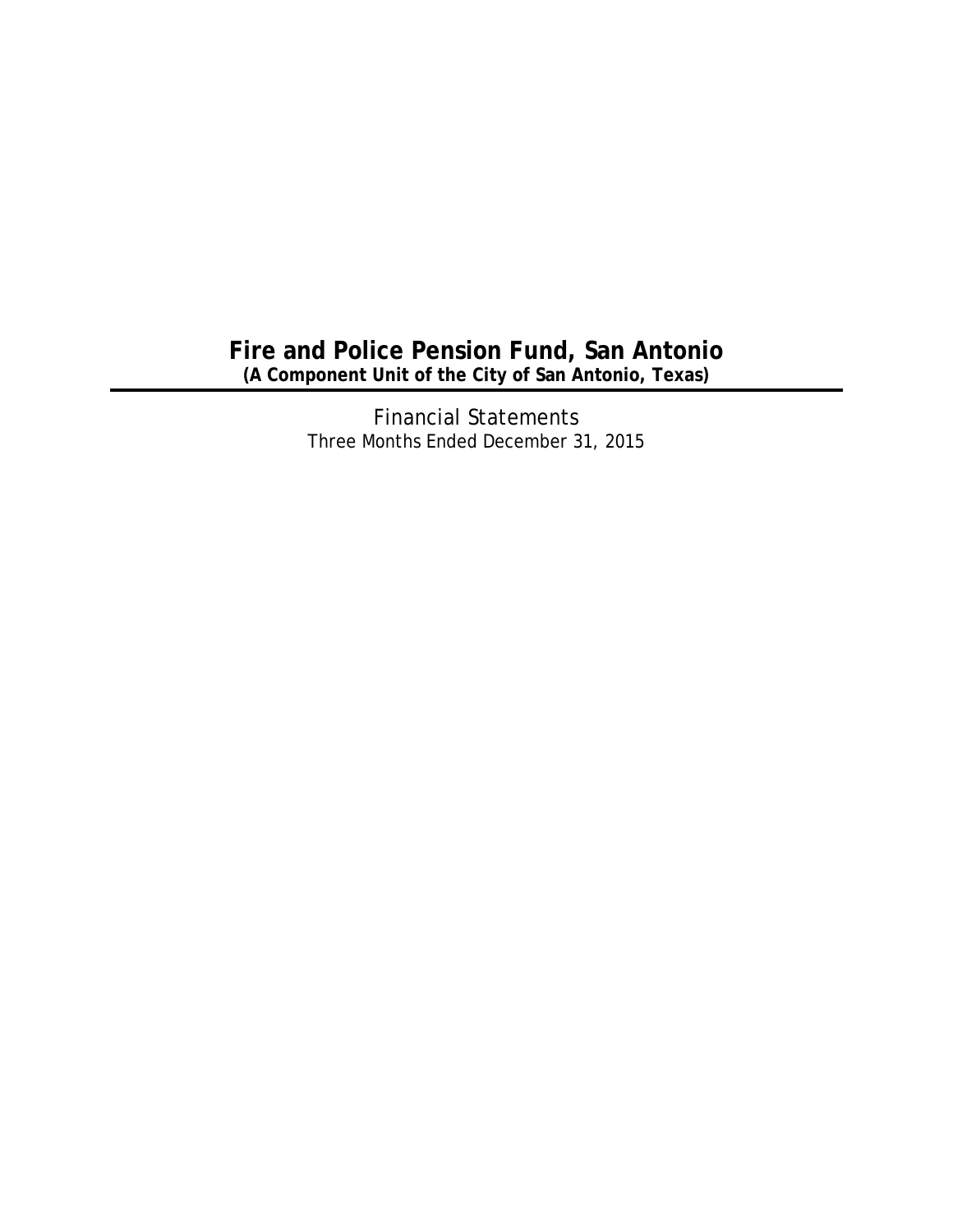## **Fire and Police Pension Fund, San Antonio**

(A Component Unit of the City of San Antonio, Texas)

| Independent Auditor's Report                                                                                                                                                                                             | $1 - 3$   |
|--------------------------------------------------------------------------------------------------------------------------------------------------------------------------------------------------------------------------|-----------|
| <b>Executive Summary</b>                                                                                                                                                                                                 | 4         |
| Management's Discussion and Analysis (Unaudited)                                                                                                                                                                         | $5 - 7$   |
| <b>Financial Statements</b>                                                                                                                                                                                              |           |
| Statement of Fiduciary Net Position                                                                                                                                                                                      | 8         |
| Statement of Changes in Fiduciary Net Position                                                                                                                                                                           | 9         |
| <b>Notes to Financial Statements</b>                                                                                                                                                                                     | $10 - 29$ |
| Required Supplementary Information (Unaudited)                                                                                                                                                                           |           |
| Schedule 1 - Schedules of Changes in Pension Fund's Net Pension<br>Liability and Related Ratios                                                                                                                          | $30 - 32$ |
| Schedule 2 - Schedule of City of San Antonio's Contributions to the<br>Fire and Police Pension Fund                                                                                                                      | 33        |
| Schedule 3 - Schedule of Investment Returns                                                                                                                                                                              | 34        |
| Notes to Required Supplementary Information                                                                                                                                                                              | 35        |
| Independent Auditor's Report on Internal Control over Financial Reporting<br>and on Compliance and Other Matters Based on an Audit of Financial Statements<br>Performed in Accordance With Government Auditing Standards | $36 - 37$ |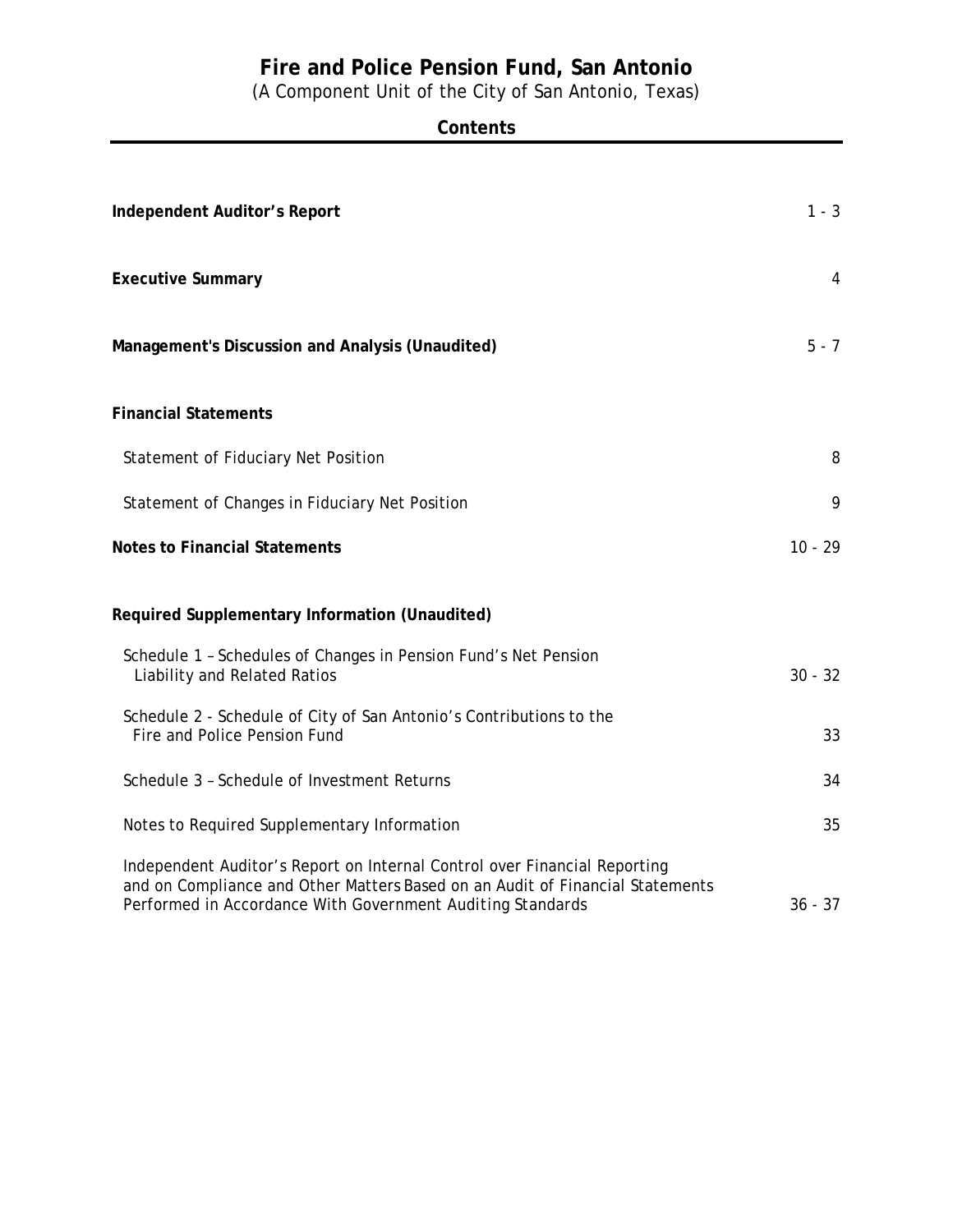

Tel: 210-342-8000 Fax: 210-342-0866 **www.bdo.com** 

9901 IH-10, Suite 500 San Antonio, TX 78230

## **Independent Auditor's Report**

 $\overline{a}$ To the Board of Trustees Fire and Police Pension Fund, San Antonio San Antonio, Texas

#### *Report on the Financial Statement*

We have audited the accompanying financial statements of the Fire and Police Pension Fund, San Antonio (the Pension Fund), a component unit of the City of San Antonio, as of and for the three months then ended December 31, 2015 and the related notes to the financial statements which collectively comprise the Pension Fund's basic financial statements as listed in the table of contents.

#### *Management's Responsibility for the Financial Statements*

Management is responsible for the preparation and fair presentation of these financial statements in accordance with accounting principles generally accepted in the United States of America; this includes the design, implementation, and maintenance of internal control relevant to the preparation and fair presentation of financial statements that are free from material misstatement, whether due to fraud or error.

#### *Auditor's Responsibility*

Our responsibility is to express an opinion on these financial statements based on our audit. We conducted our audit in accordance with auditing standards generally accepted in the United States of America and the standards applicable to financial audits contained in *Governmental Auditing Standards*, issued by the Comptroller General of the United States. Those standards require that we plan and perform the audit to obtain reasonable assurance about whether the financial statements are free from material misstatement.

An audit involves performing procedures to obtain audit evidence about the amounts and disclosures in the financial statements. The procedures selected depend on the auditor's judgment, including the assessment of the risks of material misstatement of the financial statements, whether due to fraud or error. In making those risk assessments, the auditor considers internal control relevant to the entity's preparation and fair presentation of the financial statements in order to design audit procedures that are appropriate in the circumstances, but not for the purpose of expressing an opinion on the effectiveness of the entity's internal control. Accordingly, we express no such opinion. An audit also includes evaluating the appropriateness of accounting policies used and the reasonableness of significant accounting estimates made by management, as well as evaluating the overall presentation of the financial statements.

We believe that the audit evidence we have obtained is sufficient and appropriate to provide a basis for our audit opinion.

BDO USA, LLP, a Delaware limited liability partnership, is the U.S. member of BDO International Limited, a UK company limited by guarantee, and forms part of the international BDO network of independent member firms.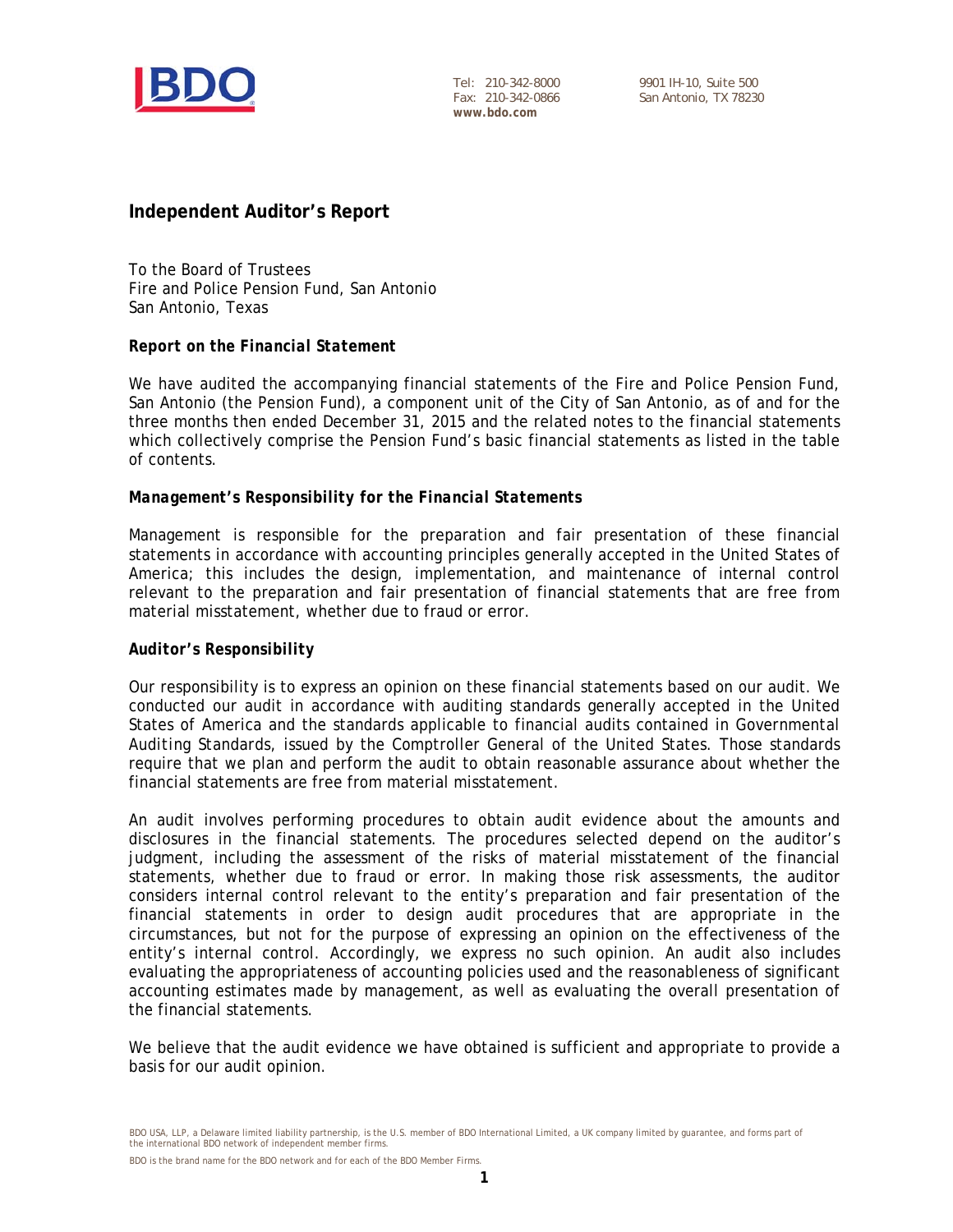### *Opinion*

In our opinion, the financial statements referred to above present fairly, in all material respects, the fiduciary net position of the Fire and Police Pension Fund, San Antonio as of December 31, 2015 and the changes in its fiduciary net position for the three months then ended, in accordance with accounting principles generally accepted in the United States of America.

#### *Other Matters*

#### *Required Supplementary Information*

Accounting principles generally accepted in the United States of America require that "Management's Discussion and Analysis" and the "Required Supplementary Information" listed on the table of contents be presented to supplement the basic financial statements. Such information, although not a part of the basic financial statements, is required by the Governmental Accounting Standards Board who considers it to be an essential part of financial reporting for placing the basic financial statements in an appropriate operational, economic, or historical context. We have applied certain limited procedures to this required supplementary information in accordance with auditing standards generally accepted in the United States of America, which consisted of inquiries of management about the methods of preparing the information and comparing the information for consistency with management's responses to our inquiries, the basic financial statements, and other knowledge we obtained during our audit of the basic financial statements. We do not express an opinion or provide any assurance on the information because the limited procedures do not provide us with sufficient evidence to express an opinion or provide any assurance.

#### *Other Information*

Our audit was conducted for the purpose of forming an opinion on the financial statements that collectively comprise the Fire and Police Pension Fund, San Antonio's basic financial statements. The executive summary is presented for purposes of additional analysis and is not a required part of the basic financial statements. The executive summary is the responsibility of management and was derived from and relates directly to the underlying accounting and other records used to prepare the basic financial statements. Such information has been subjected to the auditing procedures applied in the audit of the basic financial statements and certain additional procedures, including comparing and reconciling such information directly to the underlying accounting and other records used to prepare the basic financial statements or the basic financial statements themselves, and other additional procedures in accordance with auditing standards generally accepted in the United States of America. In our opinion, the executive summary is fairly stated, in all material respects, in relation to the basic financial statements taken as a whole.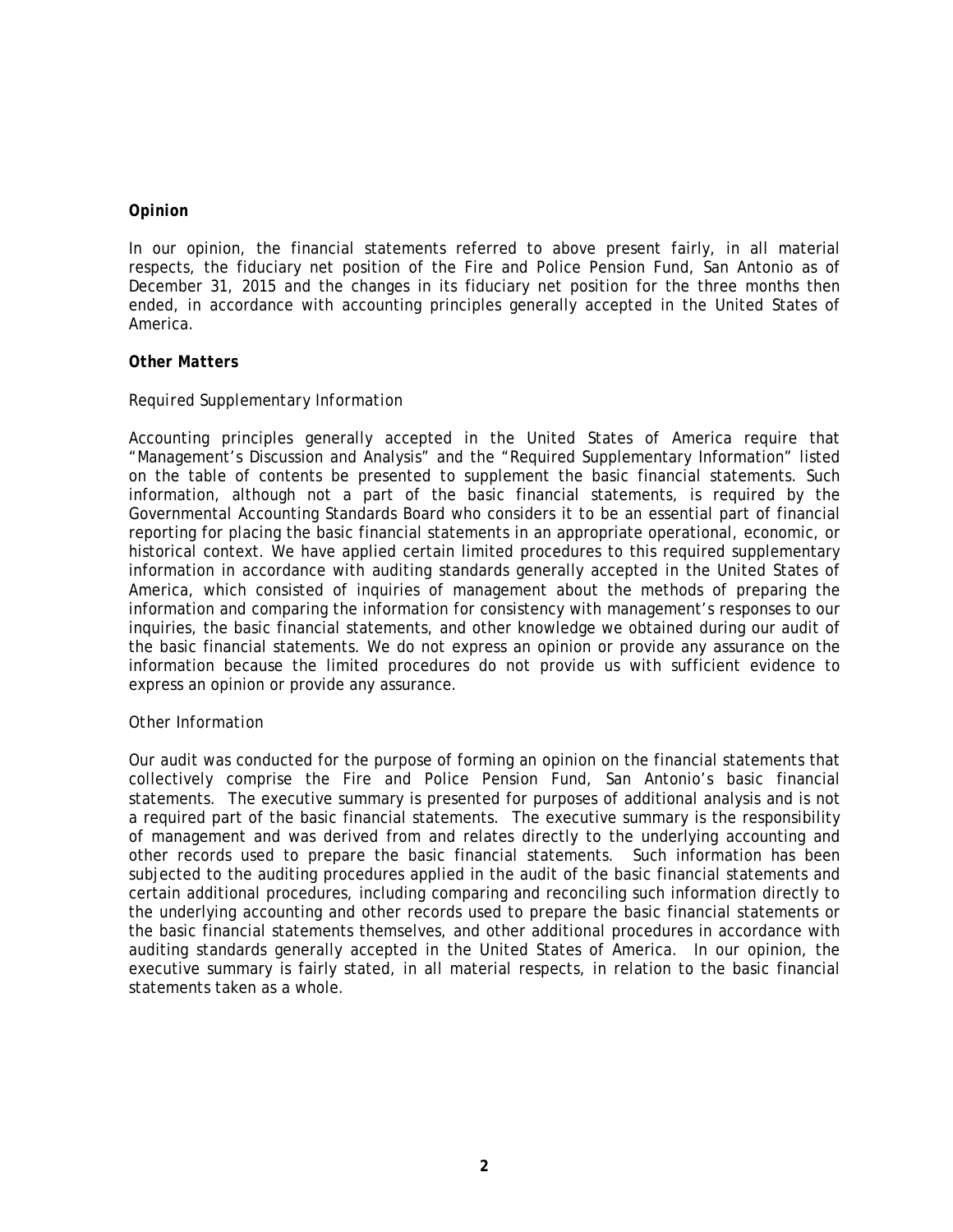## *Other Reporting Required By Government Auditing Standards*

In accordance with *Government Auditing Standards*, we have also issued our report dated July 27, 2016, on our consideration of the Fire and Police Pension Fund, San Antonio's internal control over financial reporting and on our tests of its compliance with certain provisions of laws, regulations, contracts, and grant agreements and other matters. The purpose of the report is to describe the scope of our testing of internal control over financial reporting and compliance and the results of that testing, and not to provide an opinion on internal control over financial reporting or on compliance. The report is an integral part of an audit performed in accordance with *Government Auditing Standards* in considering the Pension Fund's internal control over financial reporting and compliance.

 $BDO$   $USA, LPA$ 

July 27, 2016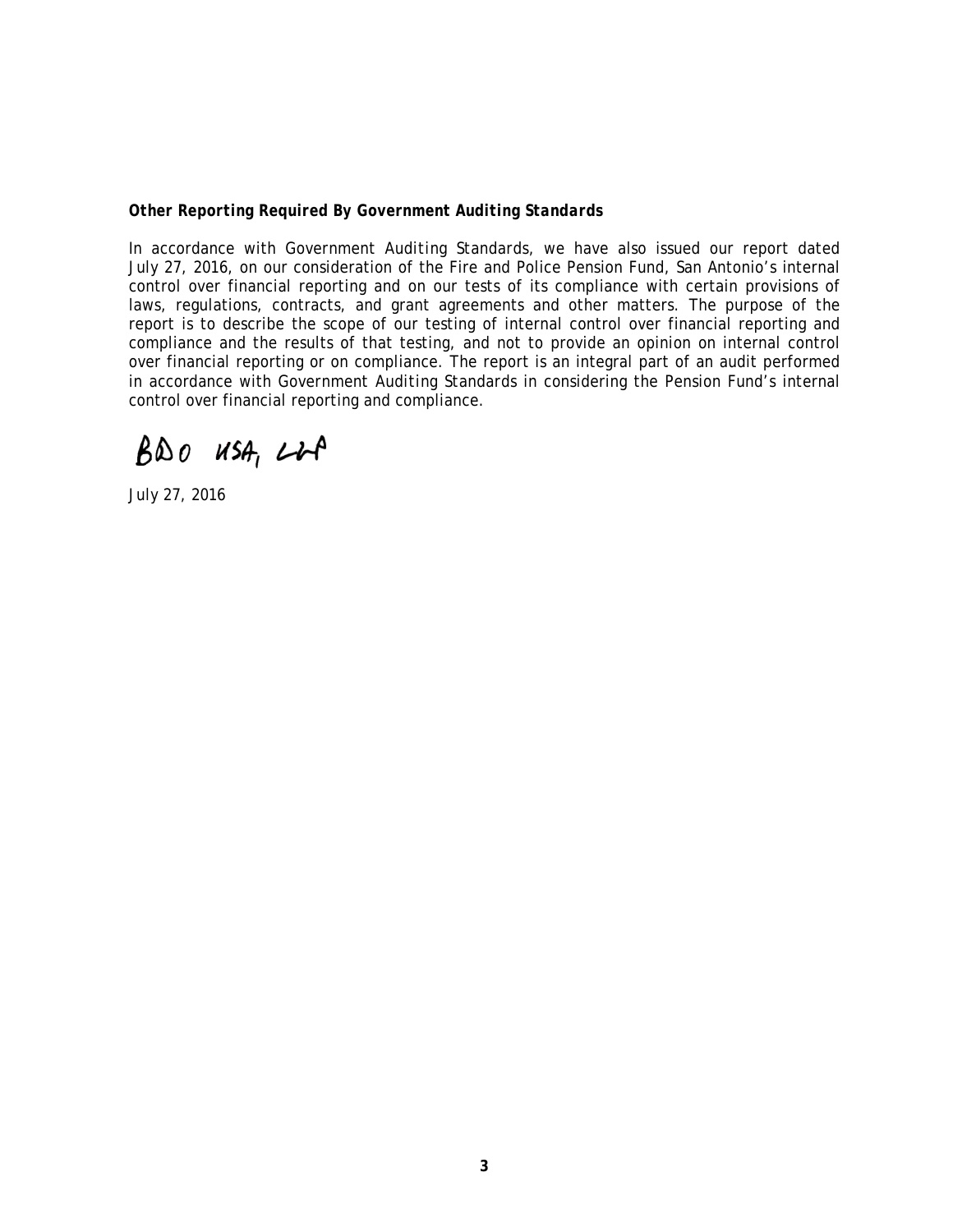## **Executive Summary** (Dollars in Thousands)

*As of December 31, 2015*

| <b>Valuation Date:</b><br>Plan Year Ending:                                                                                                                                                                             | 10/1/2015<br>12/31/2015 |
|-------------------------------------------------------------------------------------------------------------------------------------------------------------------------------------------------------------------------|-------------------------|
| Membership                                                                                                                                                                                                              |                         |
| Number of                                                                                                                                                                                                               |                         |
| - Retirees and beneficiaries currently receiving benefits                                                                                                                                                               | 2,478                   |
| Inactive members due a refund of contributions                                                                                                                                                                          | 22                      |
| Active employees                                                                                                                                                                                                        | 3,815                   |
| Total                                                                                                                                                                                                                   | 6,315                   |
| The Pension Fund's plan year changed from a September 30 <sup>th</sup> year-end to a December 31 <sup>st</sup> year end<br>in 2015. Demographic information remained substantially the same during that 3 month period. |                         |
| Information below is presented as of December 31, 2015:                                                                                                                                                                 |                         |
| Covered payroll (10/1/2015 to 12/31/2015 annualized)                                                                                                                                                                    | \$308,671               |
| <b>Net Pension Liability</b>                                                                                                                                                                                            |                         |
| <b>Total Pension Liability</b>                                                                                                                                                                                          | \$3,302,956             |
| Plan Fiduciary Net Position                                                                                                                                                                                             | 2,633,696               |
|                                                                                                                                                                                                                         |                         |
| Net Pension Liability                                                                                                                                                                                                   | \$669,260               |
|                                                                                                                                                                                                                         |                         |
| Plan Fiduciary Net Position as a Percentage of Total Pension Liability                                                                                                                                                  | 79.74%                  |
| Net Pension Liability as a Percentage of Covered Payroll                                                                                                                                                                | 216.82%                 |
| Development of the Single Discount Rate                                                                                                                                                                                 |                         |
| Applicable GASB No. 67 Discount Rate                                                                                                                                                                                    | 7.25%                   |
| Long-Term Expected Rate of Return                                                                                                                                                                                       | 7.25%                   |
| Long-Term Municipal Bond Rate                                                                                                                                                                                           | N/A                     |
| Year when the Plan Fiduciary Net Position is projected to no longer                                                                                                                                                     |                         |
| be sufficient to make Projected Benefit Payments                                                                                                                                                                        | N/A                     |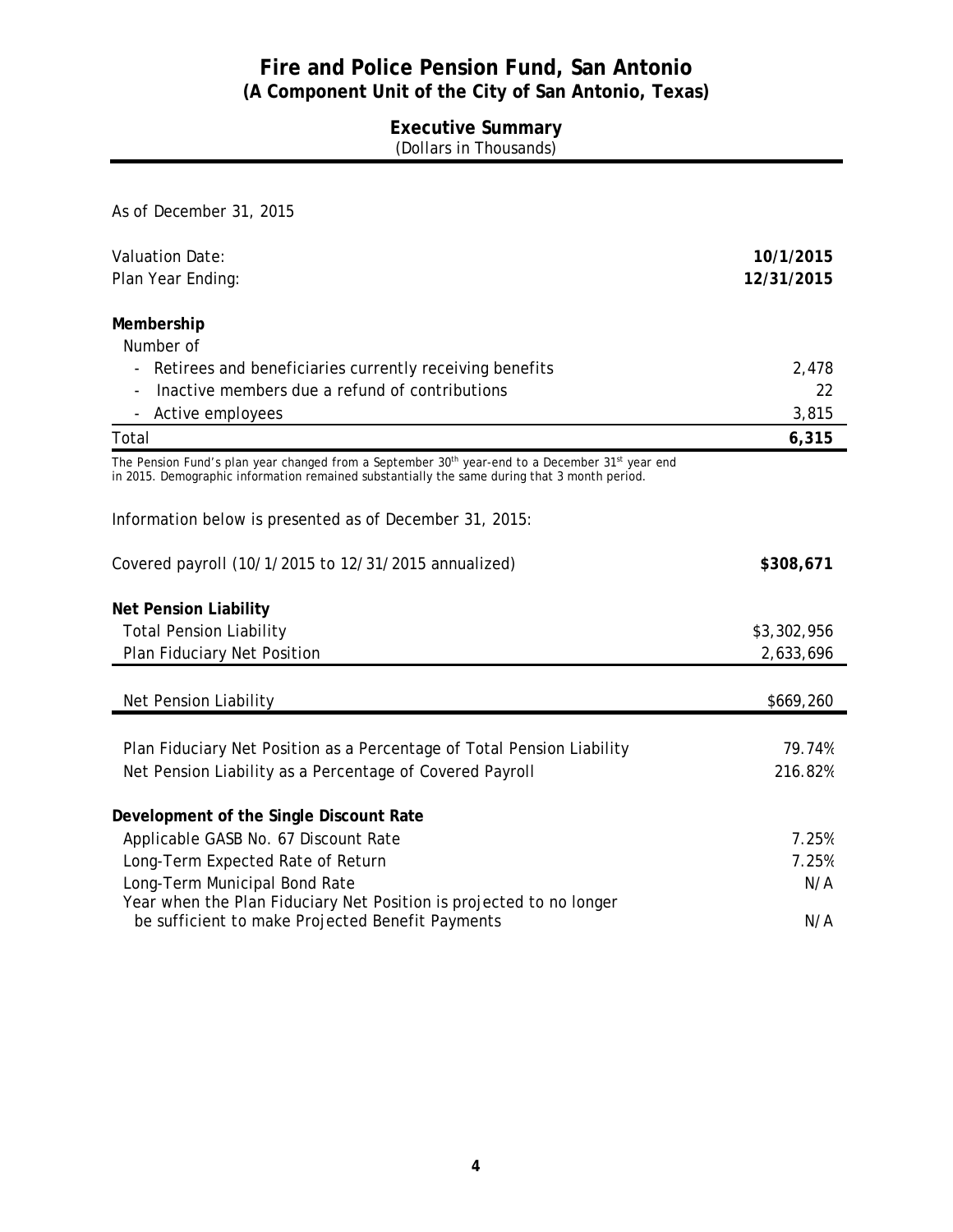**Management's Discussion and Analysis (MDA)** (Dollars in Thousands)

On March 30, 2016, the Board of Trustees (the Board) of the Fire and Police Pension Fund, San Antonio (the Pension Fund) voted to change the fiscal year end of the Pension Fund from September 30 to December 31. The Board authorized the presentation and audit of the Changes in Net Position for the three month period from October 1, 2015 to December 31, 2015, and the presentation and audit of the Net Position of the Pension Fund as of December 31, 2015. What follows is management's discussion of that financial activity and financial position. All amounts, unless otherwise indicated, are expressed in thousands of dollars.

### *Financial Highlights*

- The assets of the Pension Fund exceeded its liabilities as of December 31, 2015 by \$2,633,696 (Net Position). The Net Position is held exclusively for the benefit of the members and retirees of the Pension Fund, and their beneficiaries, and for defraying reasonable administrative expenses of the Pension Fund.
- During the three months ended December 31, 2015, the Pension Fund's Net Position increased by \$37,785. Increases in Net Position came from contributions from the City of San Antonio (the City) and the active participants in the Pension Fund and from investment gains on the accumulated assets of the Pension Fund. Decreases came from benefits paid to retirees and their beneficiaries and expenses related to the administration of the Pension Fund.

#### *Overview of the Financial Statements*

The discussion and analysis are intended to serve as an introduction to the Pension Fund's basic financial statements. The Pension Fund is a *fiduciary fund* of the City, and, as such, is used to account for resources held for the benefit of the firefighters and police officers of the City. The assets held in trust in the fiduciary fund are not available to support the City's own programs. The Pension Fund's basic financial statements are comprised of two components: 1) the financial statements, and 2) the notes to the financial statements.

*Financial Statements.* The financial statements are designed to give the reader an overview of the Pension Fund's finances with an emphasis on the Pension Fund's Net Position Restricted for Pension Benefits and the changes in Net Position for the period reported.

The Statements of Fiduciary Net Position present information on all of the Pension Fund's assets and liabilities, with the difference reported as Net Position Restricted for Pension Benefits.

The Statements of Changes in Fiduciary Net Position present information showing how the Pension Fund's net position changed during the most recent period. All of the changes are reported as soon as the underlying event giving rise to the changes occurs, regardless of the timing of the related cash flows. Thus, revenue and expenses are reported in the statements for some items that will only result in cash flows in future fiscal periods.

*Notes to the Financial Statements.* The notes provide additional information that is essential to a full understanding of the data provided in the Pension Fund's financial statements.

*Other Information.* In addition to the basic financial statements, including the notes to the financial statements, this report also presents certain required supplementary information concerning the periodic fluctuations in the Net Pension Liability of the Pension Fund, and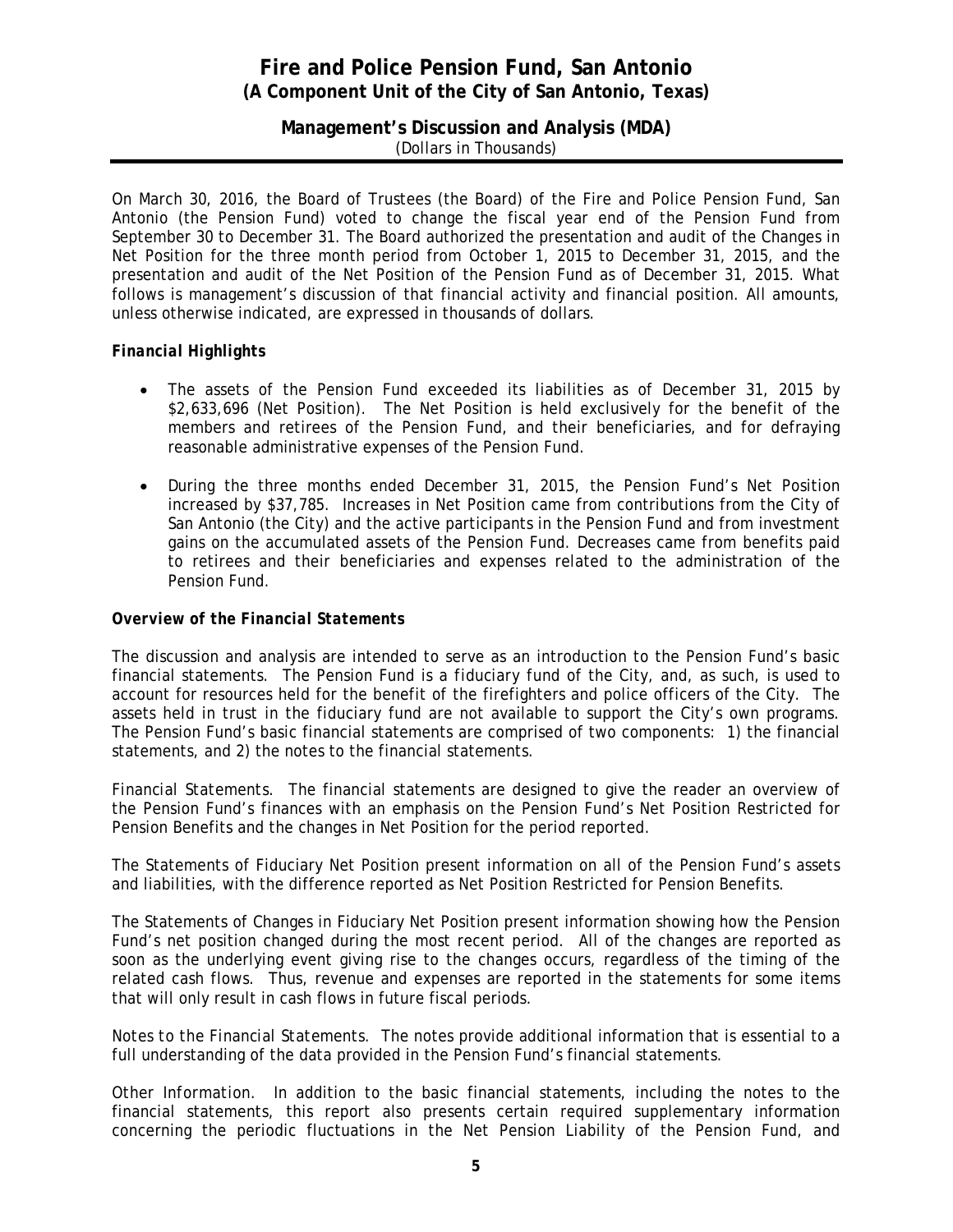## **Management's Discussion and Analysis (MDA)** (Dollars in Thousands)

employer contributions required of the City to the Pension Fund. Also included are certain actuarial assumptions that have an effect on the Net Pension Liability and required contributions. This information, although not a part of the basic financial statements, is required by the Governmental Accounting Standards Board as supplementary information.

### *Financial Analysis*

As stated earlier, Net Position of the Pension Fund is to be used exclusively for the benefit of the participants and retirees of the Pension Fund and their beneficiaries, and for defraying reasonable administrative expenses of the Pension Fund. The Net Position of the Pension Fund is invested in a diversified portfolio consisting of cash and cash equivalents, equity and fixed income marketable securities, hedge funds, real estate, private equity, private debt, and real assets. These investments make use of international diversification including emerging markets in equities, fixed income, private equity, hedge funds, private debt, real estate and real assets. The portfolio is designed to produce returns sufficient to meet the actuarial assumptions at risk levels that meet the Pension Fund's risk tolerances. A small portion of the Pension Fund's net position, fixed assets such as leasehold improvements and office equipment, is used by the Pension Fund's administrative staff. Below is a schedule of the assets, liabilities, and net position as of December 31, 2015, compared to the information as reported in the preceding fiscal years ended September 30:

| (Dollars in Thousands)               |                 |    |           |               |              |
|--------------------------------------|-----------------|----|-----------|---------------|--------------|
|                                      |                 |    |           |               |              |
| As of                                | 12/31/2015      |    | 9/30/2015 | 9/30/2014     | 9/30/2013    |
|                                      |                 |    |           |               |              |
| Cash and Short-Term Investments      | 51,692<br>\$    | \$ | 44,866    | 156,722<br>S. | \$<br>57,764 |
| Securities Lending Collateral        | 96,370          |    | 111,932   | 107,230       | 118,106      |
| Investments                          | 2,553,489       |    | 2,561,318 | 2,527,539     | 2,415,385    |
| Receivables                          | 61,267          |    | 14,571    | 14,817        | 17,738       |
| Assets Used in Plan Operations - Net | 598             |    | 615       | 662           | 726          |
| <b>Total Assets</b>                  | 2,763,416       |    | 2,733,302 | 2,806,970     | 2,609,719    |
|                                      |                 |    |           |               |              |
| <b>Accounts Payable</b>              | 4,833           |    | 5,436     | 4,723         | 4,070        |
| Payable for Securities Purchased     | 8,274           |    | 19,770    | 17,919        | 22,652       |
| Loan Payable - Northern Trust        | 20,000          |    |           |               |              |
| <b>Accrued Expenses</b>              | 243             |    | 253       | 243           | 213          |
| Securities Lending Collateral        | 96,370          |    | 111,932   | 107,230       | 118,106      |
| <b>Total Liabilities</b>             | 129,720         |    | 137,391   | 130,115       | 145,041      |
|                                      |                 |    |           |               |              |
| <b>Net Position Restricted</b>       |                 |    |           |               |              |
| for Pension Benefits                 | 2,633,696<br>S. | \$ | 2,595,911 | \$2,676,855   | \$2,464,678  |

## **Fire and Police Pension Fund, San Antonio**

**Net Position**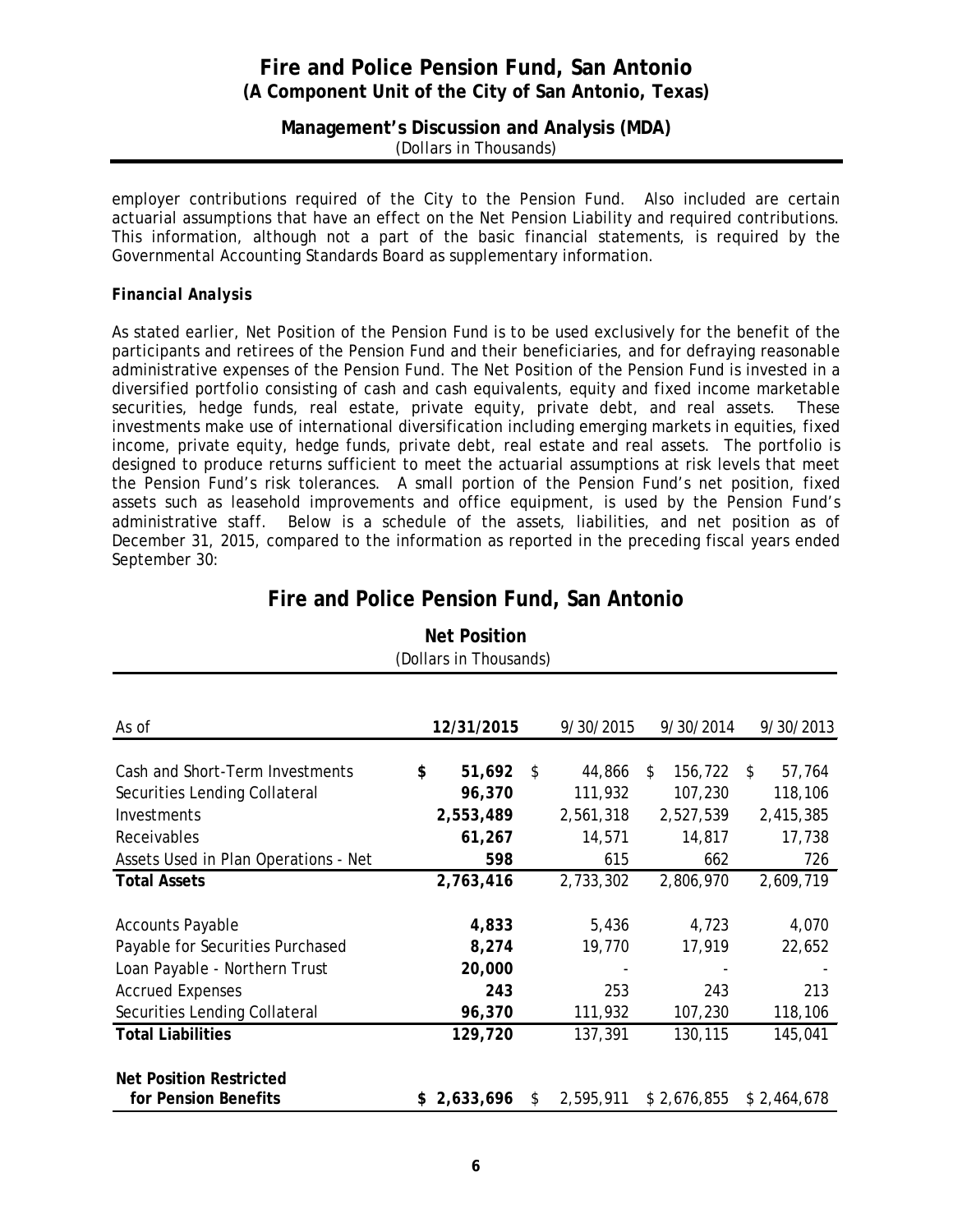### **Management's Discussion and Analysis (MDA)** (Dollars in Thousands)

The Pension Fund receives revenue from two main sources. First, contributions are received from the City and the active members of the Pension Fund. Second, investment income or loss is earned or lost on the funds that have accumulated over the years. Most of the Pension Fund's cash flow needs are provided for out of the contributions that are received. The investment income or loss is important to the Pension Fund's Net Pension Liability, which is discussed in the required supplementary information of this report.

The Pension Fund's expenses are mainly the benefits paid to its retired members. A small percentage of the total expenses are spent on the administrative costs of the Pension Fund.

As mentioned above, the Pension Fund's net position increased \$37,785 for the three months ended December 31, 2015, as detailed in the following schedule:

### **Fire and Police Pension Fund, San Antonio**

#### **Changes in Net Position**

|                                                                                                                                                                                                                                        | (Dollars in Thousands)                                     |                                                                    |    |                                                                |    |                                                                  |
|----------------------------------------------------------------------------------------------------------------------------------------------------------------------------------------------------------------------------------------|------------------------------------------------------------|--------------------------------------------------------------------|----|----------------------------------------------------------------|----|------------------------------------------------------------------|
|                                                                                                                                                                                                                                        | 3 Months                                                   | Year Ended September 30,                                           |    |                                                                |    |                                                                  |
|                                                                                                                                                                                                                                        | Ended                                                      |                                                                    |    |                                                                |    |                                                                  |
|                                                                                                                                                                                                                                        | 12/31/2015                                                 | 2015                                                               |    | 2014                                                           |    | 2013                                                             |
| <b>Additions</b><br>Contributions:<br>Employer<br>Employee                                                                                                                                                                             | \$<br>19,014<br>9,507                                      | \$<br>75,802<br>37,901                                             | \$ | 76,146<br>38,073                                               | \$ | 73,256<br>36,629                                                 |
| <b>Total Contributions</b>                                                                                                                                                                                                             | 28,521                                                     | 113,703                                                            |    | 114,219                                                        |    | 109,885                                                          |
| Investment Income:<br>Interest<br><b>Dividends</b><br>Net appreciation (depreciation) in fair<br>value of investments<br>Income from real estate operations<br>Securities lending (net of fees)<br>Other income<br>Investment expenses | 7,242<br>3,866<br>34,423<br>3,148<br>87<br>213<br>(3, 311) | 25,667<br>17,868<br>(93, 219)<br>15,790<br>285<br>609<br>(14, 587) |    | 22,887<br>18,148<br>185,817<br>9,332<br>392<br>66<br>(13, 588) |    | 26,890<br>20,038<br>202,145<br>11,157<br>371<br>248<br>(12, 661) |
| Investment Income (loss)                                                                                                                                                                                                               | 45,668                                                     | (47, 587)                                                          |    | 223,054                                                        |    | 248,188                                                          |
| <b>Total Additions</b>                                                                                                                                                                                                                 | 74,189                                                     | 66,116                                                             |    | 337,273                                                        |    | 358,073                                                          |
| <b>Deductions</b><br>Benefits paid to participants<br>Refunds paid to participants<br>Other deductions                                                                                                                                 | 35,118<br>512<br>774                                       | 143,454<br>703<br>2,903                                            |    | 121,945<br>362<br>2,789                                        |    | 118,428<br>254<br>2,715                                          |
| <b>Total Deductions</b>                                                                                                                                                                                                                | 36,404                                                     | 147,060                                                            |    | 125,096                                                        |    | 121,397                                                          |
| Increase (decrease) in Net Position                                                                                                                                                                                                    | 37,785                                                     | (80, 944)                                                          |    | 212,177                                                        |    | 236,676                                                          |
| Net Position, beginning of year                                                                                                                                                                                                        | 2,595,911                                                  | 2,676,855                                                          |    | 2,464,678                                                      |    | 2,228,002                                                        |
| Net Position, end of year                                                                                                                                                                                                              | \$2,633,696                                                | \$2,595,911                                                        |    | \$2,676,855                                                    |    | \$2,464,678                                                      |

The increase in Net Position for the 3 months ended December 31, 2015 was 1.5%. The increase was mainly due to the gain in value of the securities held for investment.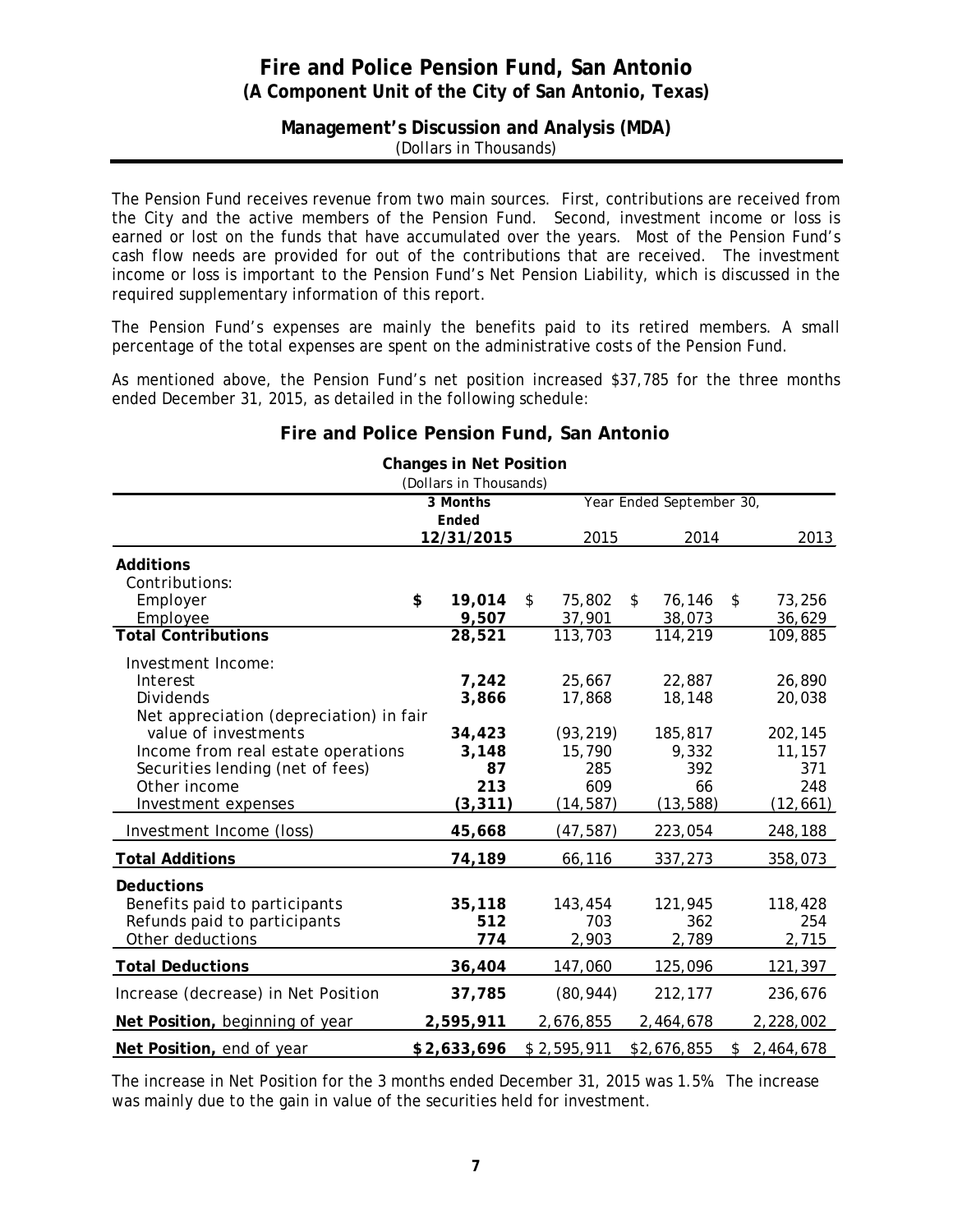## **Fire and Police Pension Fund, San Antonio**

(A Component Unit of the City of San Antonio, Texas)

(Dollars in Thousands) Statement of Fiduciary Net Position

*December 31, 2015*

| <b>Assets</b>                                 |              |
|-----------------------------------------------|--------------|
| Cash and short-term investments               | \$<br>51,692 |
| Securities lending collateral - cash and cash |              |
| equivalents, at fair value (See note 9)       | 96,370       |
| Investments, at fair value (See note 4)       | 2,553,489    |
|                                               |              |
| <b>Total Cash and Investments</b>             | 2,701,551    |
| Accrued interest and dividends                | 4,578        |
| Receivable from the sale of securities        | 56,689       |
| <b>Assets used in Plan Operations</b>         |              |
| <b>Buildings</b>                              | 551          |
| Furniture and equipment                       | 311          |
| Computer equipment                            | 85           |
|                                               | 947          |
| Accumulated depreciation                      | (349)        |
| Assets used in Plan Operations - Net          | 598          |
| <b>Total Assets</b>                           | \$2,763,416  |
| Liabilities                                   |              |
| Accounts payable                              | \$<br>4,833  |
| Payable for securities purchased              | 8,274        |
| Loan payable - Northern Trust                 | 20,000       |
| Accrued expenses                              | 243          |
| Securities lending collateral                 | 96,370       |
| <b>Total Liabilities</b>                      | 129,720      |
|                                               |              |
| <b>Net Position Restricted</b>                |              |
| for Pension Benefits                          | \$2,633,696  |

*The accompanying notes are an integral part of these financial statements.*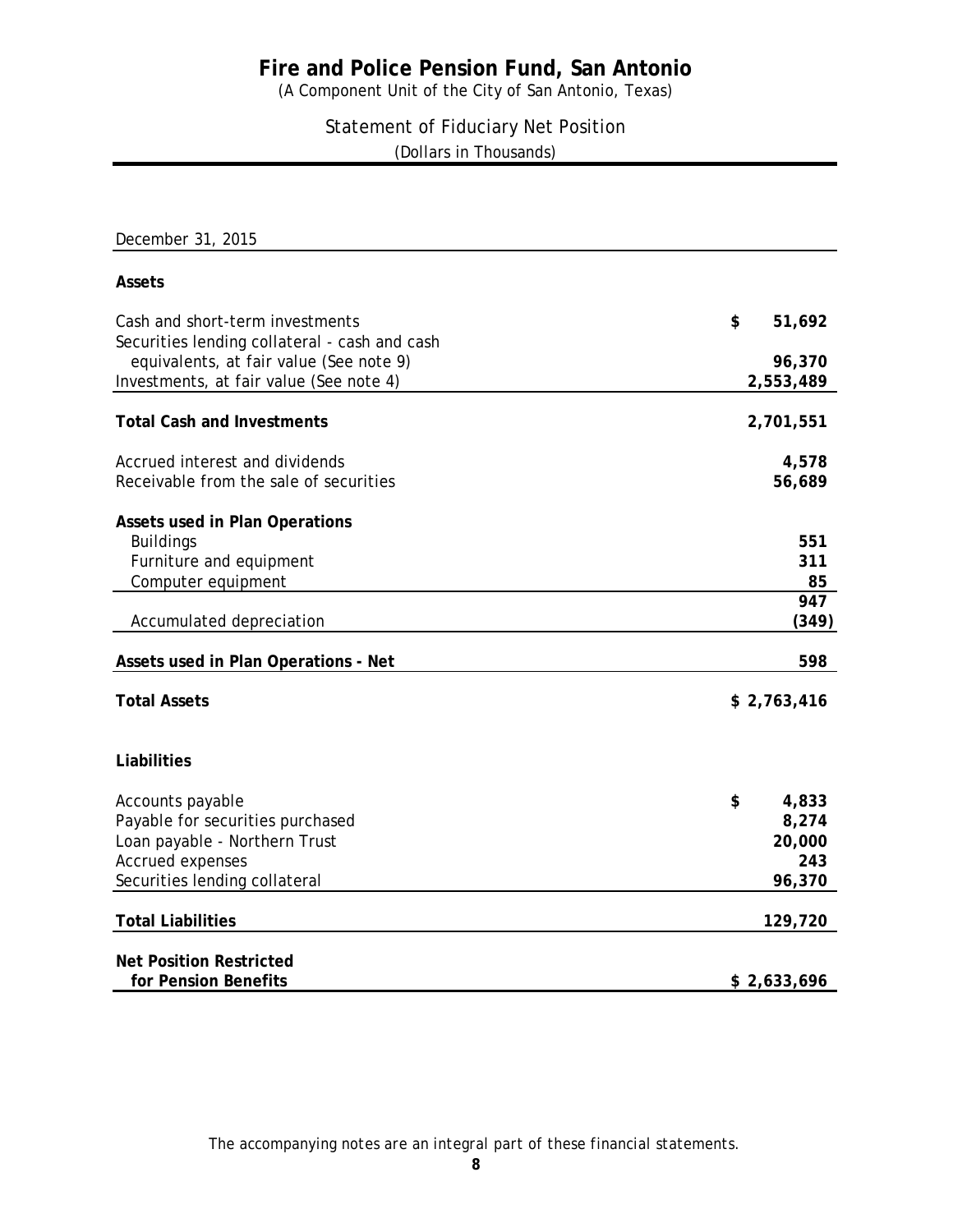## **Fire and Police Pension Fund, San Antonio**

(A Component Unit of the City of San Antonio, Texas)

# Statement of Changes in Fiduciary Net Position

(Dollars in Thousands)

*Three months ended December 31, 2015*

| <b>Additions To Net Position Attributable to</b><br><b>Investment Income</b> |                       |
|------------------------------------------------------------------------------|-----------------------|
| Net appreciation in fair value of investments<br>Interest                    | \$<br>34,423<br>7,242 |
| <b>Dividends</b>                                                             | 3,866                 |
| Real estate income, net                                                      | 3,148                 |
| Securities lending income                                                    | 120                   |
| Other income                                                                 | 213                   |
| Less Investment Expenses:<br>Investment management and custodial fees        | (3, 311)              |
| Securities lending borrower rebates                                          | 14                    |
| Securities lending fees                                                      | (47)                  |
| Net Investment Income                                                        | 45,668                |
| Contributions                                                                |                       |
| Employer (See note 6)                                                        | 19,014                |
| Members (See note 6)                                                         | 9,507                 |
| <b>Total Contributions</b>                                                   | 28,521                |
| <b>Total Additions</b>                                                       | 74,189                |
| Deductions From Net Position Attributable to:                                |                       |
| <b>Benefits Paid to Participants:</b>                                        |                       |
| Annuities                                                                    | 30,365                |
| BackDROP payments (See note 1)<br>Refunds of participant contributions       | 4,753<br>512          |
| Personnel costs                                                              | 358                   |
| Contractual services                                                         | 308                   |
| Depreciation                                                                 | 17                    |
| Maintenance and utilities                                                    | 91                    |
| <b>Total Deductions</b>                                                      | 36,404                |
| Net Increase                                                                 | 37,785                |
| Net position restricted for                                                  |                       |
| pension benefits, beginning of year                                          | 2,595,911             |
| Net Position Restricted for                                                  |                       |
| Pension Benefits, End of Year                                                | \$2,633,696           |

*The accompanying notes are an integral part of these financial statements.*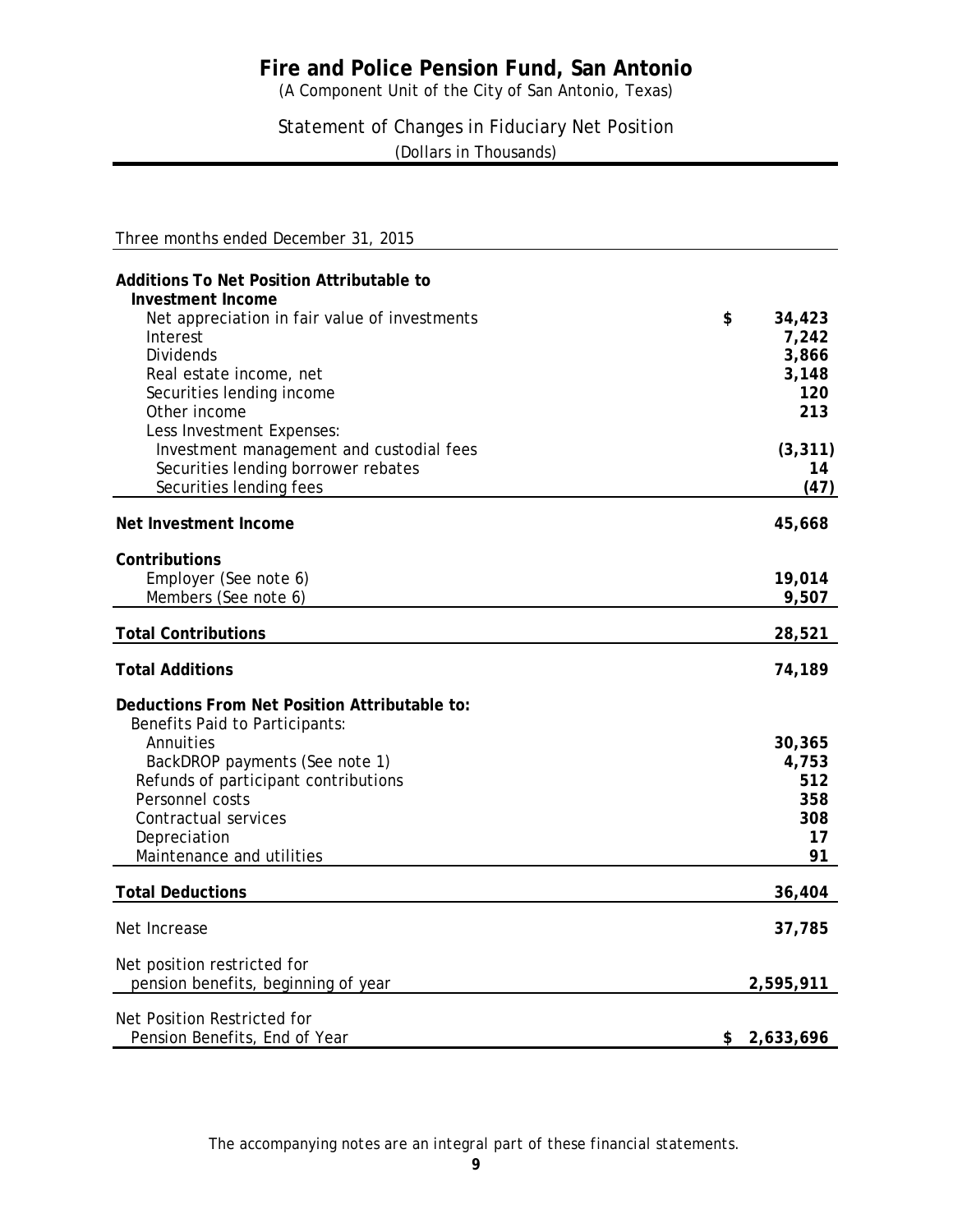### **Notes to Financial Statements** (Dollars In Thousands)

### **1. Change of Fiscal Year**

On March 30, 2016, the Board of Trustees (the Board) of the Fire and Police Pension Fund, San Antonio (the Pension Fund) voted to change the fiscal year end of the Pension Fund from September 30 to December 31. The Board authorized the presentation and audit of the Statement of Changes in Fiduciary Net Position for the three month period from October 1, 2015 to December 31, 2015, and the presentation and audit of the Statement of Fiduciary Net Position of the Pension Fund as of December 31, 2015.

## **2. Plan Description**

The Fire and Police Pension Fund, San Antonio (the Pension Fund) is a single-employer defined benefit retirement plan established in accordance with the laws of the State of Texas. The governing document for the Pension Fund is found in Vernon's Texas Civil Statutes, Article 6243o. The pension law governing the Pension Fund for the three months ended December 31, 2015 was last amended October 1, 2009. The Pension Fund is administered by a nine-member Board of Trustees (the Board), which includes two City Council members, the mayor or his appointee, two police officers, two firefighters, and two retirees. The Pension Fund meets the criteria of a "fiduciary fund" of the City of San Antonio (the City) as established by *Governmental Accounting Financial and Reporting Standards*, and is therefore included in the City's financial statements as a pension trust fund. A more complete description of the Pension Fund is provided in the summary plan description. At December 31, 2015, membership of the Pension Fund consisted of:

| Retirees and beneficiaries receiving benefits | 2,392 |
|-----------------------------------------------|-------|
| Active and Inactive participants              | 3,852 |
|                                               |       |

Total **6,244**

Currently, the Pension Fund provides retirement benefits to eligible employees of the fire and police departments of the City who have served for 20 years or more. Employees who terminate prior to accumulating 20 years of service may apply to receive a refund of their contributions. Upon application for a service retirement pension from the Pension Fund, retiring employees are entitled to a retirement annuity computed based on the average of the employee's total salary, excluding overtime pay, for the highest three years of the last five years. The retirement annuity computation (Annuity Computation) for employees retiring during the period covered by the financial statements and following, is 2-1/4% of such average for each of the first 20 years served, plus 5% of the participant's average total salary for each of the next seven (7) years, plus 2% of the participant's average total salary for each of the next three (3) years of service, plus 1/2% of the participant's average total salary for each of the next three (3) years of service, with fractional years of service prorated based on full months served as a contributing participant. In making the computation for a year, the year is considered to begin on the first day a contribution is made. A retirement annuity under this subsection may not exceed, as of the date of retirement, 87-1/2% of the participant's average total salary.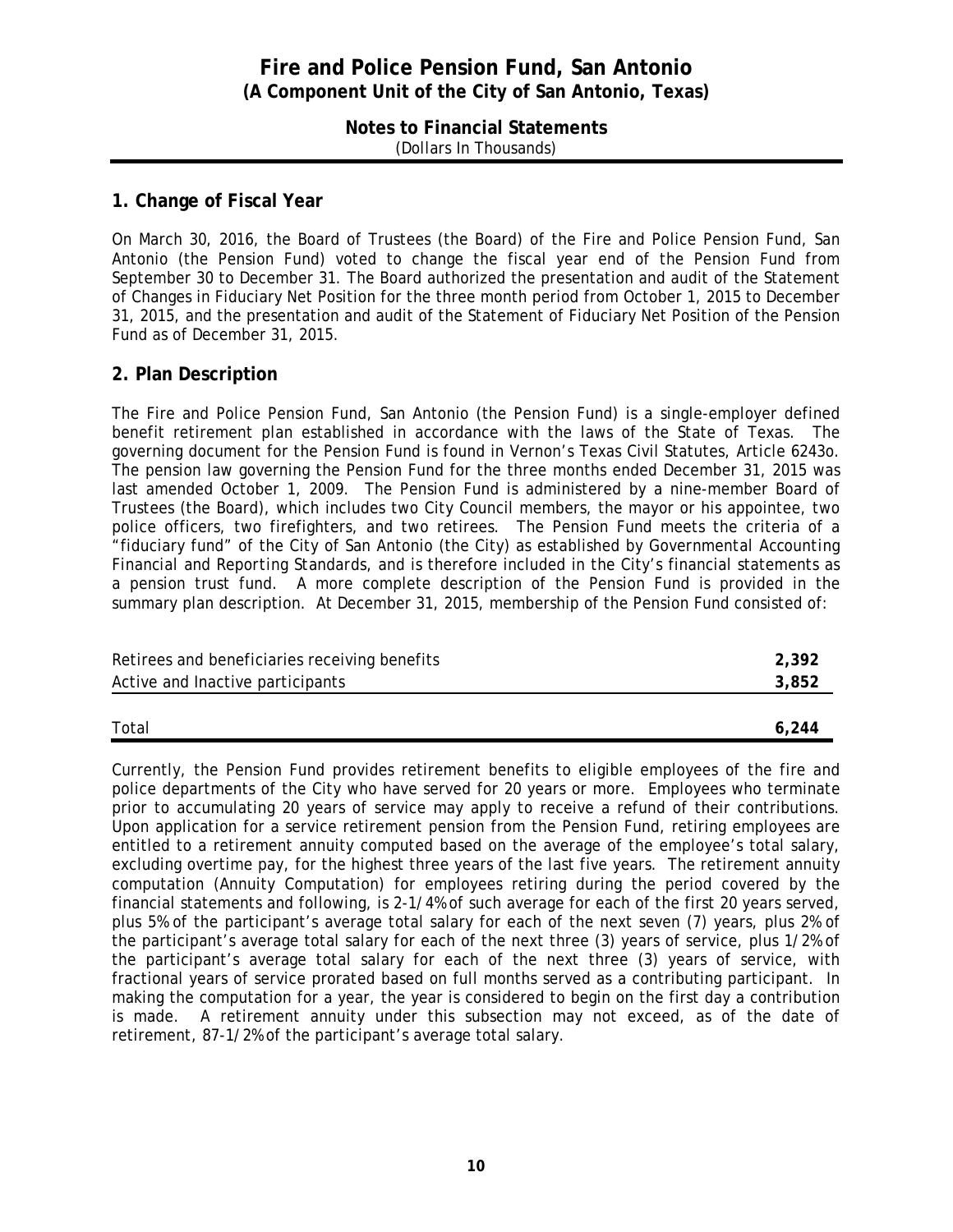### **Notes to Financial Statements** (Dollars In Thousands)

## **2. Plan Description (Continued)**

There is a provision for the Backwards Deferred Retirement Option Plan (BackDROP), which, as of October 1, 2009, permits retiring participants who had actual service credit of at least 20 years and one month to elect to receive a lump-sum payment for a number of full months of service elected by the participant that does not exceed the lesser of the number of months of service credit the participant had in excess of 20 years, or 60 months and a reduced annuity payment.

For purposes of a BackDROP benefit calculation, the participant's salary beyond 34 years of service is used to determine the participant's average salary.

There is also a provision for a  $13<sup>th</sup>$  and  $14<sup>th</sup>$  pension check. At the end of each fiscal year, the Board may authorize the disbursement of a 13<sup>th</sup> monthly pension check if the annualized yield on the Pension Fund's investments exceeds the actuarial projections for the preceding five-year period by at least 100 basis points. In the same way, the Board may authorize a 14<sup>th</sup> monthly pension check if the annualized yield on the Pension Fund's investments exceeds the actuarial projections for the preceding five-year period by at least 300 basis points. The 13<sup>th</sup> and 14<sup>th</sup> pension checks are paid to each retiree and beneficiary receiving a pension at the end of the fiscal year, and are in an amount equal to the pension check paid in the last month of the preceding fiscal year of the Pension Fund (retirees/beneficiaries with less than one (1) year of benefits will receive a prorated check, and no check will be paid to retirees who retired after the end of the fiscal year). Authorization for one (1) year does not obligate the Board to authorize a  $13<sup>th</sup>$  or  $14<sup>th</sup>$  check for any other year. The Pension Fund has not met the criteria for the  $13<sup>th</sup>$  check since the year ended September 30, 2014 and has not met the criteria for the 14<sup>th</sup> check since the year ended September 30, 2007.

The Pension Fund also provides benefits when service is terminated by reason of death or disability. The beneficiary or the employee is entitled to one-half of the average of the employee's total salary, excluding overtime pay, or vested benefit as is provided in the computation of normal retirement benefits, whichever is higher. If a participant dies after retiring, spouses or beneficiaries who were married to, or dependents of, the participant at the time of retirement receive the same annuity paid to the participant as of the date of the participant's death up to the maximum benefit. The maximum benefit for surviving spouses and dependent children is equal to a 27-year service pension. As of October 1, 2009, the allocation of death benefits between a surviving spouse and the dependent children of a member is 75% to spouse and 25% to children. The spousal death benefit provided to a spouse who married a retiree after retirement, and at least five (5) years prior to the date of the retiree's death, is the same as a spouse who married a participant prior to retirement. In the case of a marriage after retirement, a spouse who is otherwise qualified to receive a pension is subject to a 55-year-old minimum age to begin receiving annuity payments. As of October 1, 2009, the spousal death benefit for a spouse who married a retiree after retirement, and less than five (5) years prior to the date of the retiree's death, is \$15,000 if there are no other beneficiaries.

The Pension Fund provides a disability annuity equal to 87.5% of average total salary, if the participant suffers a catastrophic injury. A catastrophic injury is described as an irreparable physical bodily injury suffered during the performance of high-risk line of duty activities, when the injury results in the individual being unable to obtain any sort of employment sufficient to generate income above the poverty level.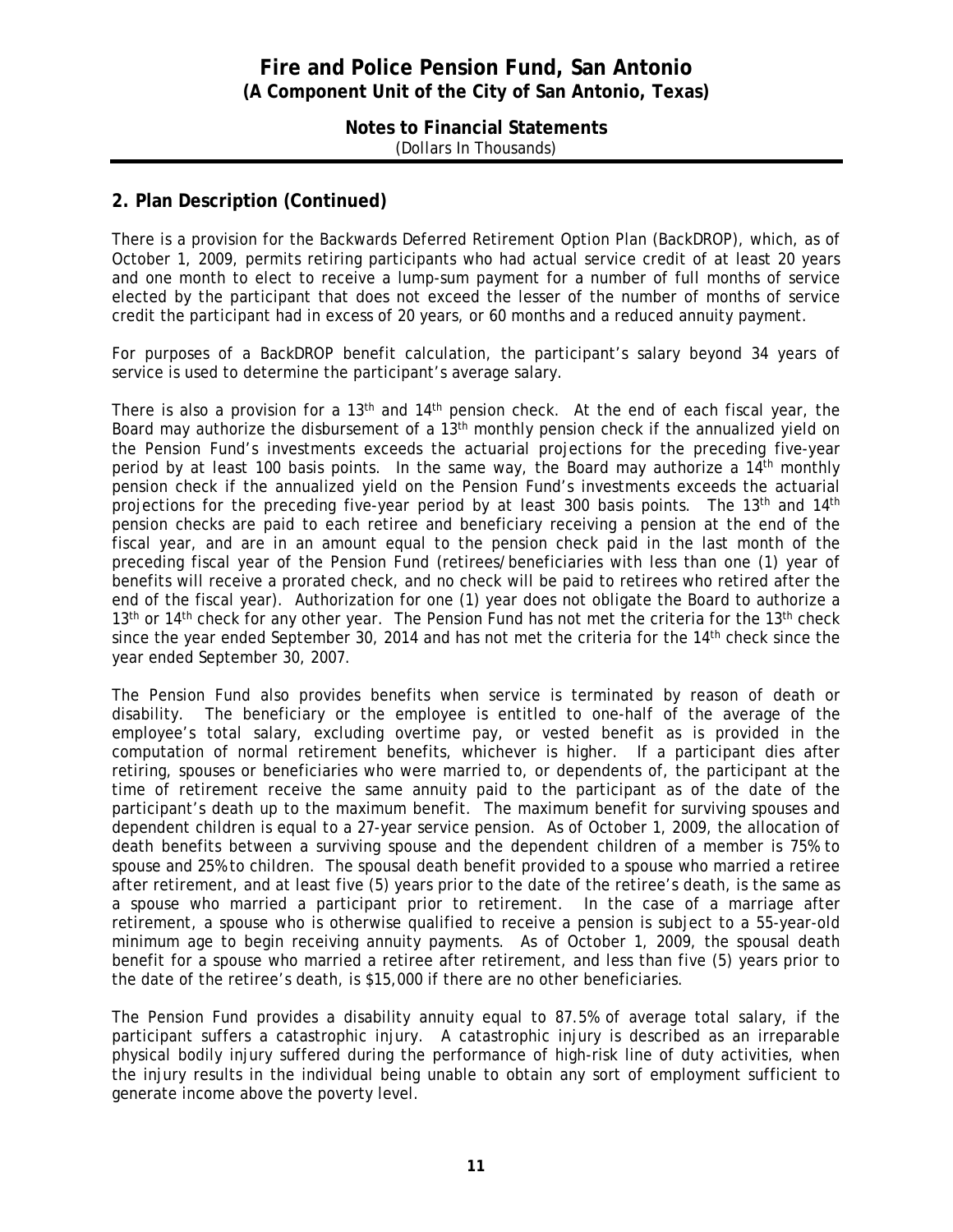### **Notes to Financial Statements** (Dollars In Thousands)

## **2. Plan Description (Continued)**

The surviving spouse of an active participant may elect to receive benefits in the form of a lumpsum payment and reduced annuity, similar to a BackDROP election made by a retiring participant.

The estate of an active participant who dies and does not leave a beneficiary will receive either ten (10) times the amount of an annuity computed according to the Annuity Computation mentioned above, using the deceased participant's service credit and average total salary as of the date of death, or the deceased participant's contributions that were picked up by the City. The estate of a retiree who dies and does not leave a beneficiary will receive a lump sum benefit equal to ten (10) times the amount of the annuity awarded by the Board effective on the retiree's date of retirement, less any retirement or disability annuity, and any lump-sum payments paid to the retiree.

The Pension Fund also provides benefits when an eligible participant is killed in the line of duty. The participant's surviving spouse and dependent children are entitled to a total pension equal to the participant's base salary at the time of death.

Another important provision of the Pension Fund is the Cost of Living Adjustment (COLA). The COLA is based on the Consumer Price Index for all Urban Consumers – U.S. City Average (CPI-U) as published by the Bureau of Labor Statistics. Participants whose retirement, disability, or death occurred before August 30, 1971, receive an increase equal to 100% of the increase in the CPI-U. Participants whose retirement, disability, or death occurred after August 30, 1971, but before October 1, 1999, receive an increase equal to 100% of the increase in the CPI-U up to 8% and 75% of the increase in the CPI-U in excess of 8%. Members whose retirement, disability, or death occurred after October 1, 1999, receive an increase equal to 75% of the increase in the CPI-U.

The Pension Fund is funded in accordance with Texas state statutes. The City is required to contribute 24.64% of salary, excluding overtime pay. The participant contribution rate is 12.32%. New firefighters and police officers are immediately eligible for membership after they receive state certification and complete all other requirements. The new participant contributes to the Pension Fund upon becoming eligible.

The Pension Fund has a provision that allows the fire chief and police chief to opt out of membership in the Pension Fund.

## **3. Summary of Significant Accounting Policies and Plan Asset Matters**

#### *Basis of Accounting*

The financial statements of the Pension Fund are prepared in conformity with accounting principles generally accepted in the United States of America (GAAP) for local governmental units as prescribed by the Governmental Accounting Standards Board (GASB). The Pension Fund financial statements are prepared using the accrual basis of accounting. Participant and employer contributions are recognized as revenue in the period in which participant services are performed. Benefits, with the exception of BackDROP payments and refunds, are recorded in the period they are due and payable. BackDROPs and refunds are accrued when payment is approved by the Board.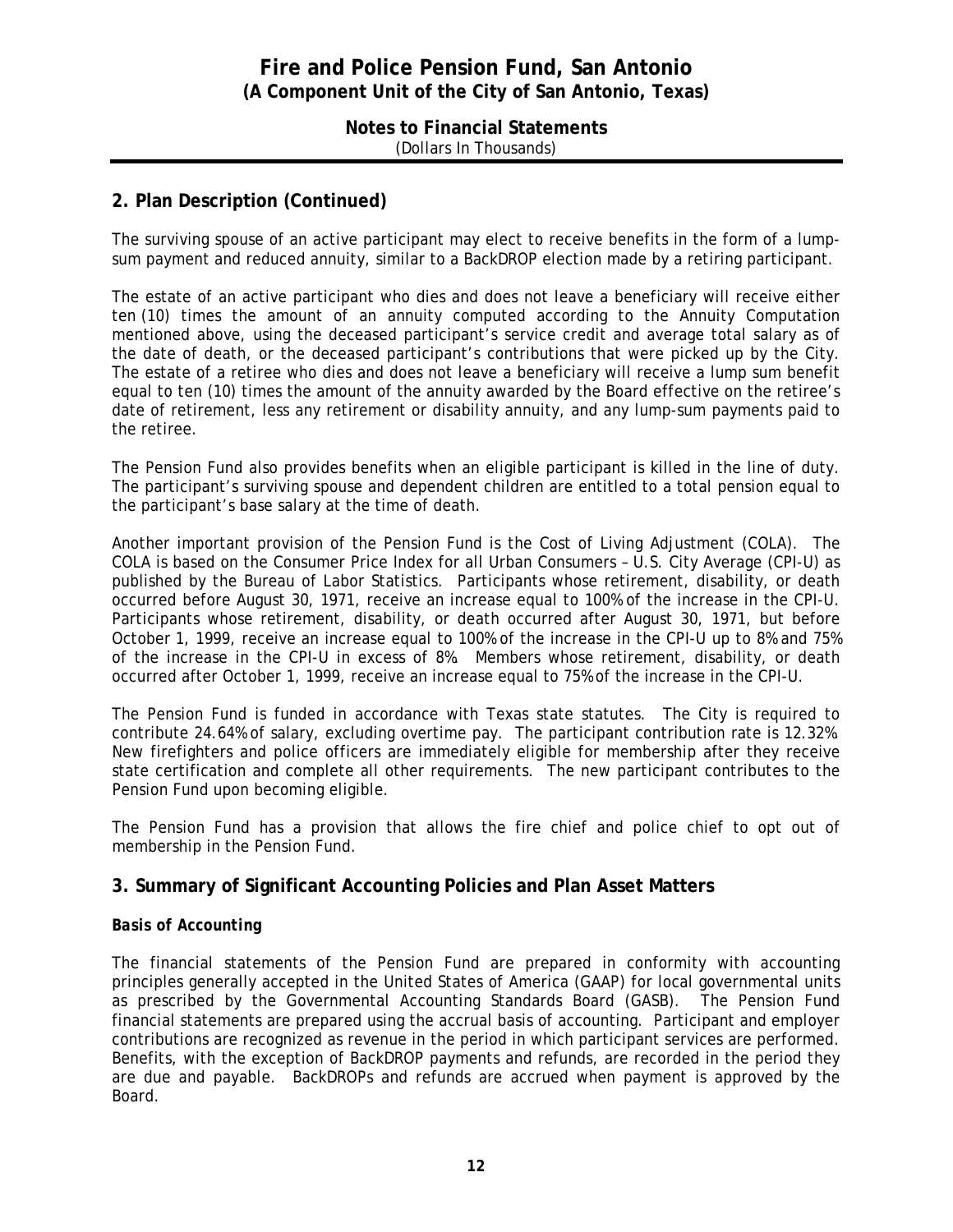**Notes to Financial Statements** (Dollars In Thousands)

## **3. Summary of Significant Accounting Policies and Plan Asset Matters (Continued)**

#### *Cash and Short-Term Investments*

Cash and short-term investments include demand deposit accounts and short-term U.S. Government and other investments.

#### *Investments*

Investment purchases and sales are recorded as of the trade date. Dividend income is recognized on the ex-dividend date. Other investment income is recognized when earned.

Investments are reported at fair value. Fair value is the amount reasonably expected to be received for an investment in a current sale between a willing buyer and a willing seller. Common and preferred stocks are valued based on published marked prices and quotations from national security exchanges and securities pricing services. International stocks are then adjusted to reflect the current exchange rate of the underlying currency. Investments for which no notional exchanges or pricing service exists, such as private equity, are valued by the investment partnership based on the valuation methodology outlined in the partnership agreement. Real estate may be valued by the manager or independent appraisers. Commingled assets that are not traded on a national exchange are valued by the commingled manager. The Pension Fund performs due diligence reviews of the investment pricing, process, and infrastructure of private equity, comingled, and real estate investments to assure that the asset values provided by the managers are reasonable.

Net appreciation (depreciation) is determined by calculating the change in fair value of investments between the beginning of the period and the end of the period, less purchases of investments at cost, plus sales of investments at fair value. Investment expenses consist of external expenses directly related to the Pension Fund's investment operations, as well as internal administrative expenses associated with the Pension Fund's investment program.

#### *Assets Used in Plan Operations*

Assets used in plan operations are reported on the basis of cost. The Pension Fund provides for depreciation on the straight-line method over the estimated useful lives of the assets. The following estimated useful lives are used in providing for depreciation:

| <b>Buildings</b>        | 40 years   |
|-------------------------|------------|
| Furniture and equipment | 5-10 years |
| Computer equipment      | 3-5 years  |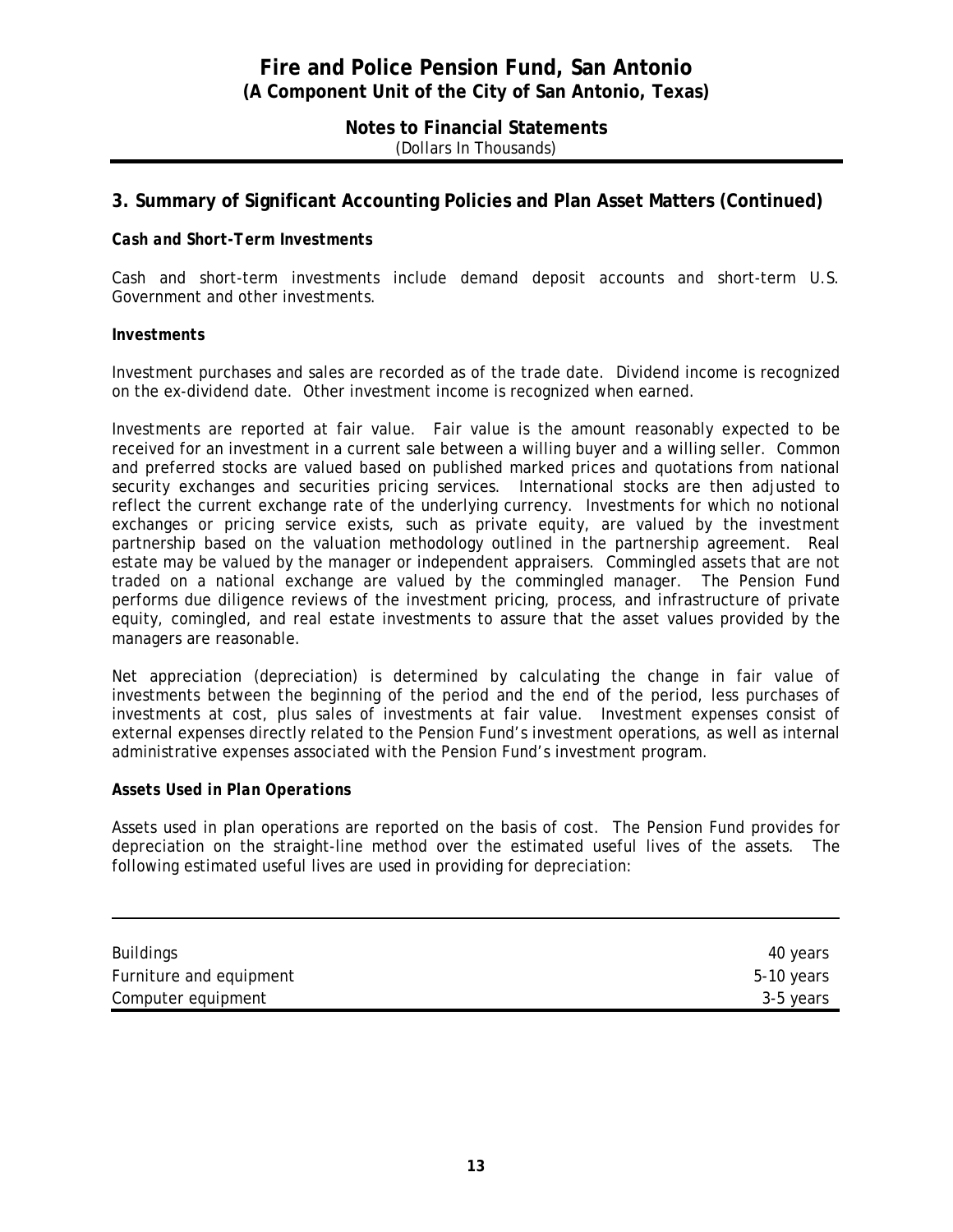**Notes to Financial Statements** (Dollars In Thousands)

## **3. Summary of Significant Accounting Policies and Plan Asset Matters (Continued)**

### *Federal Income Tax*

The Pension Fund obtained its latest determination letter on May 25, 2012, in which the Internal Revenue Service stated that the Pension Fund, as designed, is in compliance with the applicable requirements of the Internal Revenue Code (IRC). The Pension Fund administrator believes that the Pension Fund is currently designed and being operated in compliance with the applicable requirements of the IRC.

#### *Administrative Costs*

All administrative costs of the Pension Fund are paid from Pension Fund assets.

#### *Use of Estimates*

The preparation of financial statements in conformity with GAAP requires management to make estimates and assumptions that affect the reported amounts of assets and liabilities, and disclosure of contingent assets and liabilities, at the date of the financial statements, and the reported amounts of revenue and expenses during the reporting period. Actual results could differ from those estimates.

#### *Recently Issued Accounting Pronouncements*

GASB Statement No. 68, *Accounting and Financial reporting for Pensions*, is effective for fiscal years beginning after June 15, 2014. The provisions of GASB Statement No. 68 have been implemented as required in the Pension Fund's financial statements and note disclosures. New schedules in the *Required Supplementary Information* also reflect any required changes.

GASB Statement No. 72, *Fair Value Measurements and Application*, is effective for fiscal years beginning after June 15, 2015. The provisions of GASB Statement 72 have been implemented in these short-period financial statements. The Pension Fund's financial statements and note disclosures reflect any required changes.

#### **4. Investments Reported at Fair Value**

The Pension Fund's investments are measured and reported at fair value according to the following hierarchy:

Level 1 – Investments reflect prices quoted in active markets.

Level 2 – Investments reflect prices that are based on similar observable assets either directly or indirectly, which may include inputs in markets that are not considered to be active.

Level 3 – Investments reflect prices based on unobservable sources. The categorization of investments within the hierarchy is based upon the pricing transparency of the instrument and should not be perceived as the particular investment's risk.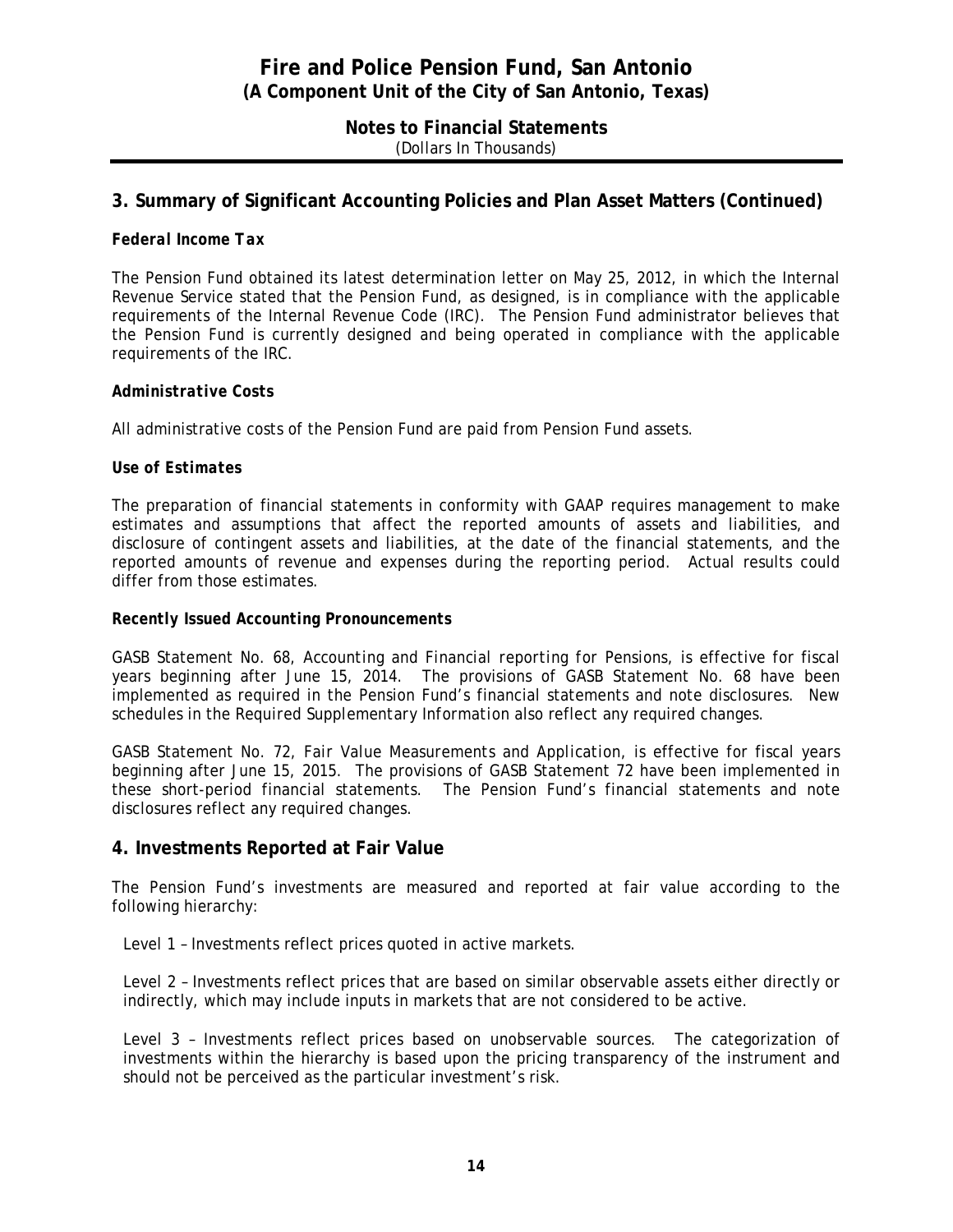## **Notes to Financial Statements** (Dollars In Thousands)

## **4. Investments Reported at Fair Value (Continued)**

The Pension Fund has the following recurring fair value measurements as of December 31, 2015:

|                                                   |                   | <b>Quoted Prices</b>                            |                                              |                                       |
|---------------------------------------------------|-------------------|-------------------------------------------------|----------------------------------------------|---------------------------------------|
|                                                   |                   | in Active<br>Markets for<br>Identical<br>Assets | Significant<br>Other<br>Observable<br>Inputs | Significant<br>Unobservable<br>Inputs |
|                                                   | <b>Fair Value</b> | (Level 1)                                       | (Level 2)                                    | (Level 3)                             |
| Investments by Fair Value Level                   |                   |                                                 |                                              |                                       |
| <b>Debt Securities</b>                            |                   |                                                 |                                              |                                       |
| Government Bonds                                  | \$48,094          |                                                 | \$48,094                                     |                                       |
| Government Agencies                               | 5,234             |                                                 | 5,234                                        |                                       |
| Municipal/Provincial Bonds                        | 4,886             |                                                 | 4,886                                        |                                       |
| Corporate Bonds                                   | 83,604            |                                                 | 83,604                                       |                                       |
| <b>Bank Loans</b>                                 | 141,953           |                                                 | 141,953                                      |                                       |
| <b>Commercial Mortgage Obligations</b>            | 3,524             |                                                 | 3,524                                        |                                       |
| <b>Total Debt Securities</b>                      | 287,295           |                                                 | 287,295                                      |                                       |
| <b>Equity Securities</b>                          |                   |                                                 |                                              |                                       |
| Domestic                                          | 263,654           | \$263,599                                       | 35                                           | \$20                                  |
| International                                     | 145,400           | 145,400                                         |                                              |                                       |
| <b>Total Equity Securities</b>                    | 409,054           | 408,999                                         | 35                                           | 20                                    |
| <b>Private Equity</b>                             |                   |                                                 |                                              |                                       |
| Venture                                           | 21,639            |                                                 |                                              | 21,639                                |
| Buyout                                            | 29,890            |                                                 |                                              | 29,890                                |
| Fund-of-funds Diversified                         | 61,283            |                                                 |                                              | 61,283                                |
| <b>Real Assets</b>                                | 119,968           |                                                 |                                              | 119,968                               |
| <b>Total Private Equity</b>                       | 232,780           |                                                 |                                              | 232,780                               |
| <b>Private Debt</b>                               |                   |                                                 |                                              |                                       |
| Fund-of-funds - Distressed                        | 16,068            |                                                 |                                              | 16,068                                |
| Mezzanine                                         | 22,047            |                                                 |                                              | 22,047                                |
| Distressed                                        | 68,691            |                                                 |                                              | 68,691                                |
| Senior Debt                                       | 66,517            |                                                 |                                              | 66,517                                |
| <b>Total Private Debt</b>                         | 173,323           |                                                 |                                              | 173,323                               |
| Total Investments by fair value level             | 1,102,452         | \$408,999                                       | \$287,330                                    | \$406,123                             |
|                                                   |                   |                                                 |                                              |                                       |
| Investments Measured at the net asset value (NAV) |                   |                                                 |                                              |                                       |
| Relative Value Hedge Funds                        | 58,078            |                                                 |                                              |                                       |
| Event Driven Hedge Funds                          | 25,901            |                                                 |                                              |                                       |
| Macro/Directional Hedge Funds                     | 97,641            |                                                 |                                              |                                       |
| Re-Insurance Hedge Fund                           | 10,377            |                                                 |                                              |                                       |
| Hedge Fund-of-funds                               | 49,220            |                                                 |                                              |                                       |
| <b>Risk Parity</b>                                | 80,817            |                                                 |                                              |                                       |
| Commingled Funds                                  |                   |                                                 |                                              |                                       |
| Domestic Debt                                     | 65,222            |                                                 |                                              |                                       |
| Global Debt                                       | 227,824           |                                                 |                                              |                                       |
| Domestic Equity                                   | 217,390           |                                                 |                                              |                                       |
| Global Equity                                     | 404,098           |                                                 |                                              |                                       |
| Real Estate                                       | 214,469           |                                                 |                                              |                                       |
| Total investments measured at the NAV             | 1,451,037         |                                                 |                                              |                                       |
| Total investments measured at fair value          | \$2,553,489       |                                                 |                                              |                                       |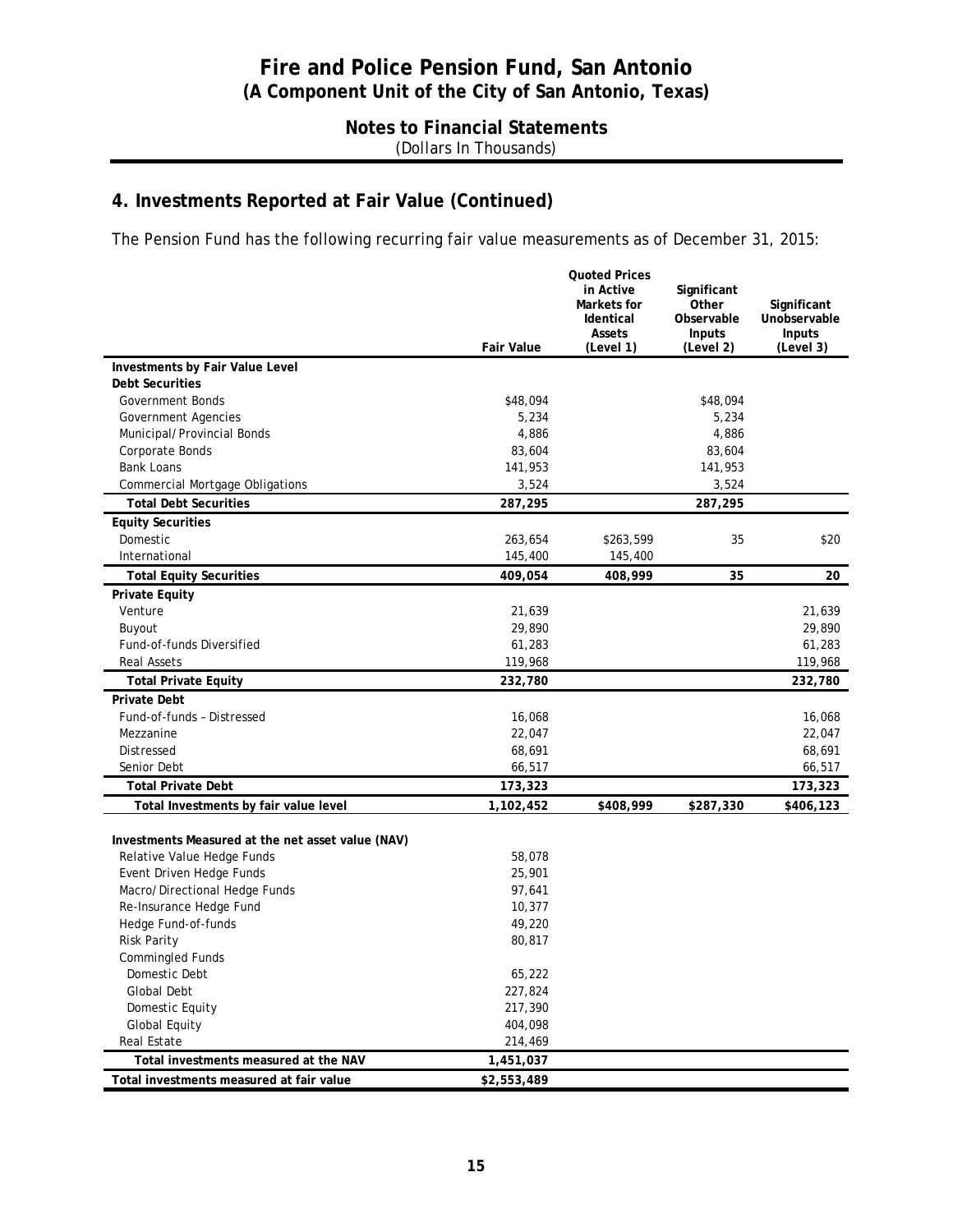**Notes to Financial Statements** (Dollars In Thousands)

## **4. Investments Reported at Fair Value (Continued)**

#### *Debt and Equity Securities*

Equity securities classified in Level 1 of the fair value hierarchy are valued using prices quoted in active markets for those securities. Debt and equity securities classified in Level 2 of the fair value hierarchy are valued using a matrix pricing technique. Matrix pricing is used to value securities based on the securities' relationship to benchmark quoted prices. Equity securities classified in Level 3 of the fair value hierarchy were valued based on theoretical relationships to other assets similar to the ones in the portfolio.

#### *Private Equity*

The Pension Fund is invested in 34 private equity funds that are diversified across 4 main types of strategies. There are 6 venture capital funds, 8 buyout funds, 11 real asset funds and 9 diversified fund-of-funds. These investee funds are considered level 3 in the fair value hierarchy. These investee funds are limited partnerships, and the managing general partner is responsible for determining the fair market value of the underlying investments. The methods used to determine fair value include discounted cash flow, small public company comparison and appraisal. The partnerships have a 10 year life with options to extend beyond the original term by as much as 2 years in most cases. Original capital commitments to these funds range from \$10,000 to \$20,000. It is expected that the investee funds will call between 70 and 80 percent of the committed capital. In most cases the final commitment is never called because the investee funds start to receive returned capital either from sales of or operations from the underlying investments. As of December 31, 2015, it is estimated that unfunded commitments were approximately \$96,000 of which \$37,000 is expected to be called. These investments in the investee funds are diversified across vintage years so the investee funds are in different stages of their life cycles. The Pension Fund's allocation to this asset class requires that capital that is received from these investments will be reinvested in other investee funds as they become available. Even though these investments could be sold to other investors or secondary funds, the Pension Fund has no intention of doing so, so these investments are considered illiquid.

#### *Private Debt*

The Pension Fund is invested in 16 private debt funds, which include 4 fund-of-funds focused on distressed debt opportunities, 3 funds focused on mezzanine lending to companies that have operations that have good growth potential, but limited access to bank loans or public debt or equity markets, 5 funds focused on loans that are senior in the borrowers' capital structure, and 4 funds that concentrate on distressed debt where debt is purchased at a cost that is less than the value of the collateral. These investee funds are considered level 3 in the fair value hierarchy. These investee funds are limited partnerships, and the managing general partner is responsible for determining the fair market value of the underlying investments. The methods used to determine fair value include discounted cash flows plus the value of any equity that investee funds receive as part of the lending arrangements. The partnerships have a 10 year life with options to extend beyond the original term by as much as 2 years in most cases. Original capital commitments to these funds range from \$10,000 to \$20,000. It is expected that the investee funds will call between 70 and 80 percent of the committed capital. In most cases the final commitment is never called because the investee funds start to receive repayment from the debt service of the underlying investments and in some cases extra capital from the sale of the equity received when underlying companies are sold or refinanced through public offerings.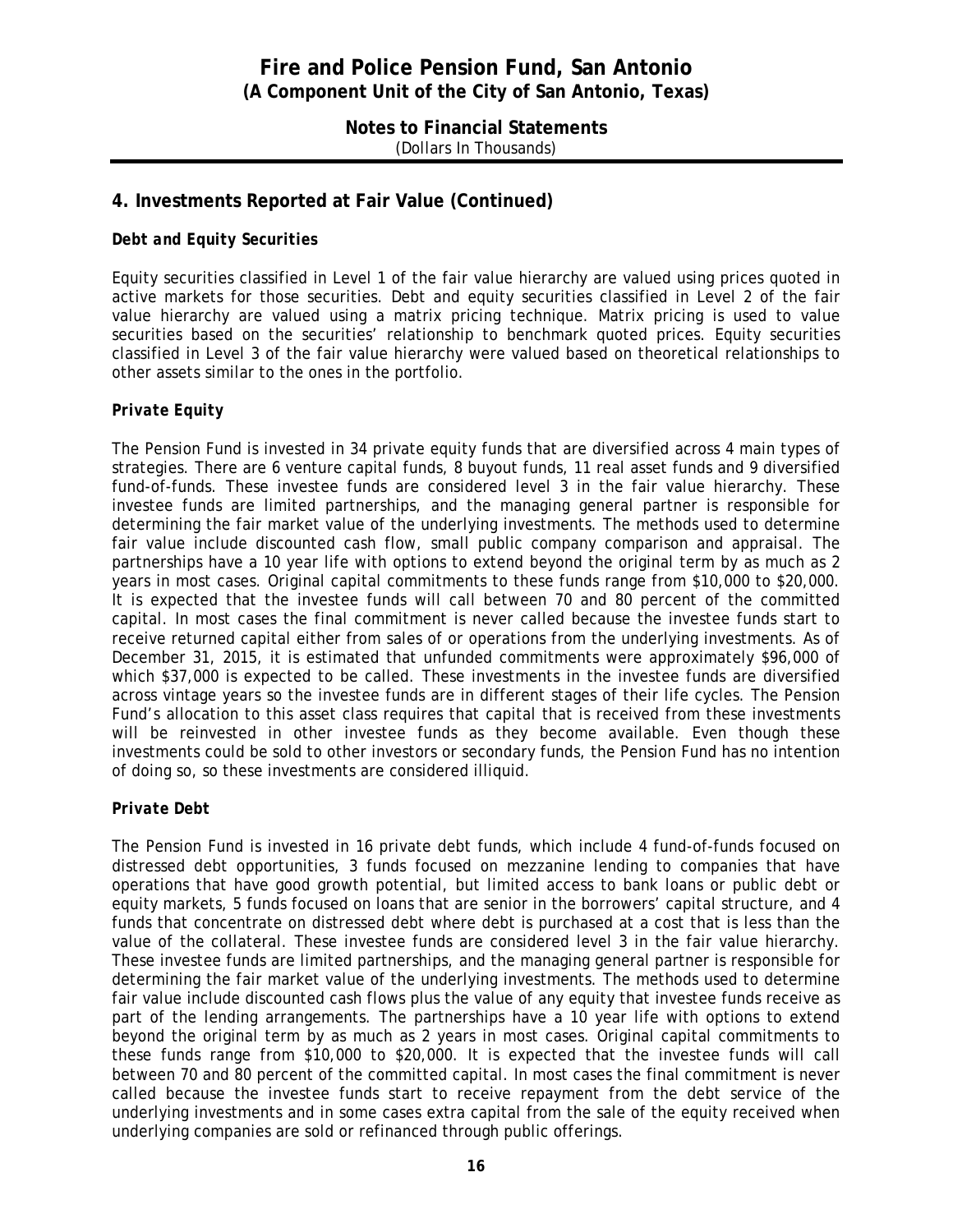### **Notes to Financial Statements** (Dollars In Thousands)

## **4. Investments Reported at Fair Value (Continued)**

### *Private Debt (Continued)*

As of December 31, 2015, it is estimated that unfunded commitments were approximately \$66,000 of which \$17,000 is expected to be called. These investments in the investee funds are diversified across vintage years so the investee funds are in different stages of their life cycles. The Pension Fund's allocation to this asset class requires that capital that is received from these investments will be reinvested in other investee funds as they become available. Even though these investments could be sold to other investors or secondary funds, the Pension Fund has no intention of doing so, so these investments are considered illiquid.

#### *Investment Measured at the Net Asset Value*

The Pension Fund is also substantially invested in investee funds where fair value is measured at the net asset value (NAV). These funds invest in stocks, bonds, derivatives in some cases and real estate. The stocks, bonds or derivatives, if they were held directly by the Pension Fund, would have readily determinable values that would fit into the fair value levels. Most of these would be in level 1 or 2. Real estate would fall into level 3 since there is not usually a ready market for the underlying assets. The investee funds have both active and inactive managers. Inactive managers invest in stocks that are in an index such that the return on the investment equals the return on the index. Active managers will invest in stocks or bonds with intent of either achieving a higher rate of return than the market or one of the indexes, or lowering the amount of the risk involved. The investee funds in this category include hedge funds, a risk parity fund, index funds, commingled funds, and real estate funds.

#### Hedge Funds

The Pension Fund's investments in hedge funds include relative value, event driven, macro/directional and diversified hedge fund-of-funds. These hedge funds all require notice between 30-90 days of the intent to redeem cash from them. They will only redeem cash at the end of calendar quarters. The Pension Fund is invested in 4 relative value hedge funds. Relative value investing seeks to exploit relationships that are out of normal equilibrium. These investee funds are not concerned with the price of an asset such as a stock or bond by itself, but how that asset's price relates to other assets that historically display some correlation to the asset. The Pension Fund is invested in 7 hedge funds that invest using a macro/directional strategy. These strategies base their investments, such as long and short positions in various equity, fixed income, currency, commodities and futures markets, primarily on the overall economic and political views of various countries, or their macroeconomic principles. The Pension Fund is invested in two event driven hedge funds. Event driven hedge funds invest based on the expectation of a particular event such as a merger or acquisition and how that event is expected to affect the price of the underlying investment. One of the hedge funds that the Pension Fund invests in actually invests alongside a reinsurance company. The Pension Fund has an investment in a hedge fund-of-funds, which invests in a diversified group of underlying hedge funds. In this category there are 6 hedge fund remnants that are subject to a gate. These gates have been in place since 2008 when the Pension Fund gave notice of redemption. Most of the investments have been returned, but there is no certainty when the remaining investment of \$9,620 will be returned. The gates were put in place to prevent having to sell the assets under duress.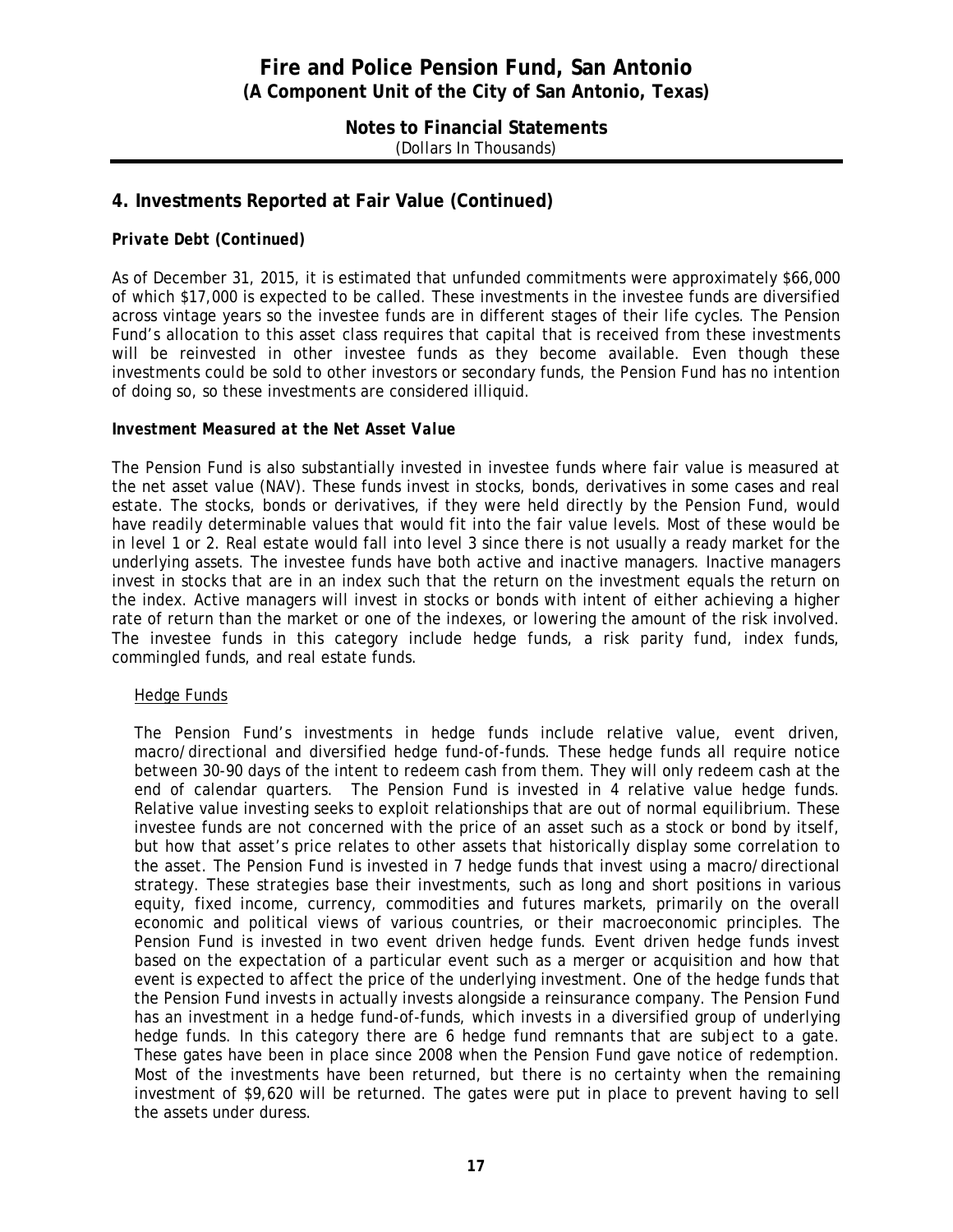### **Notes to Financial Statements** (Dollars In Thousands)

## **4. Investments Reported at Fair Value (Continued)**

#### Risk Parity Fund

The Pension Fund has one investee that is called risk parity which is similar to a hedge fund in that it attempts to mitigate large systemic risks such as hyperinflation, or market corrections by increasing exposure to low risk strategies while decreasing or hedging exposures to investments that are sensitive to those systemic risks.

#### Comingled Funds

The Pension Fund's investments in commingled funds consist of bond investors and stock investors. The bond funds invest in domestic high yield bonds, opportunistic global bonds and emerging market bonds. The stock funds are invested in domestic large and small cap stocks and global and emerging market stocks. Commingled funds are chosen for these investments either because of the size of the investment, or because of the transfer of the complexity of investing internationally.

#### Real Estate Funds

Real estate investments are diversified by type of real estate such as residential, commercial office, industrial and retail. They are also diversified by stage of development such as opportunistic, value added and core properties. Finally they are diversified geographically. Two of the investee managers representing approximately \$81,000 were open-ended funds that allow redemptions. The balance of the investee managers were limited partnerships with durations of 10 to 15 years. These limited partnerships do not allow redemptions. They do distribute cash after the investment period, usually 2 to 4 years, from operations or sales of underlying properties. These investments are similar to the private equity partnerships and private debt partnerships in that funds are committed at the beginning of the investment and called by the partnerships as purchase opportunities present themselves. Commitments in this category are more likely to be called up. It is likely that 80 to 90 percent of the committed capital will ultimately be called. Unfunded commitments in this category were approximately \$30,000. Fair value for this asset class is determined by appraisals of the underlying properties. The Pension Fund's asset allocation requires that when capital is returned it is reinvested in new partnerships so that the percentage allotted to the asset class can be maintained. Like private equity and private debt limited partnerships, it is possible to sell partnership interests to other investors or secondary partnerships at a substantial cost to the Pension Fund. The Pension Fund has no intention of redeeming these investments prior to maturity. Consequently, these investments are considered illiquid.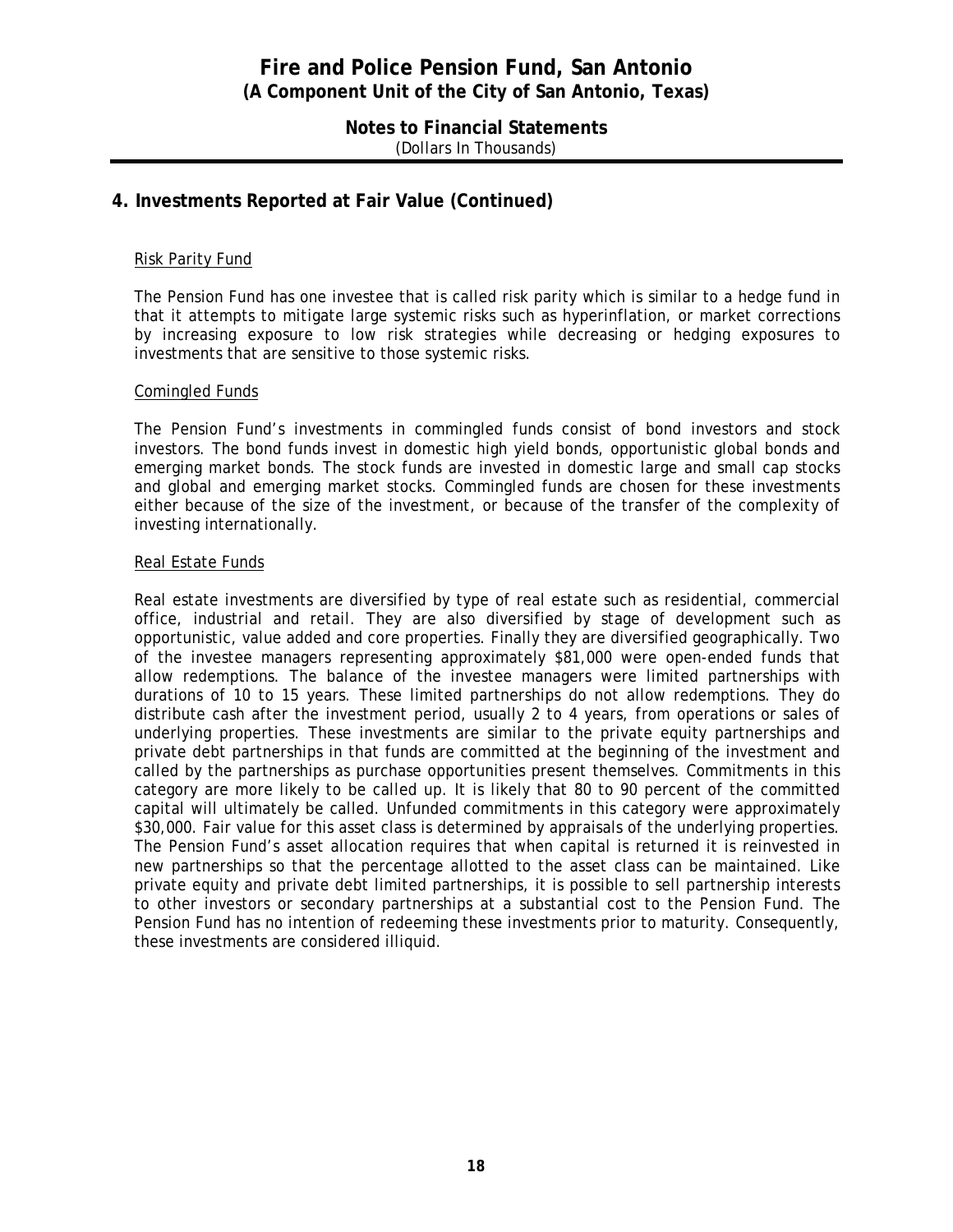### **Notes to Financial Statements** (Dollars In Thousands)

## **5. Net Pension Liability of the City of San Antonio, Texas**

The components of the net pension liability for the City related to the Pension Fund as of December 31, 2015, were as follows:

| <b>Total Pension Liability</b>              | \$3,302,956 |
|---------------------------------------------|-------------|
| Plan Fiduciary Net Position                 | 2,633,696   |
| City of San Antonio's Net Pension Liability | 669.260     |

Plan fiduciary net position as a percentage of the total pension liability 79.74%

#### *Actuarial Assumptions*

The total pension liability was determined by an actuarial valuation as of October 1, 2015, using the following actuarial assumptions, applied to the period included in the measurement, with the results rolled forward to December 31, 2015:

| Inflation                                                                                                                         | 3.00% |
|-----------------------------------------------------------------------------------------------------------------------------------|-------|
| Salary increases - (plus merit scale of 0.75% - 11.25%):<br>Investment rate of return - (including inflation, net of pension plan | 3.00% |
| investment expense):<br>Cost-of-living adjustments -                                                                              | 7.25% |
| for retirements before October 1, 1999:                                                                                           | 3.00% |
| for retirements on or after October1, 1999:                                                                                       | 2.25% |

#### **For the actuarial valuation as of October 1, 2015 with results rolled forward to December 31, 2015:**

Healthy mortality rates were based on the sex-distinct RP-2014 Employee and Healthy Annuitant Tables, with rates loaded by 7% for females. Disabled mortality rates were based on sex-distinct RP-2014 Annuitant Tables, set forward by six years, again loading the female rates by 7%. The tables are projected generationally using 50% of the MP-2014 improvement scale to anticipate future mortality improvements.

The actuarial assumptions used are based on the results of an experience study for the period October 1, 2009 to September 30, 2014.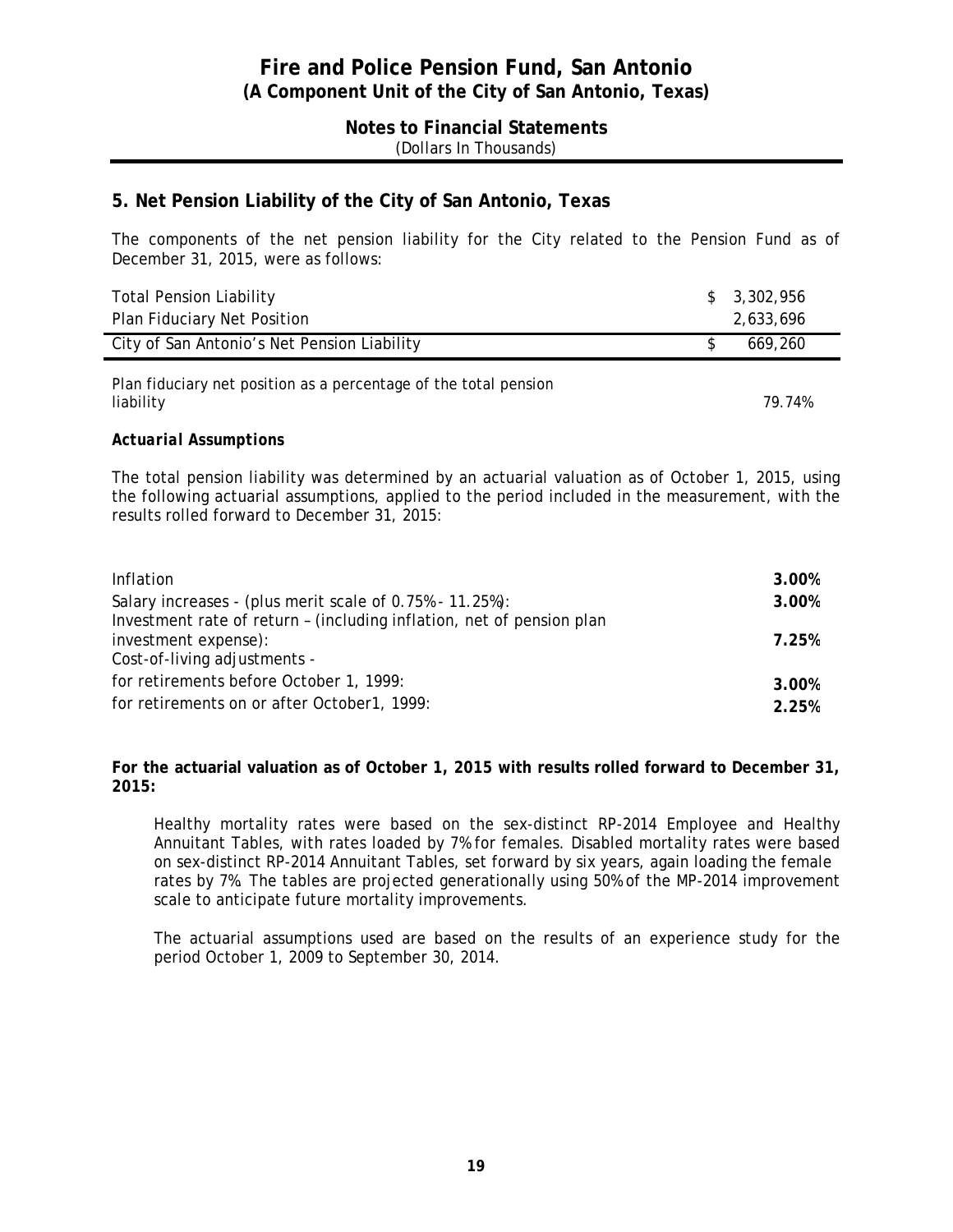### **Notes to Financial Statements** (Dollars In Thousands)

## **5. Net Pension Liability of the City of San Antonio, Texas (Continued)**

The long-term expected rate of return on pension plan investments was determined using a building-block method in which best-estimate ranges of expected future real rates of return (expected returns, net of pension plan investment expense and inflation) are developed for each major asset class. These ranges are combined to produce the long-term expected rate of return by weighting the expected future real rates of return by the target asset allocation percentage and by adding expected inflation. Best estimates of arithmetic real rates of return for each major asset class included in the Pension Fund's target asset allocation as of December 31, 2015 are summarized in the following table:

|                         | Target<br>Allocation | Long-Term<br>Expected<br><b>Real Rate</b><br>of Return<br>2015 |  |
|-------------------------|----------------------|----------------------------------------------------------------|--|
|                         |                      |                                                                |  |
| <b>Asset Class</b>      |                      |                                                                |  |
| Domestic equity         | 18%                  | 6.7%                                                           |  |
| International equity    | 21%                  | 8.1%                                                           |  |
| <b>Fixed Income</b>     | 20%                  | 2.3%                                                           |  |
| Alternative investments | 29%                  | 5.6%                                                           |  |
| Real estate             | 12%                  | 4.5%                                                           |  |
| <b>Total</b>            | 100%                 |                                                                |  |

#### *Discount Rate*

The blended discount rate used to measure the total pension liability is 7.25%. The projection of cash flows used to determine the discount rate assumed contributions will continue to be made at 12.32% of the compensation from plan members and 24.64% of the compensation from the City. Based on these assumptions, the Pension Fund's fiduciary net position was projected to be available to make all projected future benefit payments of current plan members. Therefore, the long-term expected rate of return on the Pension Fund's investments was applied to all periods of projected benefit payments to determine the total pension liability.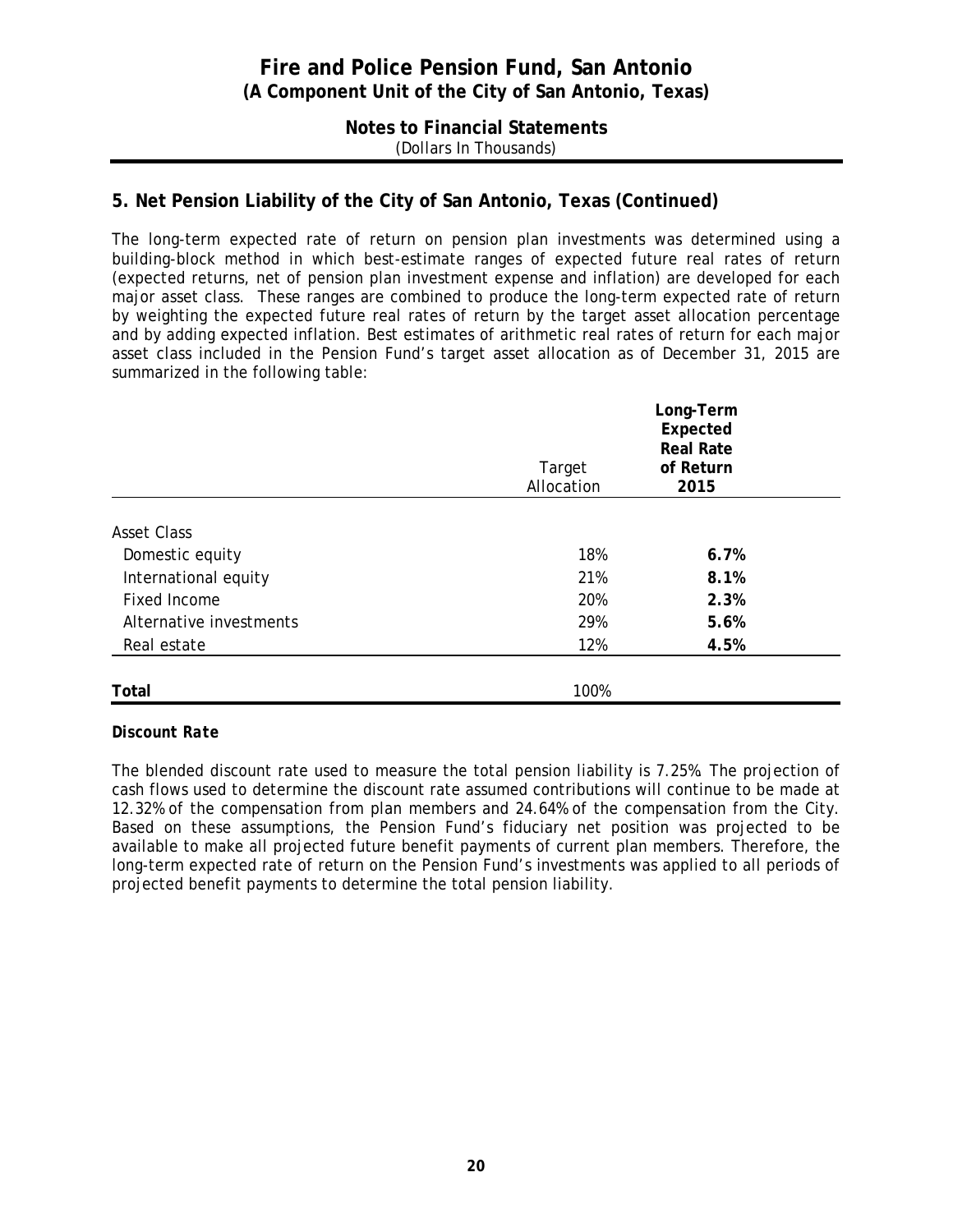### **Notes to Financial Statements** (Dollars In Thousands)

## **5. Net Pension Liability of the City of San Antonio, Texas (Continued)**

### *Sensitivity of the Net Pension liability to Changes in the Discount Rate*

The following presents the net pension liability of the Pension Fund, calculated using the discount rate of 7.25%, as well as what the Pension Fund's net pension liability would be if it were calculated using a discount rate that is one percentage point lower or one percentage point higher than the current rate:

|                       | 1% Decrease<br>(6.25%) | <b>Current Discount</b><br>Rate (7.25%) | 1% Increase<br>(8.25%) |  |
|-----------------------|------------------------|-----------------------------------------|------------------------|--|
| Net pension liability | \$1,145,162            | \$669,260                               | \$280,113              |  |

### **6. Contributions**

Contribution requirements are established by state law as described in note 1, and are not actuarially determined. Contributions for the three months ended December 31, 2015, were as follows:

|          | Amount       | Percentage |
|----------|--------------|------------|
|          |              |            |
| Employer | \$<br>19,014 | 24.64%     |
| Employee | 9,507        | 12.32%     |
|          |              |            |
| Total    | 28,521       |            |

## **7. Required Supplementary Information**

Required supplementary information (RSI) for the Pension Fund includes the Schedule of Changes in Pension Fund's Net Pension Liability, the Schedule of City of San Antonio's Contributions to the Fire and Police Pension Fund – Last Ten Fiscal Years, the Notes to Required Supplementary Information and the Schedule of Investment Returns. These are presented in order to demonstrate the City's ability to pay the Net Pension Liability and its progress in doing so. Since this is the second year since the adoption of the new Standard, only the first two years are presented in this section. The full trend information will be accumulated over the next eight years as the necessary information becomes available.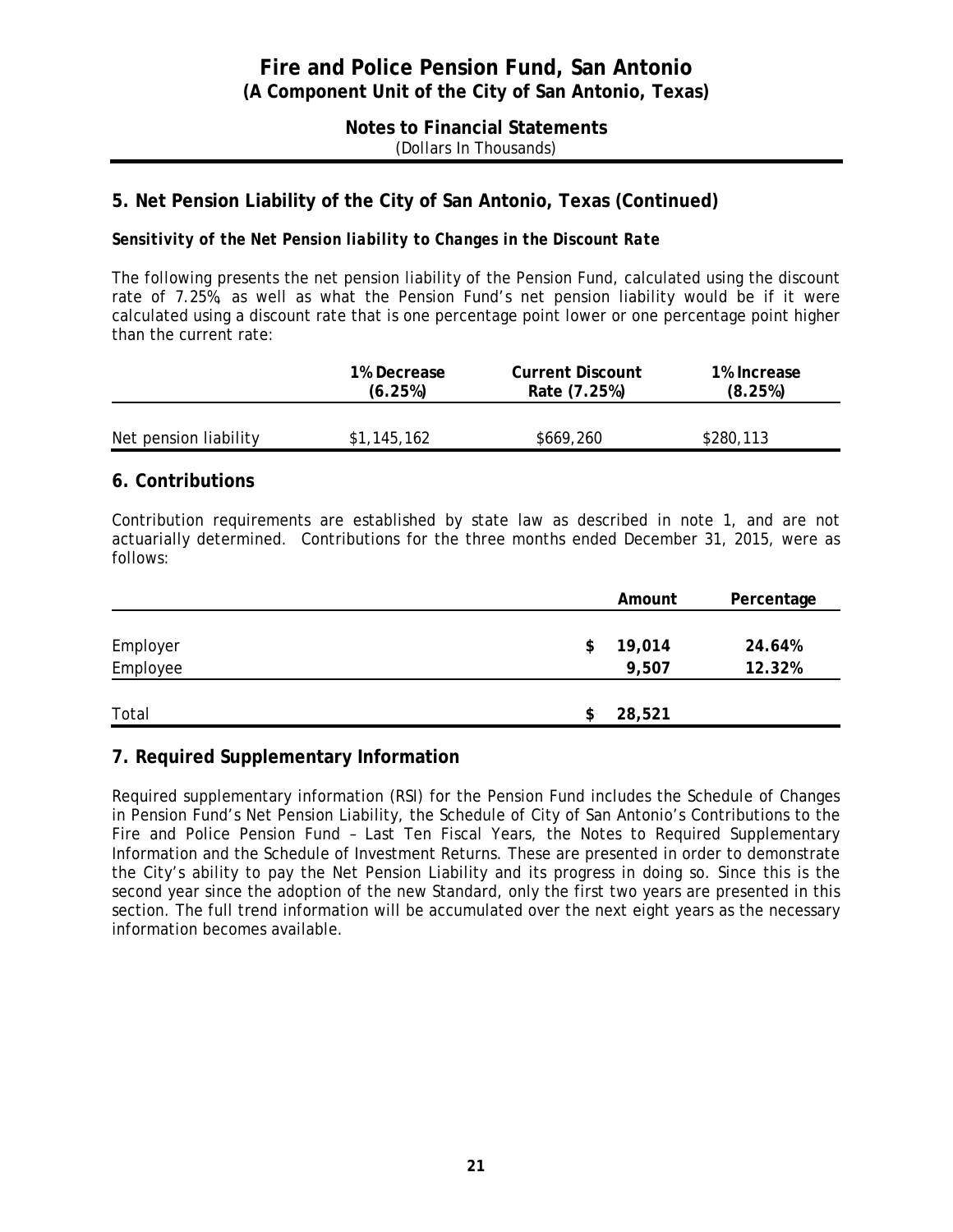### **Notes to Financial Statements** (Dollars In Thousands)

### **8. Cash and Investments**

#### *Investment Policy*

The Pension Fund's policy in regard to the allocation of invested assets is established and may be amended by the Pension Fund's Board of Trustees. The primary long-term objective will be to achieve a return of at least the actuarial return assumption. Preservation of capital and consistent capital appreciation are the key considerations in establishing acceptable levels of risk, however, since the Pension Fund enjoys a very long-term investment horizon, significant shortterm fluctuations in value can be tolerated. Based on existing contribution rates and benefit payments, current income from investments should be addressed in the management of these assets. To pursue the foregoing objectives at an acceptable risk level, the following policy (i.e., long-term) allocation is considered appropriate as updated in July 2013, and compared to actual allocations at December 31, 2015:

|                                        | Target     | Actual     |
|----------------------------------------|------------|------------|
|                                        | Allocation | Allocation |
| Large Cap U.S. Equities                | 15.0%      | 14.9%      |
|                                        | 3.0%       | 3.6%       |
| Small Cap U.S Equities                 |            |            |
| Developed International Equities       | 15.0%      | 15.5%      |
| <b>Emerging International Equities</b> | 6.0%       | 5.6%       |
| <b>Hedge Funds</b>                     | 10.0%      | 9.2%       |
| Private Equity                         | 7.0%       | 5.0%       |
| Sub Total Equity                       | 56.0%      | 53.8%      |
| <b>Risk Parity</b>                     | 5.0%       | 3.1%       |
| <b>High Yield</b>                      | 5.0%       | 5.6%       |
| <b>Bank Loans</b>                      | 5.0%       | 5.3%       |
| <b>Global Fixed Income</b>             | 0.0%       | 2.8%       |
| <b>Unconstrained Fixed Income</b>      | 3.0%       | 3.6%       |
| <b>Emerging Market Debt</b>            | 7.0%       | 5.2%       |
| Private Debt                           | 7.0%       | 6.0%       |
| <b>Real Estate</b>                     | 9.0%       | 8.2%       |
| <b>Real Assets</b>                     | 3.0%       | 4.6%       |
| Cash                                   | 0.0%       | 1.8%       |
| <b>Subtotal Fixed Income</b>           | 44.0%      | 46.2%      |
| <b>Total Investments</b>               | 100.0%     | 100.0%     |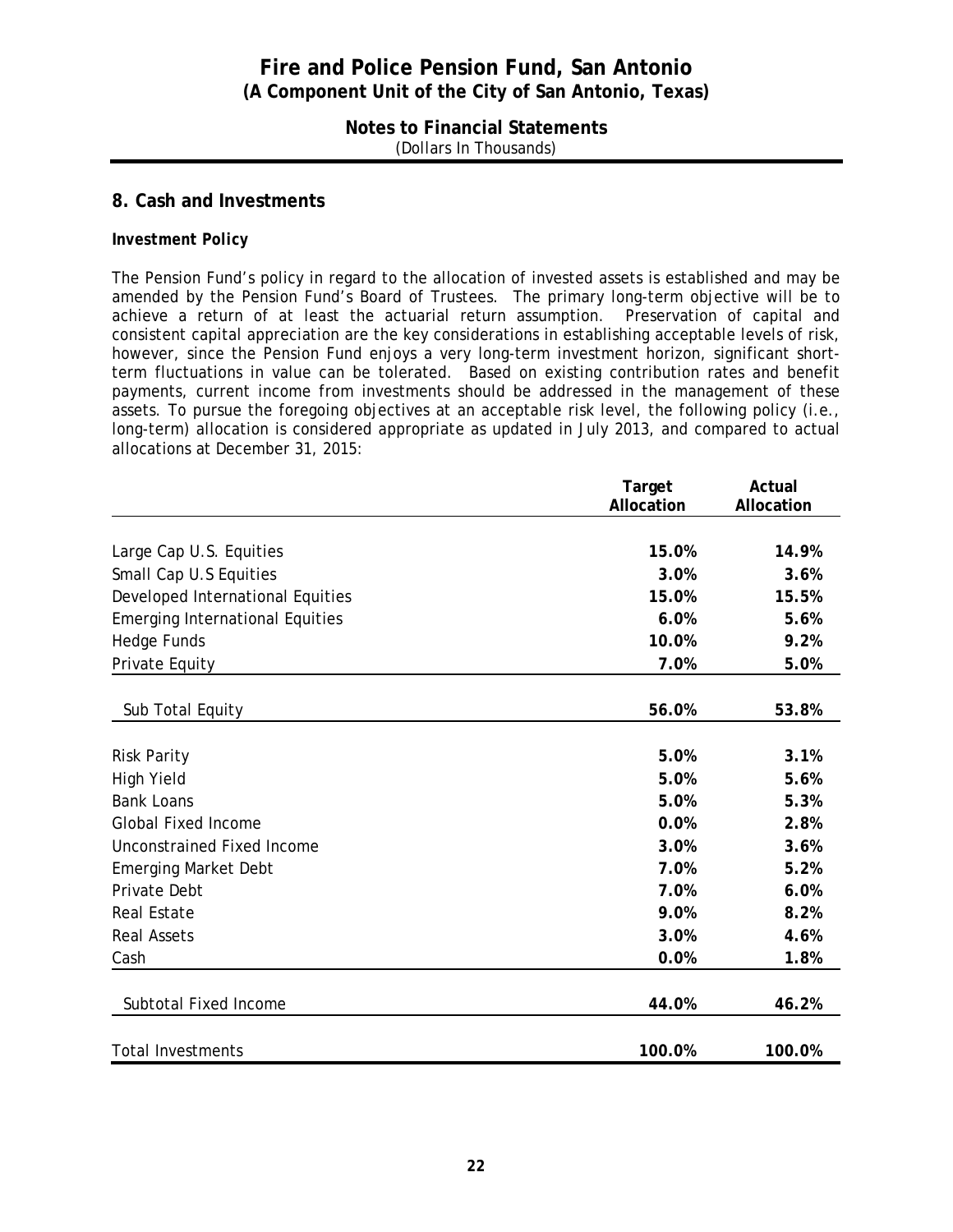**Notes to Financial Statements** (Dollars In Thousands)

### **8. Cash and Investments (Continued)**

#### *Rate of Return*

The money weighted rate of return for the three months ended December 31, 2015 was 1.7%. The return is net of investment expenses and adjusted for the changing amounts actually invested.

#### *Investment Risk*

The Pension Fund's investments have been categorized to address deposit and investment risks related to custodial credit risk, credit risk, concentration of credit risk, interest rate risk, and foreign currency risk.

#### *Custodial Credit Risk for Deposits and Investments*

Custodial credit risk for investments is the risk that in the event of a failure of the counterparty, the Pension Fund will not be able to recover the value of the investment or collateral in possession of the counterparty. The Pension Fund does not have an investment policy regarding custodial credit risk. The Pension Fund considers only demand deposits as cash. The Federal Depository Insurance Corporation (FDIC) covered cash on deposit up to \$250 at each financial institution. As of December 31, 2015, the Pension Fund had cash deposits held by investment managers in the amounts of \$637 that were uninsured and uncollateralized.

#### *Credit Risk*

Dating

Credit risk is the risk that an issuer will not fulfill its obligations.

The ratings of the Pension Fund's bond portfolio using Standard and Poor's rating system for fixed income securities as of December 31, 2015 are presented in the following table:

| nating                      |     |
|-----------------------------|-----|
| U S Government & Agencies   | 4%  |
| AAA                         | 3%  |
| AA                          | 5%  |
| А                           | 7%  |
| <b>BBB</b>                  | 17% |
| ΒB                          | 22% |
| B                           | 28% |
| CCC                         | 6%  |
| <b>Unrated or Not Rated</b> | 8%  |
|                             |     |

| ٩<br>×<br>I |  |
|-------------|--|
|-------------|--|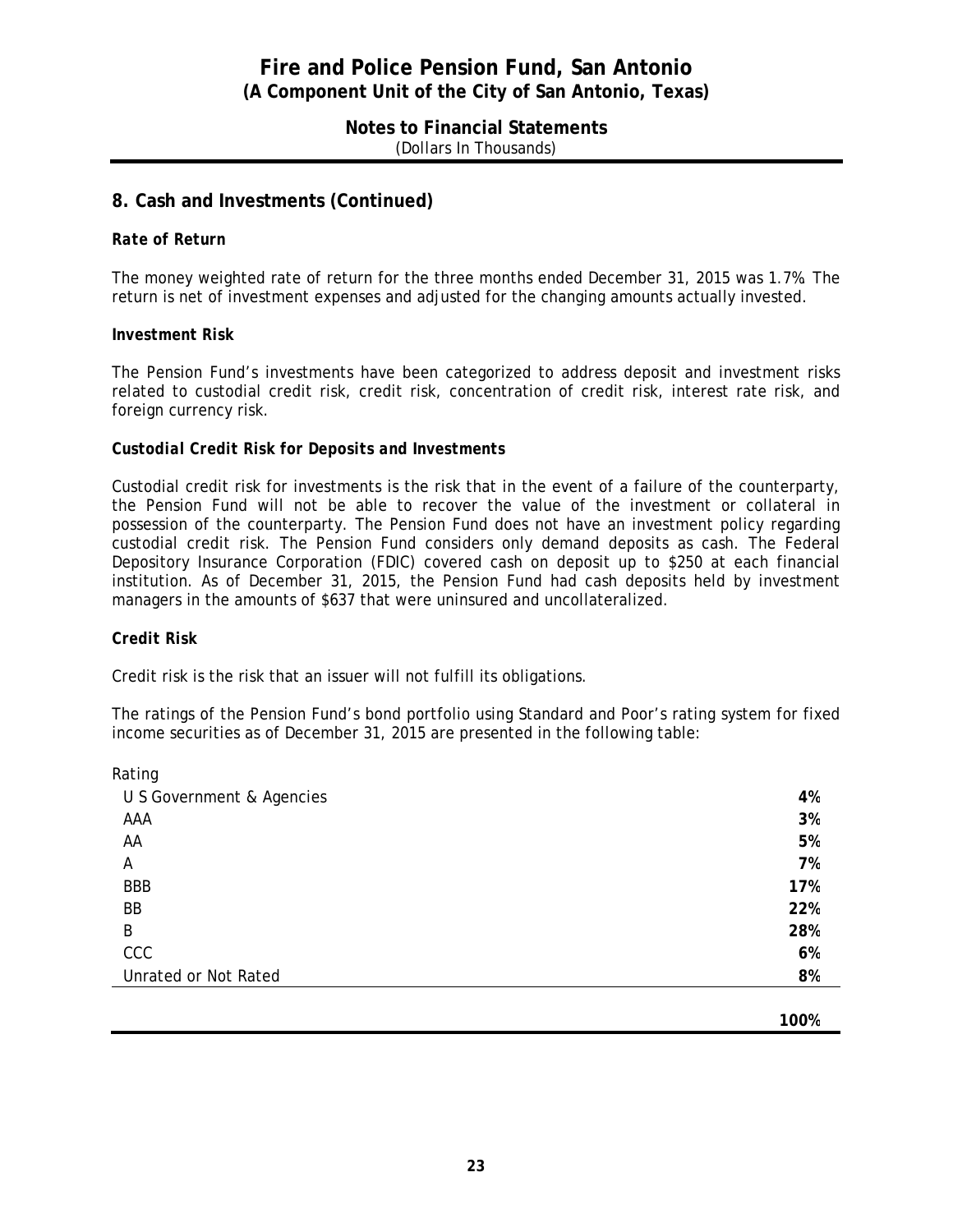### **Notes to Financial Statements** (Dollars In Thousands)

### **8. Cash and Investments (Continued)**

#### *Credit Risk (Continued)*

Credit risk for derivative instruments held by the Pension Fund results from counterparty risk, which is essentially that the counterparty will be unable to fulfill its obligations, which are then assumed by the Pension Fund.

Information regarding the Pension Fund's credit risk related to derivatives is found under the derivatives disclosures.

Policies regarding credit risk pertaining to credit risk associated with the Pension Fund's securities lending program are found under the securities lending disclosures.

#### *Concentration of Credit Risk*

Concentration of credit risk is the risk of loss attributable to the magnitude of the Pension Fund's investment in a single issue. As of December 31, 2015, the Pension Fund did not have any single investment in any one organization which represented greater than 5% of plan net position.

#### *Interest Rate Risk*

Interest rate risk is the risk that changes in interest rates of fixed income securities will adversely affect the fair value of an investment.

Only the fixed income securities of the Pension Fund are subject to interest rate risk due to the possibility that prevailing interest rates could change before the securities reach maturity.

The Pension Fund does not have an investment policy specifically regarding interest rate risk. Investment managers have full discretion in adopting investment strategies to deal with these risks, and all of the Pension Fund's fixed income portfolios are managed in accordance with guidelines that are specific as to the degree of interest rate risk taken.

Securities that are subject to interest rate risk as of December 31, 2015 are shown in the table on the following page.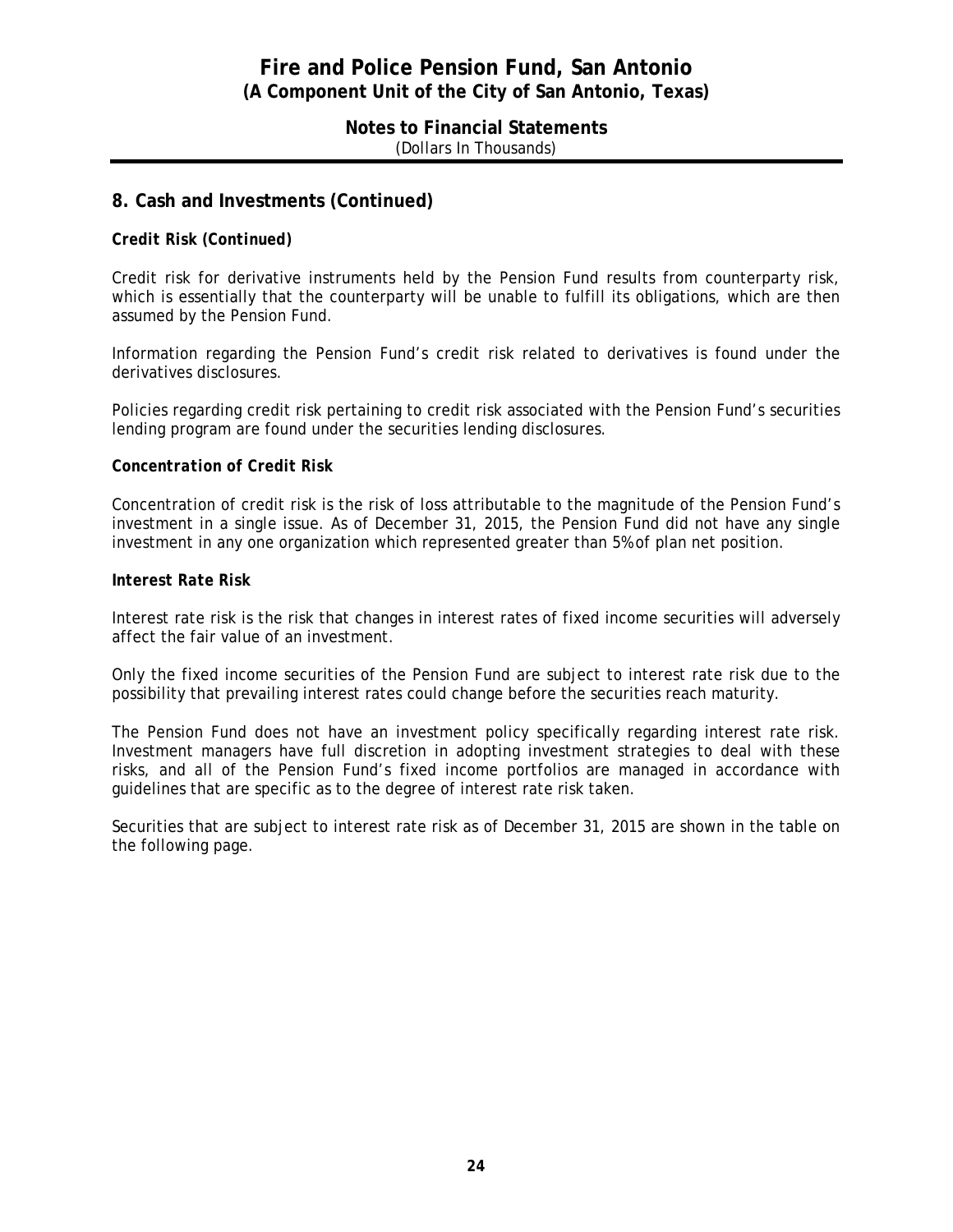### **Notes to Financial Statements** (Dollars In Thousands)

## **8. Cash and Investments (Continued)**

|                             | <b>Fair Value</b> | WAM (Yrs) |
|-----------------------------|-------------------|-----------|
|                             |                   |           |
| <b>Investment Type</b>      |                   |           |
| Corporate bonds             | \$<br>83,604      | 5.49      |
| Government agencies         | 5,234             | 2.86      |
| Government bonds            | 48,094            | 18.22     |
| Municipal/provincial bonds  | 4,886             | 14.40     |
| Non-government-backed       |                   |           |
| C.M.O.s                     | 3,523             | 30.57     |
| <b>Bank loans</b>           | 141,953           | 5.06      |
| Goldman Sachs Strategic     |                   |           |
| Income **                   | 92,642            | 6.08      |
| Ashmore**                   | 53,878            | $***$     |
| GoldenTree**                | 65,222            | $***$     |
| Wellington emerging         |                   |           |
| Debt**                      | 81,304            | $***$     |
|                             |                   |           |
| <b>Total Interest Rate</b>  |                   |           |
| <b>Sensitive Securities</b> | 580,340<br>\$     |           |
| Portfolio                   |                   |           |
| Weighted Average Maturity   |                   |           |
| (WAM)                       |                   | 7.40      |
|                             |                   |           |

\*\*Goldman Sachs Strategic Income, a commingled fund, invests opportunistically in any type of bond. \*\*Ashmore is a commingled fund invested in emerging market debt. Ashmore reports effective duration in lieu of WAM. The effective duration was 5.23 as of December 31, 2015. \*\*GoldenTree is a commingled fund invested in high-yield corporate bonds. They report their portfolio effective duration as 3.30 as of December 31, 2015. \*\*Wellington, a commingled fund, also invests in emerging market debt. Wellington also reports the effective duration of the portfolio in lieu of WAM. The effective duration for Wellington was 5.91 as of December 31, 2015.

#### *Foreign Currency Risk*

Foreign currency risk is the risk that changes in exchange rates will adversely affect the fair value of an investment.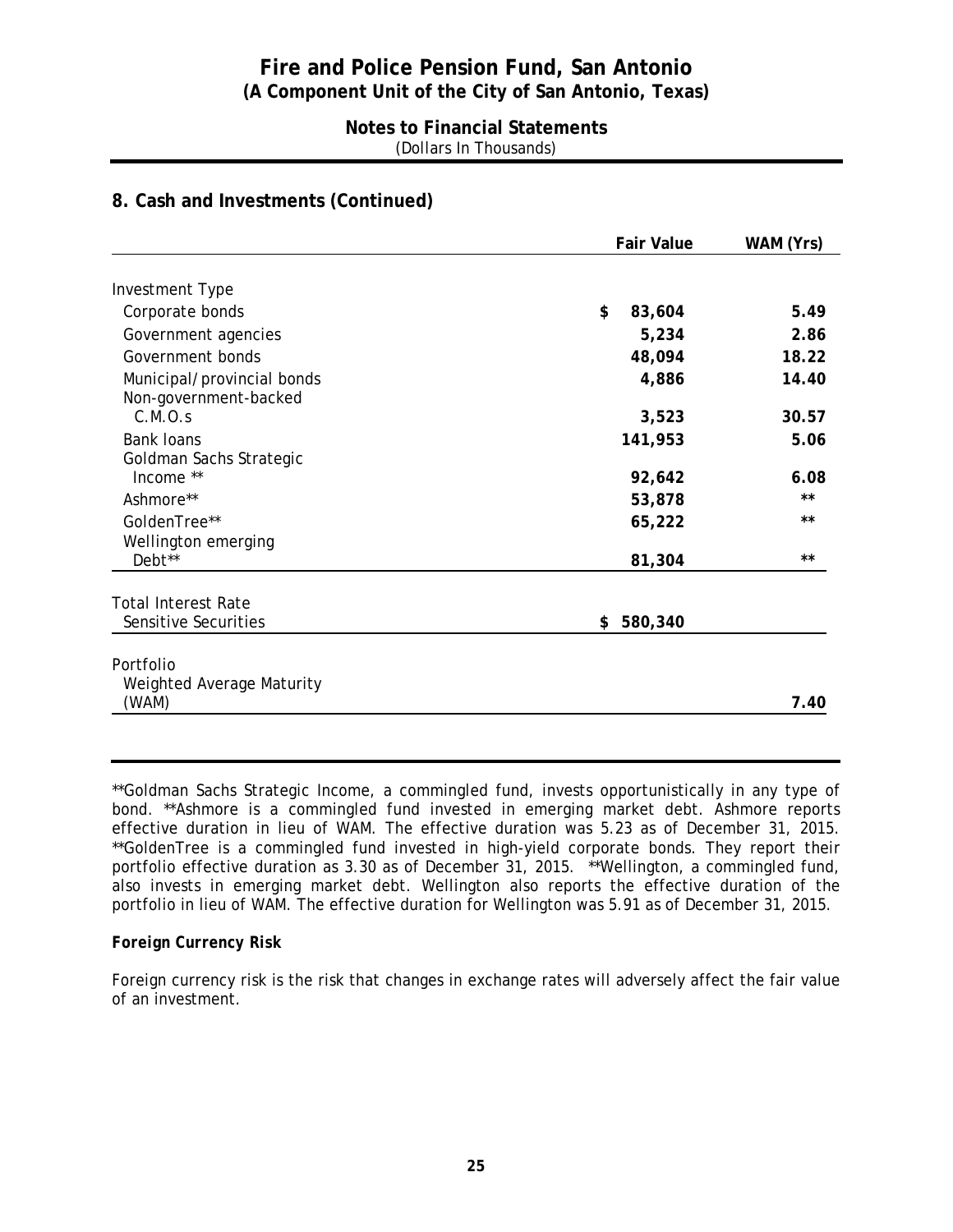## **Notes to Financial Statements** (Dollars In Thousands)

## **8. Cash and Investments (Continued)**

The Pension Fund's exposure to foreign currency risk in U.S. dollars as of December 31, 2015 is shown in the table below.

| Country               | <b>Equities</b> |                                      | <b>Bonds</b>   |                                      | Cash                     | Total                                          |  |
|-----------------------|-----------------|--------------------------------------|----------------|--------------------------------------|--------------------------|------------------------------------------------|--|
| Australian Dollar     | \$<br>19,093    | $\overline{\boldsymbol{\mathsf{s}}}$ | 4,028          | $\overline{\boldsymbol{\mathsf{s}}}$ | 79                       | $\overline{\boldsymbol{\mathsf{s}}}$<br>23,200 |  |
| Bermuda Dollar        | 811             |                                      | $\blacksquare$ |                                      | $\overline{\phantom{0}}$ | 811                                            |  |
| <b>Brazilian Real</b> | 13,292          |                                      | 5,020          |                                      | $\overline{a}$           | 18,312                                         |  |
| Canadian Dollar       | 13,956          |                                      | 1,572          |                                      | 1                        | 15,529                                         |  |
| <b>Swiss Franc</b>    | 20,454          |                                      | (92)           |                                      | 13                       | 20,375                                         |  |
| Chinese Yuan          | 28,842          |                                      | (2, 311)       |                                      | $\overline{a}$           | 26,531                                         |  |
| Chilean Peso          | 1,568           |                                      | 401            |                                      |                          | 1,969                                          |  |
| Colombian Peso        |                 |                                      | 2,491          |                                      |                          | 2,491                                          |  |
| Czeck Republic Krona  |                 |                                      | 431            |                                      | $\blacksquare$           | 431                                            |  |
| Danish Krone          | 3,827           |                                      |                |                                      | 2                        | 3,829                                          |  |
| European Union        | 106,151         |                                      | 7,450          |                                      | 139                      | 113,740                                        |  |
| British Pound         | 52,930          |                                      | 462            |                                      | 117                      | 53,509                                         |  |
| Hong Kong Dollar      | 20,427          |                                      |                |                                      | $\frac{1}{2}$            | 20,427                                         |  |
| Hungarian Forint      |                 |                                      | 4,600          |                                      |                          | 4,600                                          |  |
| Indonesian Rupiah     | 2,942           |                                      | 3,651          |                                      | $\overline{\phantom{a}}$ | 6,593                                          |  |
| Israeli New Shekel    | 4,101           |                                      | (185)          |                                      | 56                       | 3,972                                          |  |
| Indian Rupie          | 17,257          |                                      | 1,078          |                                      | $\frac{1}{2}$            | 18,335                                         |  |
| Japanese Yen          | 77,291          |                                      | (1, 572)       |                                      | 78                       | 75,797                                         |  |
| Kenyan Shilling       | 309             |                                      |                |                                      |                          | 309                                            |  |
| South Korean Won      | 33,369          |                                      | 238            |                                      |                          | 33,607                                         |  |
| Mexican Peso          | 10,617          |                                      | 16,667         |                                      |                          | 27,284                                         |  |
| Malaysian Ringgit     | 4,605           |                                      | 4,206          |                                      |                          | 8,811                                          |  |
| Nigeria Naira         | 309             |                                      |                |                                      |                          | 309                                            |  |
| Norwegian Krone       | 4,857           |                                      | 740            |                                      | 87                       | 5,684                                          |  |
| New Zealand Dollar    | 643             |                                      | 1,358          |                                      | 32                       | 2,033                                          |  |
| Pakistani Rupee       | 1,429           |                                      |                |                                      |                          | 1,429                                          |  |
| Peruvian Nuevo Sol    | 1,407           |                                      | 1,145          |                                      |                          | 2,552                                          |  |
| Philippine Peso       | 325             |                                      | 216            |                                      |                          | 541                                            |  |
| Polish Zloty          | 2,982           |                                      | 4,825          |                                      |                          | 7,807                                          |  |
| Qatar Riyal           | 433             |                                      |                |                                      |                          | 433                                            |  |
| Romanian Leu          |                 |                                      | 593            |                                      |                          | 593                                            |  |
| <b>Russian Ruble</b>  | 4,736           |                                      | 3,196          |                                      |                          | 7,932                                          |  |
| Swedish Krona         | 9,314           |                                      | 4,161          |                                      | 7                        | 13,482                                         |  |
| Singapore Dollar      | 5,634           |                                      | 61             |                                      | 28                       | 5,723                                          |  |
| Thai Baht             | 8,911           |                                      | 1,832          |                                      | $\blacksquare$           | 10,743                                         |  |
| Turkey New Lira       | 5,233           |                                      | 1,462          |                                      |                          | 6,695                                          |  |
| Taiwan Dollar         | 26,024          |                                      | (1, 280)       |                                      |                          | 24,744                                         |  |
| <b>UAE Dirham</b>     | 649             |                                      | (2, 589)       |                                      |                          | (1,940)                                        |  |
| South African Rd      | 7,206           |                                      | 3,150          |                                      | $\overline{a}$           | 10,356                                         |  |
| <b>Total</b>          | \$<br>511,934   | $\overline{\boldsymbol{\epsilon}}$   | 67,005         | $\overline{\boldsymbol{\epsilon}}$   | 639                      | \$<br>579,578                                  |  |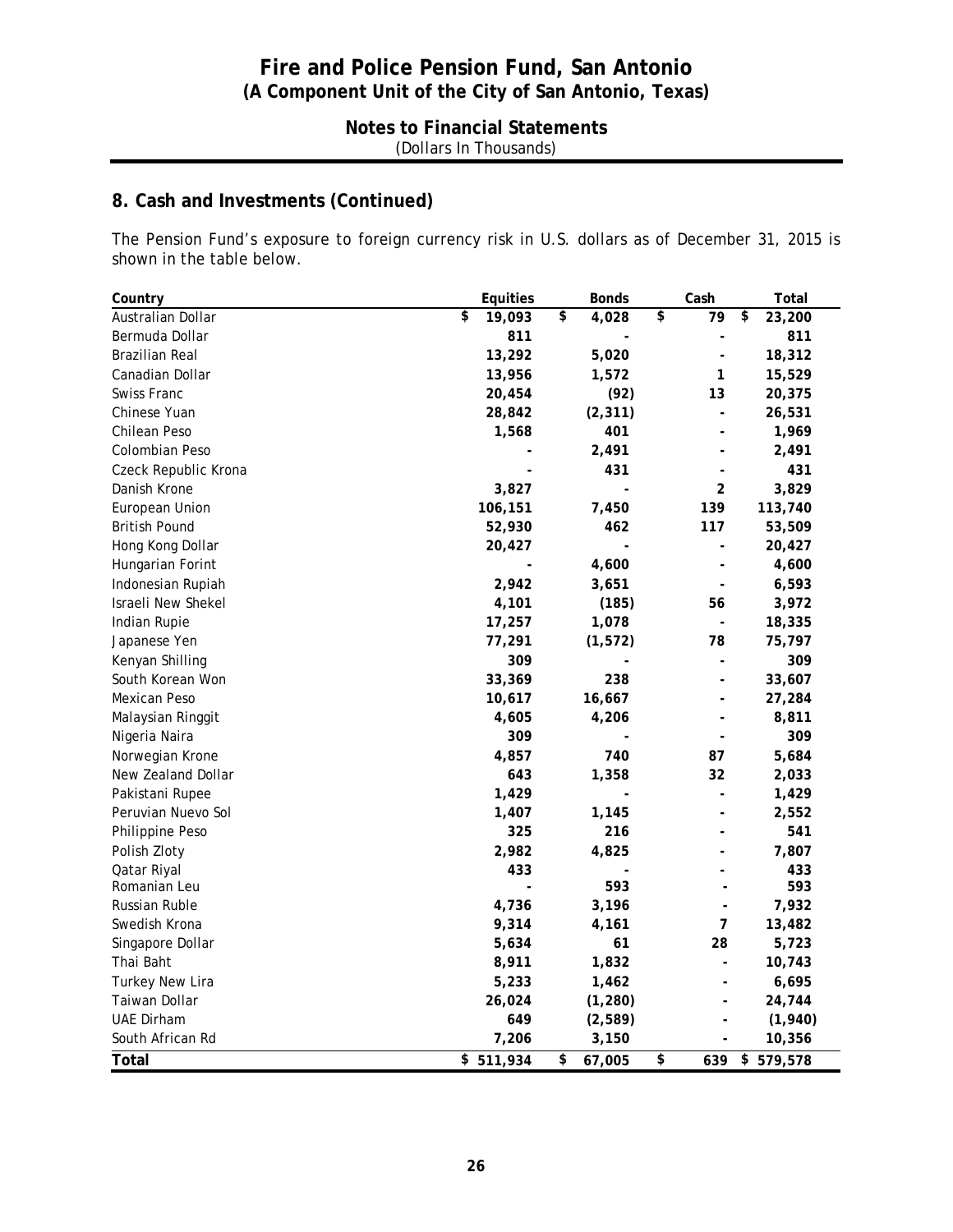### **Notes to Financial Statements** (Dollars In Thousands)

### **9. Securities Lending Agreement**

State statutes and Pension Fund policies allow for securities lending transactions. The Pension Fund has entered into an agreement with its custodian bank to lend the Pension Fund's securities to one or more borrowers for a fee. It is the policy of the Pension Fund and the custodian bank to require that collateral equal to 102% and 105% for domestic and international securities, respectively, of the loaned securities be maintained by the custodian bank. Collateral may be in the form of cash, U.S. government securities, and irrevocable letters of credit. Until such time as the loan is terminated, the borrower retains all incidents of ownership with respect to the collateral. In the event that the borrower fails to repay the borrowed securities when due and the value of the collateral is insufficient to replace the borrowed securities, the Pension Fund may suffer a loss. Management of the Pension Fund considers the possibility of such a loss to be remote.

Cash open collateral is invested in a short-term investment pool with an average weighted maturity to the interest rate reset date of 39 days at December 31, 2015. The investments in the pool are found in the chart at the end of this note.

As of December 31, 2015, the Pension Fund had lending arrangements outstanding with a total market value of \$100,427 which were fully collateralized with cash and securities. Cash collateral of \$96,370 is recorded in the accompanying Statement of Plan Net Position. Net income for the three months ended December 31, 2015, under the securities lending arrangement, was \$87.

#### **Cash Collateral Pool**

| U.S. ABS Commercial Paper                          | \$<br>7,049  |
|----------------------------------------------------|--------------|
| U.S. Agency Bond/Note                              | 9,028        |
| U.S. Certificate of Deposit                        | 780          |
| U.S. Commercial Paper                              | 1,356        |
| U.S. Medium Term Notes                             | 221          |
| U.S. Sweep Vehicle                                 | 442          |
| U.S. Time Deposit                                  | 6,282        |
| U.S. Treasury Notes/Bonds                          | 1,089        |
| U.S. Variable Rate Certificates of Deposit         | 7,898        |
| U.S. Variable Rate Notes/Bonds                     | 942          |
| International Certificate of Deposit               | 13,327       |
| International Commercial Paper                     | 18,772       |
| International Corporate Bond                       | 434          |
| International Medium Term Notes                    | 77           |
| <b>International Time Deposits</b>                 | 17,850       |
| International Variable Rate Certificate of Deposit | 8,692        |
| International Variable Rate Notes/Bonds            | 2,131        |
| Total                                              | \$<br>96,370 |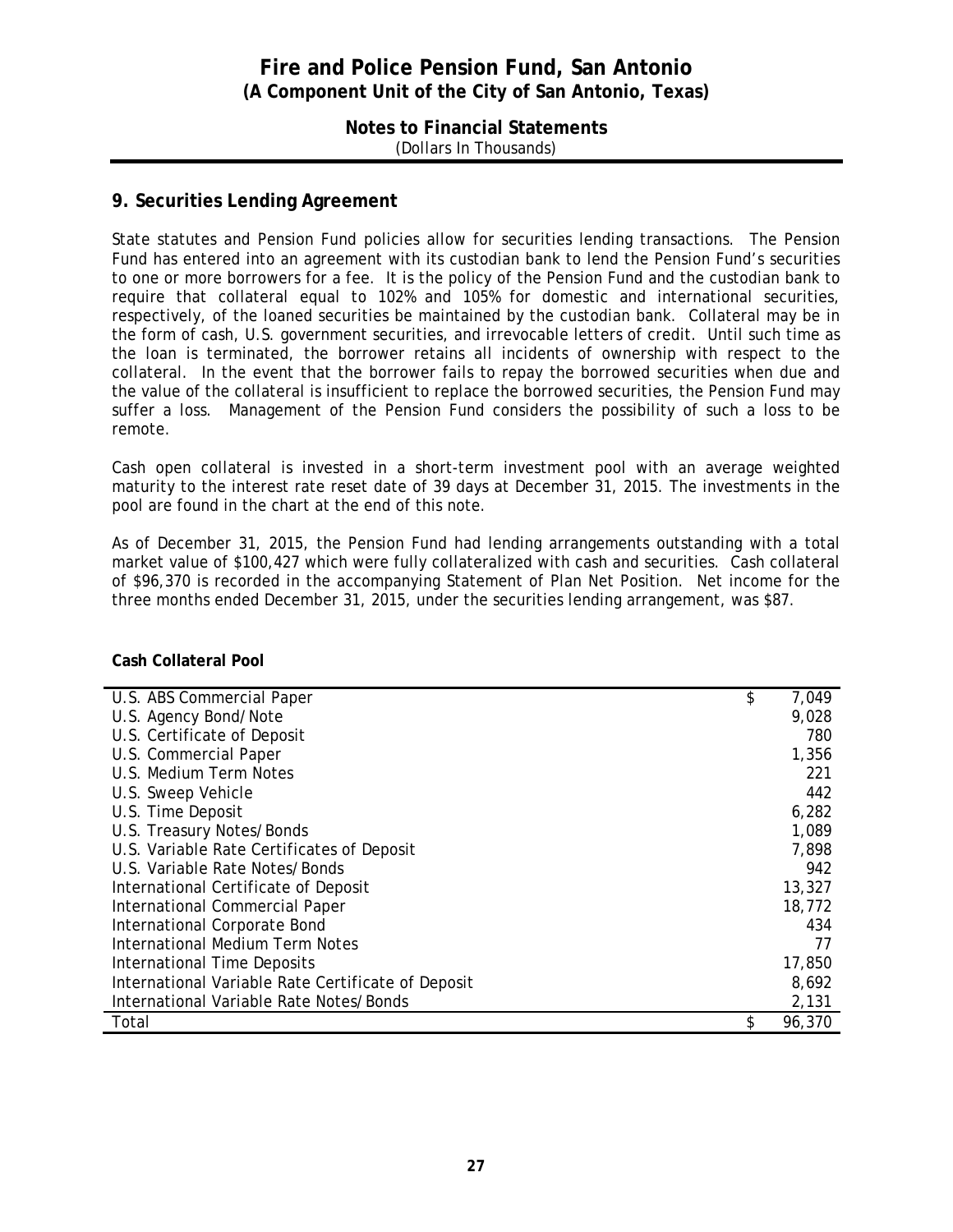### **Notes to Financial Statements** (Dollars In Thousands)

## **10. Derivatives and Structured Financial Instruments**

The Pension Fund has only limited involvement with derivatives and other structured financial instruments. The Pension Fund's investment philosophy regarding the use of derivatives and other structured financial instruments is to use derivatives to replicate exposures to equity or fixed income securities. The fair value of structured financial instruments held by the Pension Fund at December 31, 2015 was approximately \$3,523 in commercial mortgage obligations, and is included with investments in the Statement of Plan Net Position. The Pension Fund also invests in hedge funds which may employ the use of derivatives to reduce volatility. The Pension Fund's total investment in hedge funds was \$322,034 as of December 31, 2015.

As of December 31, 2015, the Pension Fund held foreign currency forward contracts as follows:

|                           | <b>Market</b><br>Value |          |
|---------------------------|------------------------|----------|
| Currency                  |                        |          |
| <b>Australian Dollars</b> | \$                     | (17)     |
| <b>British Pound</b>      |                        | 110      |
| <b>British Pound</b>      |                        | (26)     |
| Chilean Peso              | (111)                  | 4,945    |
| Euro                      | (108)                  | (7, 470) |
| Hong Kong Dollar          |                        | 45       |
| Hong Kong Dollar          |                        | (4)      |
| India Rupee               | 40                     | 3,617    |
| Japanese Yen              | 71                     | 3,764    |
| Japanese Yen              |                        | (7)      |
| New Zealand Dollar        |                        | (43)     |
| Norwegian Krone           | (189)                  | 2,090    |
| Swedish Krona             | (94)                   | 3,899    |
| Total                     | \$<br>(391)            | 10,903   |

The market value of the currency forwards is included with the investments on the Statement of Fiduciary Net Position. The gain realized during the three months ended December 31, 2015 was \$81. This gain is included with net appreciation in fair value of investments on the Statement of Changes in Fiduciary Net Position.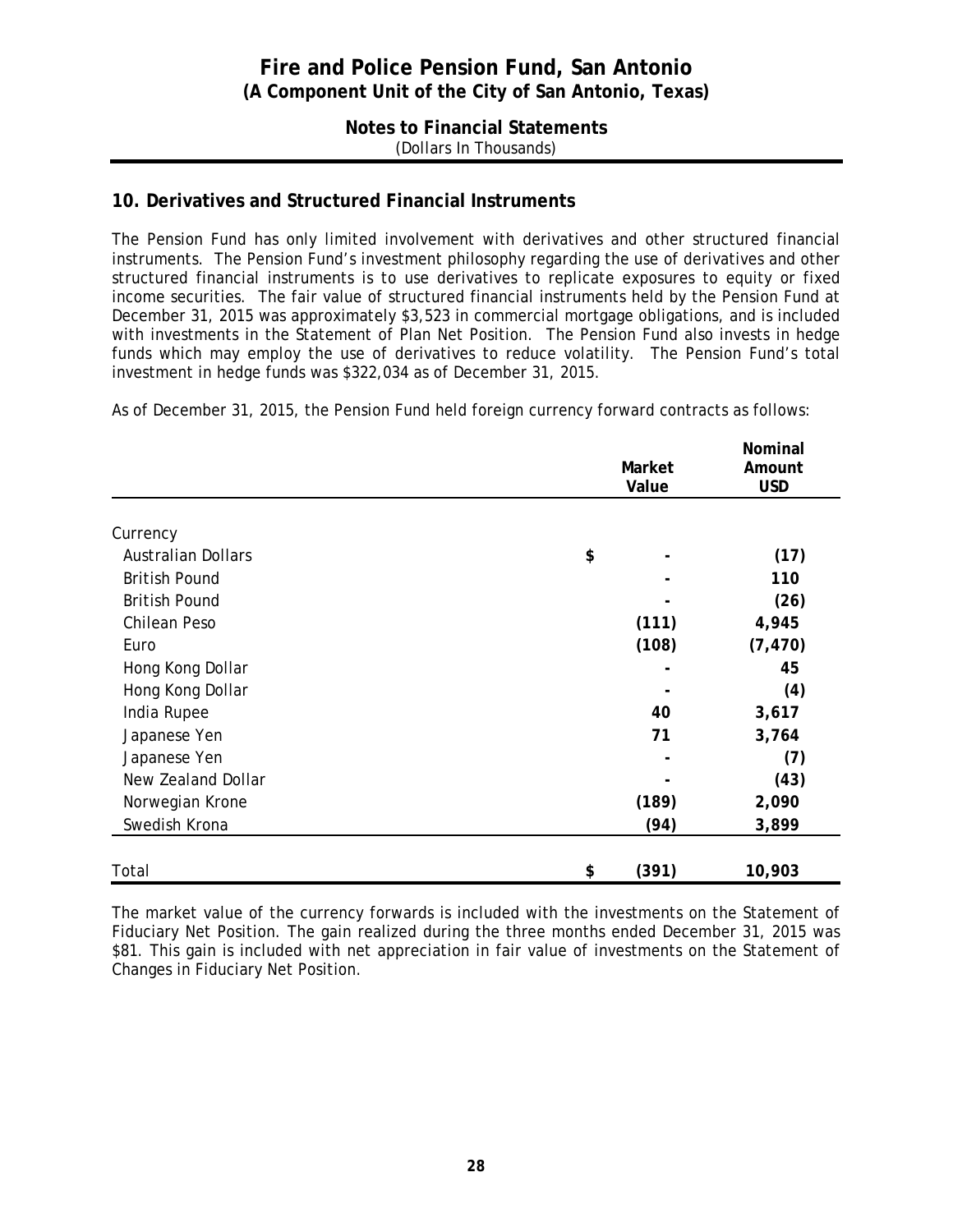### **Notes to Financial Statements** (Dollars In Thousands)

## **11. Risk Management**

The Pension Fund is exposed to various risks of loss related to torts; errors and omissions; violation of civil rights; theft of, damage to, and destruction of assets; and natural disaster. These risks are covered by insurance purchased by the Pension Fund. Workers' compensation insurance is maintained by the Pension Fund to cover its staff employees, and the coverage complies with the workers' compensation laws of the State of Texas. Buildings and contents are insured against damage from fire and storm. Although the Pension Fund owns no vehicles, drivers' insurance is maintained to cover employees driving personal vehicles for business purposes. The Pension Fund maintains a pension and welfare fund fiduciary responsibility insurance policy.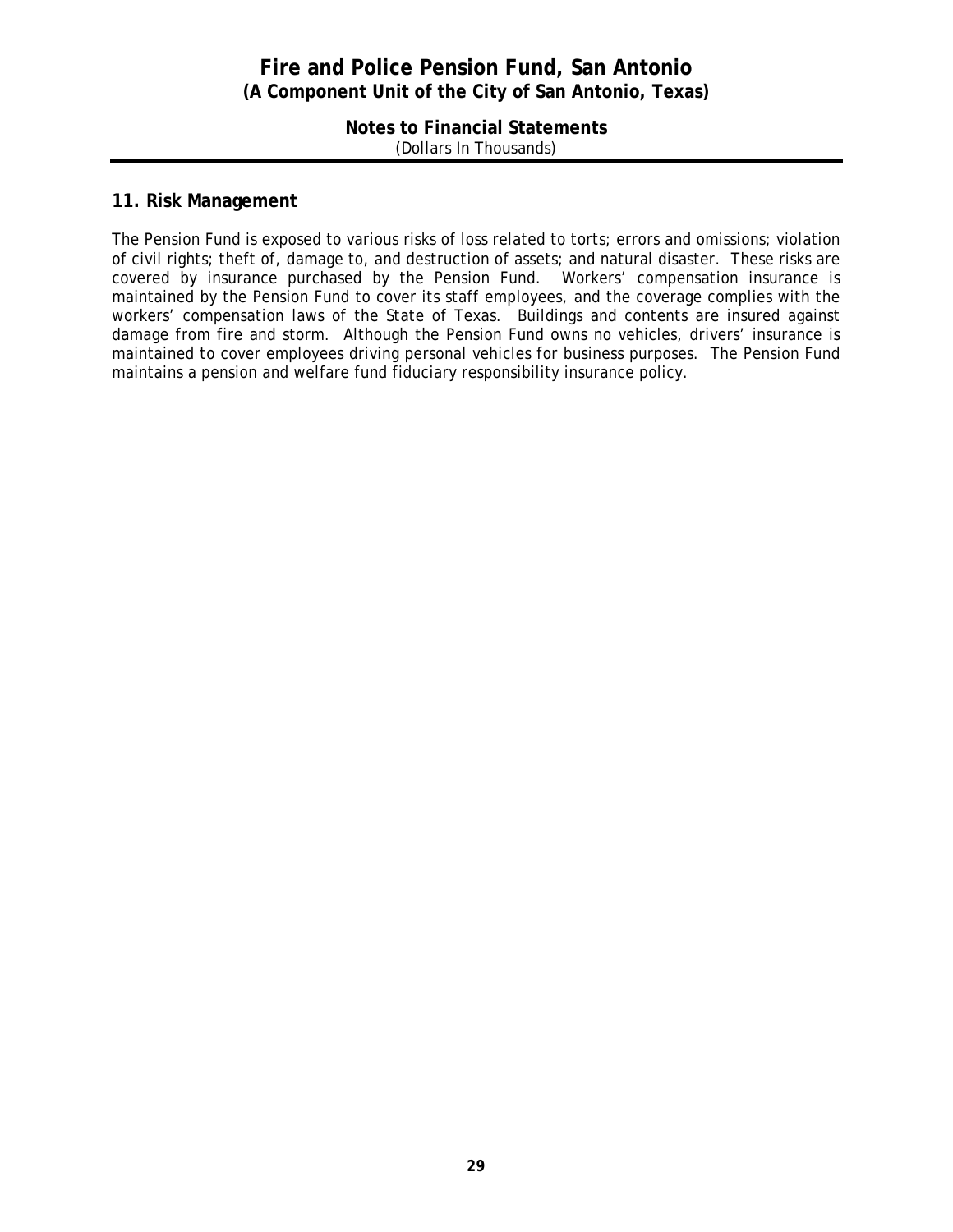#### **Required Supplementary Information Schedule 1 Schedules of Changes in Pension Fund's Net Pension Liability and Related Ratios (See Notes 5 Required Supplementary Information)** (Unaudited – See accompanying independent auditor's report) (Dollars in Thousands)

|                                                                                                                                                                                         | 12/31/2015                                      | 9/30/2015                                      | 9/30/2014                                 |
|-----------------------------------------------------------------------------------------------------------------------------------------------------------------------------------------|-------------------------------------------------|------------------------------------------------|-------------------------------------------|
| <b>Total Pension Liability</b>                                                                                                                                                          |                                                 |                                                |                                           |
| Service cost                                                                                                                                                                            | \$<br>18,081 \$                                 | 78,550 \$                                      | 75,600                                    |
| Interest                                                                                                                                                                                | 58,796                                          | 218,206                                        | 207,003                                   |
| Change of benefit terms                                                                                                                                                                 |                                                 |                                                |                                           |
| Differences between expected and actual<br>experience                                                                                                                                   |                                                 | (20, 698)                                      |                                           |
| Changes of assumptions                                                                                                                                                                  |                                                 | 148,315                                        |                                           |
| Benefit payments,<br>including refunds of employee contributions                                                                                                                        | (35, 630)                                       | (144, 157)                                     | (122, 306)                                |
| Net Change in Total Pension Liability                                                                                                                                                   | \$<br>41,247 \$                                 | 280,216 \$                                     | 160,297                                   |
| Total Pension Liability, beginning                                                                                                                                                      | 3,261,709                                       | 2,981,493                                      | 2,821,196                                 |
| Total Pension Liability, ending (a)                                                                                                                                                     | \$<br>3,302,956 \$                              | 3,261,709 \$                                   | 2,981,493                                 |
| Plan fiduciary net position<br>Contributions - employer<br>Contributions - employee<br>Net investment income (loss)<br>Benefit payments,<br>including refunds of employee contributions | \$<br>19,014 \$<br>9,507<br>45,668<br>(35, 630) | 75,802 \$<br>37,901<br>(47, 587)<br>(144, 157) | 76,146<br>38,073<br>223,054<br>(122, 306) |
| Administrative expense                                                                                                                                                                  | (774)                                           | (2,903)                                        | (2,790)                                   |
| Other                                                                                                                                                                                   |                                                 |                                                |                                           |
| Net Change in Plan Fiduciary Net Position                                                                                                                                               | 37,785                                          | (80, 944)                                      | 212,177                                   |
| Plan Fiduciary Net Position, beginning                                                                                                                                                  | 2,595,911                                       | 2,676,855                                      | 2,464,678                                 |
| Plan Fiduciary Net Position, ending (b)                                                                                                                                                 | \$<br>2,633,696 \$                              | 2,595,911 \$                                   | 2,676,855                                 |
| City's Net Pension Liability, ending (a)-(b)                                                                                                                                            | \$<br>669,260 \$                                | 665,798 \$                                     | 304,638                                   |
| <b>Plan Fiduciary Net Position</b><br>as a Percentage of the Total Pension Liability<br><b>Covered Employee Payroll</b><br><b>City's Net Pension Liability</b>                          | \$<br>79.74%<br>77,168 \$                       | 79.59%<br>307,639 \$                           | 89.78%<br>309,031                         |
| as a Percentage of Covered Employee Payroll                                                                                                                                             | 216.82%                                         | 216.42%                                        | 98.58%                                    |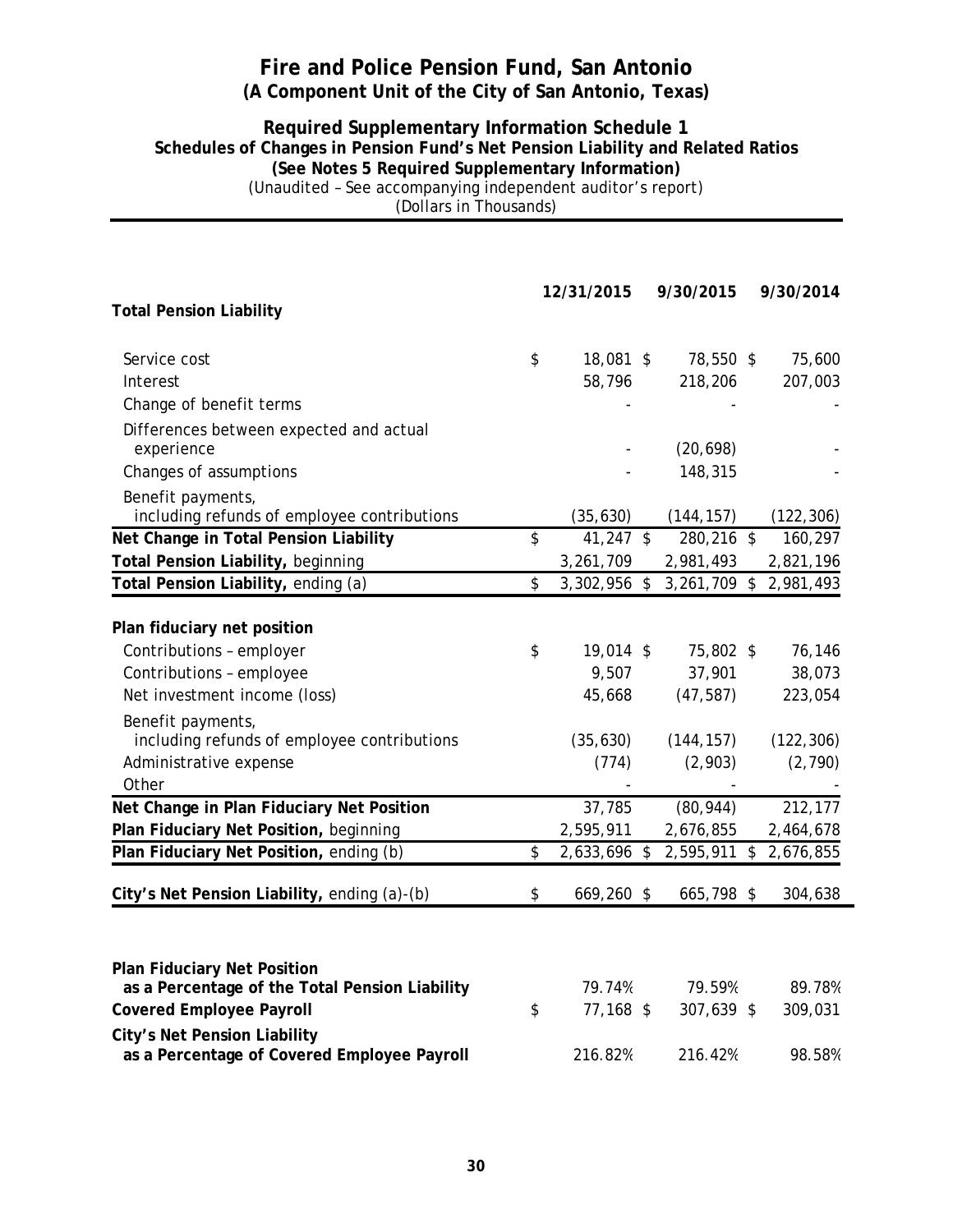### **Required Supplementary Information Schedule 1 Schedules of Changes in Pension Fund's Net Pension Liability and Related Ratios (See Notes 5 Required Supplementary Information)** (Unaudited – See accompanying independent auditor's report) (Dollars in Thousands)

#### **Notes to Schedule**:

*Short plan year:* The Pension Fund's plan year changed from a September 30<sup>th</sup> year-end to a December 31<sup>st</sup> year-end in 2015. The December 31, 2015 results shown above reflect a threemonth period. The net pension liability as a percentage of pay in the above chart is adjusted to reflect an annualized payroll.

*Benefit changes:* There have been no changes in benefit provisions since GASB 67 implementation.

*Change of assumptions:* A detailed study of experience for the five-year period ending September 30, 2014 was performed and the recommendations of the experience study were approved by the Board in October 2015. The following assumption changes are included in this disclosure.

- The net investment return was lowered from 7.50% to 7.25%.
- The inflation assumption (including COLA) was lowered from 3.50% to 3.00%.
- Each salary scale rate was lowered by 0.50%.
- The administrative expense assumption of \$2,750 was increased to \$2,800.
- Nonactive liabilities are loaded by 0.1% and the active liabilities are loaded by 0.03% as an estimate for future payment of  $13<sup>th</sup>$  and  $14<sup>th</sup>$  checks. There was no assumption for this benefit previously.
- The pre-retirement mortality assumption was changed from the 1994 Group Annuity Mortality Table (GAM94), loaded by 25% for females, to the RP-2014 Employee Table, Loaded by 7% for females. The table is projected generationally with 50% of Scale MP-2014.
- The post-retirement mortality assumption for healthy annuitants was changed from the 1994 Group Annuity Mortality Table (GAM94), loaded by 25% for females, to the RP-2014 Healthy Annuity Table, loaded by 7% for females. The table is projected generationally with 50% of Scale MP-2014.
- The mortality assumption for disabled retirees was changed from the 1994 Male Group Annuity Mortality Table, with ages set forward five years, to the sex-distinct RP-2014 Healthy Annuitant Table, set forward six years. The table is projected generationally with 50% of Scale MO-2014.
- The assumption for the percentage of active deaths occurring in the line of duty was lowered from 30% to 10%.
- The turnover rates for Firefighters were reduced, and the rates for Police Officers were increased, to reflect the observed experience.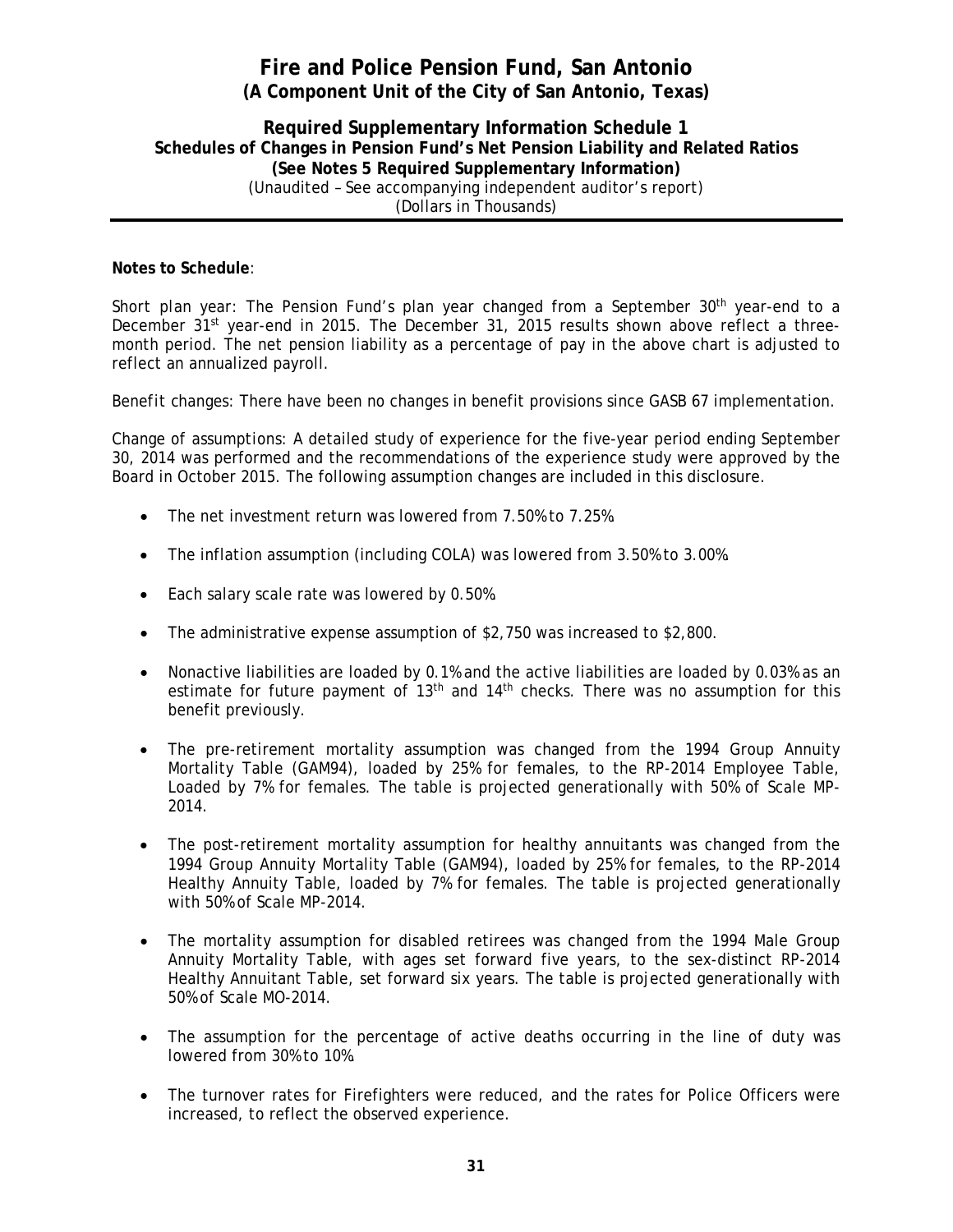### **Required Supplementary Information Schedule 1 Schedules of Changes in Pension Fund's Net Pension Liability and Related Ratios (See Notes 5 Required Supplementary Information)** (Unaudited – See accompanying independent auditor's report) (Dollars in Thousands)

- The assumed retirement rates were adjusted to reflect experience during the five-year study period.
- The assumed DROP period was changed from 3  $\frac{1}{2}$  years to 4 years for Firefighters, and from 3 ½ years to 3 years for Police Officers. The assumption for DROP utilization was decreased from 80% to 75% for Police Officers.
- Disability rates were lowered by 20%.
- Based on average service at retirement, the assumed sick leave load on service was reduced from 1.33% to 0.2% for Police Officers and 1.0% for Firefighters.
- The load on spousal beneficiary liability to account for future increased spousal benefits when dependent children reach the age of majority and are no longer eligible to receive benefits was reduced from 4% to 2%.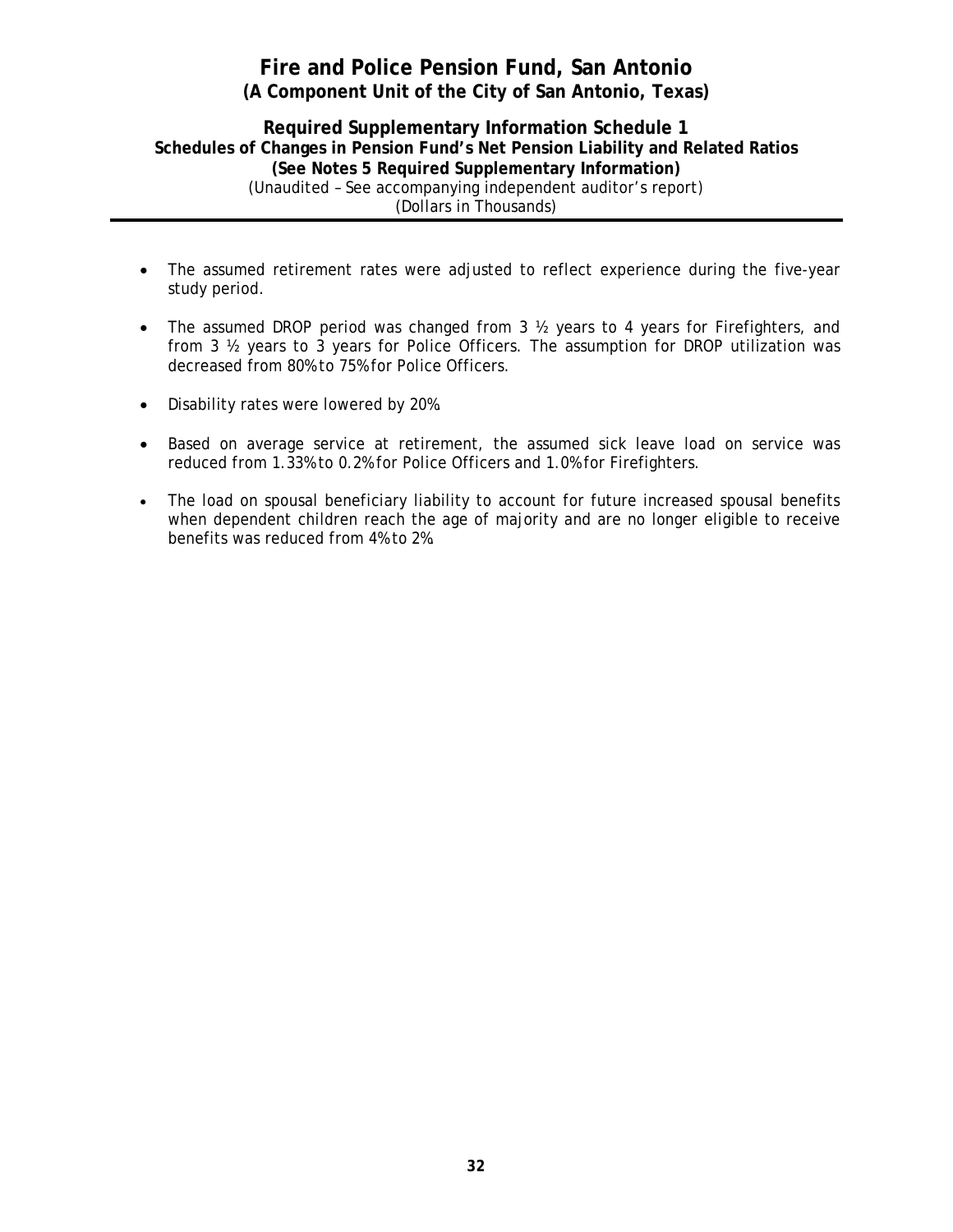#### **Required Supplementary Information Schedule 2 Schedule of City of San Antonio's Contributions to the Fire and Police Pension Fund Last Ten Years** (Unaudited – See accompanying independent auditor's report) (Dollars in Thousands)

**Actuarially** Determined Contribution **Contributions** in Relation to the Actuarially Determined Contribution Contribution Deficiency (Excess) Covered-Employee Payroll\*\* **Contributions** as a percentage of Covered-Employee Payroll September 30, 2006 \$ 51,614 \$ 51,614 \$ - \$ 207,145 24.64% 2007 54,952 54,952 - 214,230 24.64% 2008 58,101 58,101 58,101 - 229,547 24.64% 2009 62,344 62,344 - 243,904 24.64% 2010 64,498 64,498 **64,498 64,498 64,498 64,498 64,498** 64,498 **2**4.64% 2011 67,328 67,328 - 271,533 24.64% 2012 70,389 70,389 - 286,327 24.64% 2013 72,359 72,359 - 293,665 24.64% 2014 76,146 76,146 - 309,031 24.64% 2015 75,802 75,802 75,802 - 307,639 24.64% December 31, 2015 \$ 19,014 \$ 19,014 \$ - \$ 77,168 24.64%

\**The Actuarially Determined Contribution is based on the statutory rate of 24.64% of payroll.*

*\*\*Payroll is estimated based on the actual member contributions received and a 12.32% contribution rate.*

*Note: The December 31, 2015 results above are for a three-month period.*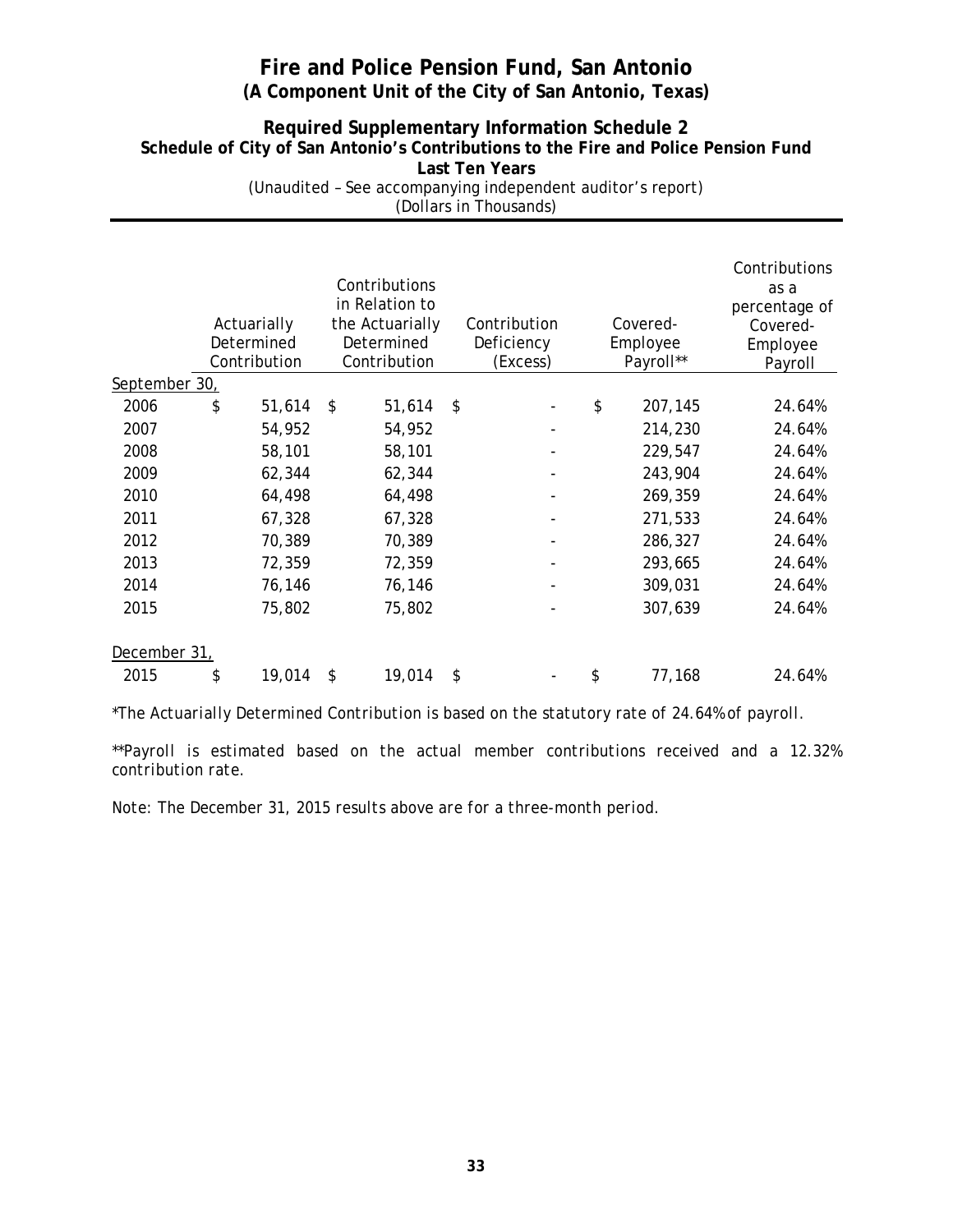### **Required Supplementary Information Schedule 3 Schedule of Investment Returns** (Unaudited – See accompanying independent auditor's report) (Dollars in Thousands)

|               | Annual money-weighted rate of return,<br>net of investment expense |  |
|---------------|--------------------------------------------------------------------|--|
| September 30, |                                                                    |  |
| 2014          | 9.2%                                                               |  |
| 2015          | $-2.0%$                                                            |  |
| December 31,  |                                                                    |  |
| 2015          | 1.7%                                                               |  |

*Note:* The December 31, 2015 results above are for a three-month period.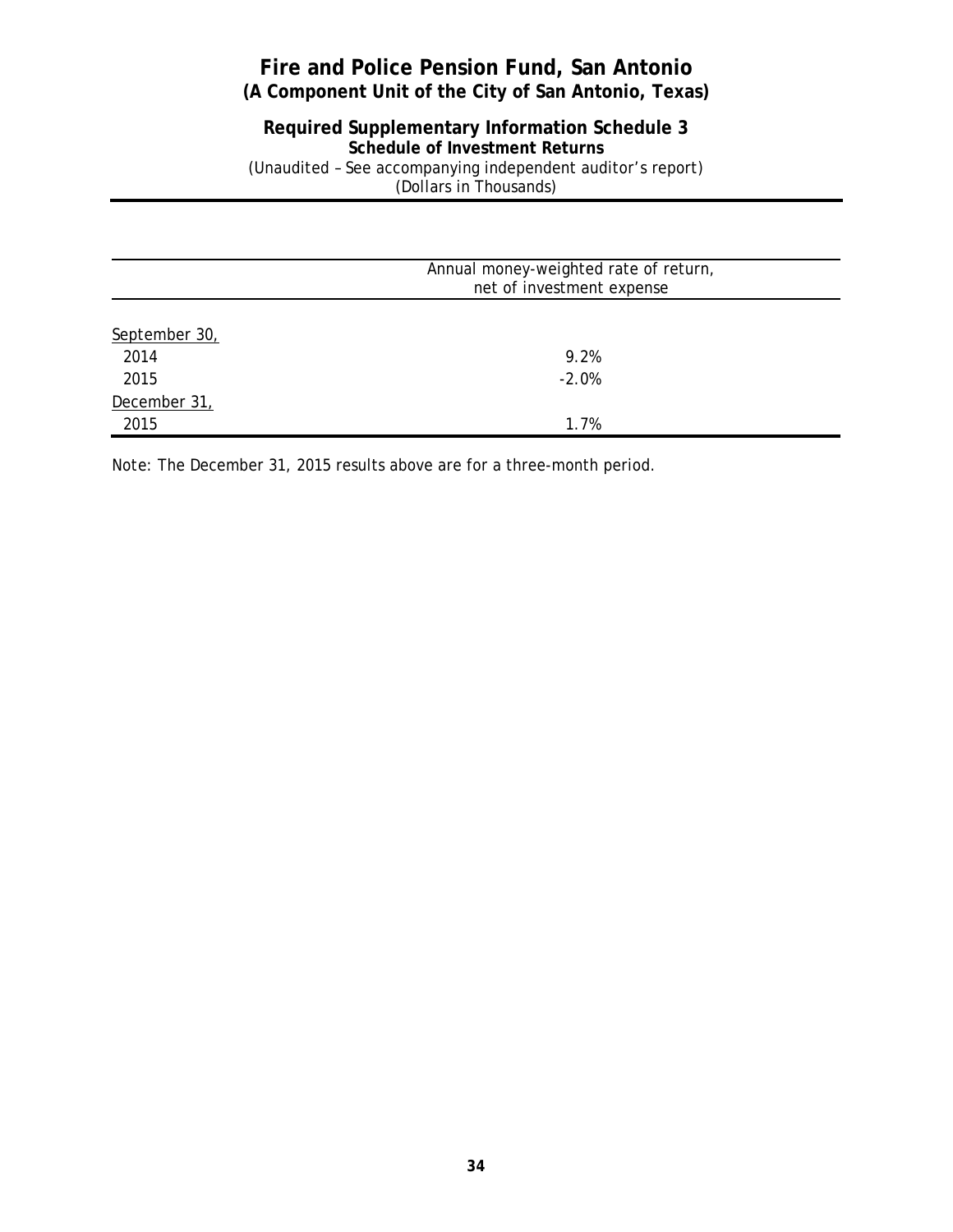**Notes to Required Supplementary Information** (Unaudited – See accompanying independent auditor's report) (Dollars in Thousands)

| <b>Valuation Date</b>                                            | Actuarially determined contribution is calculated using an October<br>valuation date as of the beginning of the fiscal year in which<br>contributions are reported           |
|------------------------------------------------------------------|------------------------------------------------------------------------------------------------------------------------------------------------------------------------------|
| Methods and used assumptions to<br>determine contribution rates: |                                                                                                                                                                              |
| Actuarial cost method                                            | Entry age                                                                                                                                                                    |
| Amortization method                                              | Level percent of payroll, using 3.50% annual increases                                                                                                                       |
| Remaining amortization period                                    | 10.66 years remaining as of October 1, 2014                                                                                                                                  |
| Asset valuation method                                           | Five-year smoothed market value based on expected return of 7.25%                                                                                                            |
| Actuarial assumptions:                                           |                                                                                                                                                                              |
| Investment rate of return                                        | 7.25%, including inflation, net of pension plan investment expense                                                                                                           |
| Inflation rate                                                   | 3.00%                                                                                                                                                                        |
| Projected salary increases                                       | 3.00% (plus merit scale of 0.75%-11.25%)                                                                                                                                     |
| Cost-of-living adjustments                                       | 3.00% for retirement before October 1, 1999;<br>2.25% for retirement on or after October 1, 1999                                                                             |
| Retirement rates                                                 | Group-specific rates based on years of service ranging from 20 to 40<br>years, with 100% retirement at age 65 or 40 years of service                                         |
| Mortality:                                                       |                                                                                                                                                                              |
| Healthy                                                          | For October 1, 2014 valuation - RP-2014 Employee and Healthy<br>Annuitant Tables, with rates loaded by 7% for females, projected<br>generationally with 50% of Scale MP-2014 |
| Disabled                                                         | For October 1, 2014 valuation - RP-2014 Annuitant Tables, set forward<br>six years, loaded by 7% for females, projected generationally with 50%<br>of Scale MP-2014          |
| Other information:                                               | See Schedules of Changes in Pension Fund's Net Pension Liability and<br>related ratios for the history of changes to plan provisions and<br>assumptions, if any              |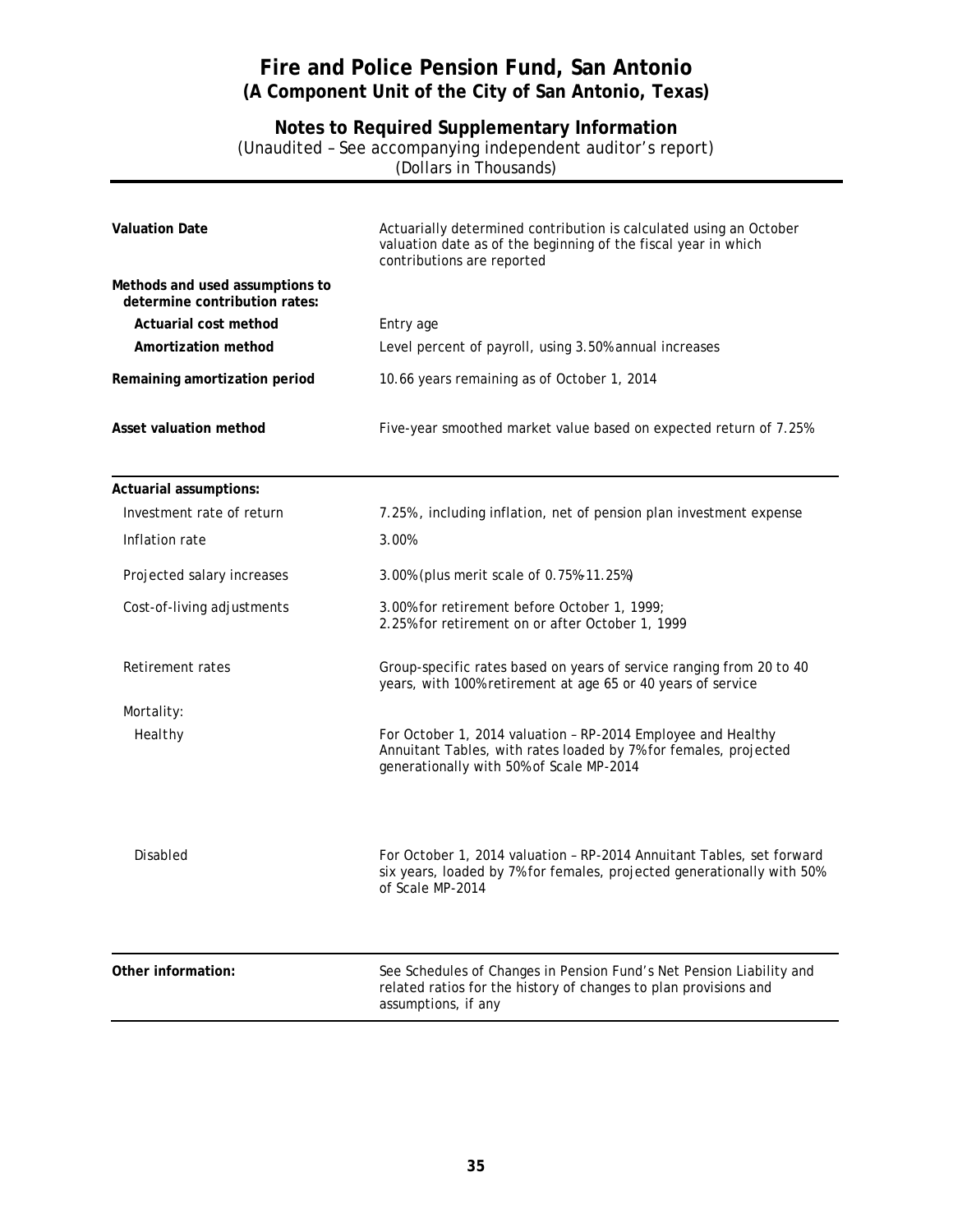**Independent Auditor's Report on Internal Control over Financial Reporting and on Compliance and Other Matters Based on an Audit of Financial Statements Performed in Accordance With** *Government Auditing Standards*

To The Board of Trustees Fire and Police Pension Fund, San Antonio San Antonio, Texas

We have audited, in accordance with the auditing standards generally accepted in the United States of America and the standards applicable to financial audits contained in *Government Auditing Standards* issued by the Comptroller General of the United States, the financial statements of the Fire and Police Pension Fund, San Antonio (the Pension Fund), a component unit of the City of San Antonio, which comprise the statement of fiduciary net position as of December 31, 2015 and the related statement of changes in fiduciary net position for the three months then ended, and the related notes to the financial statements, and have issued our report thereon dated July 27, 2016.

#### *Internal Control over Financial Reporting*

In planning and performing our audit of the financial statements, we considered the Pension Fund's internal control over financial reporting to determine the audit procedures that are appropriate in the circumstances for the purpose of expressing our opinion on the financial statements, but not for the purpose of expressing an opinion on the effectiveness of the Pension Fund's internal control. Accordingly, we do not express an opinion on the effectiveness of the Pension Fund's internal control.

A *deficiency in internal control* exists when the design or operation of a control does not allow management or employees, in the normal course of performing their assigned functions, to prevent, or detect and correct, misstatements on a timely basis. A *material weakness* is a deficiency, or a combination of deficiencies, in internal control, such that there is a reasonable possibility that a material misstatement of the Pension Fund's financial statements will not be prevented, or detected and corrected on a timely basis*. A significant deficiency* is a deficiency, or a combination of deficiencies, in internal control that is less severe than a material weakness, yet important enough to merit attention by those charged with governance.

Our consideration of internal control was for the limited purpose described in the first paragraph of this section and was not designed to identify all deficiencies in internal control that might be material weaknesses or significant deficiencies. Given these limitations, during our audit we did not identify any deficiencies in internal control that we consider to be material weaknesses. However, material weaknesses may exist that have not been identified.

BDO USA, LLP, a Delaware limited liability partnership, is the U.S. member of BDO International Limited, a UK company limited by guarantee, and forms part of the international BDO network of independent member firms.